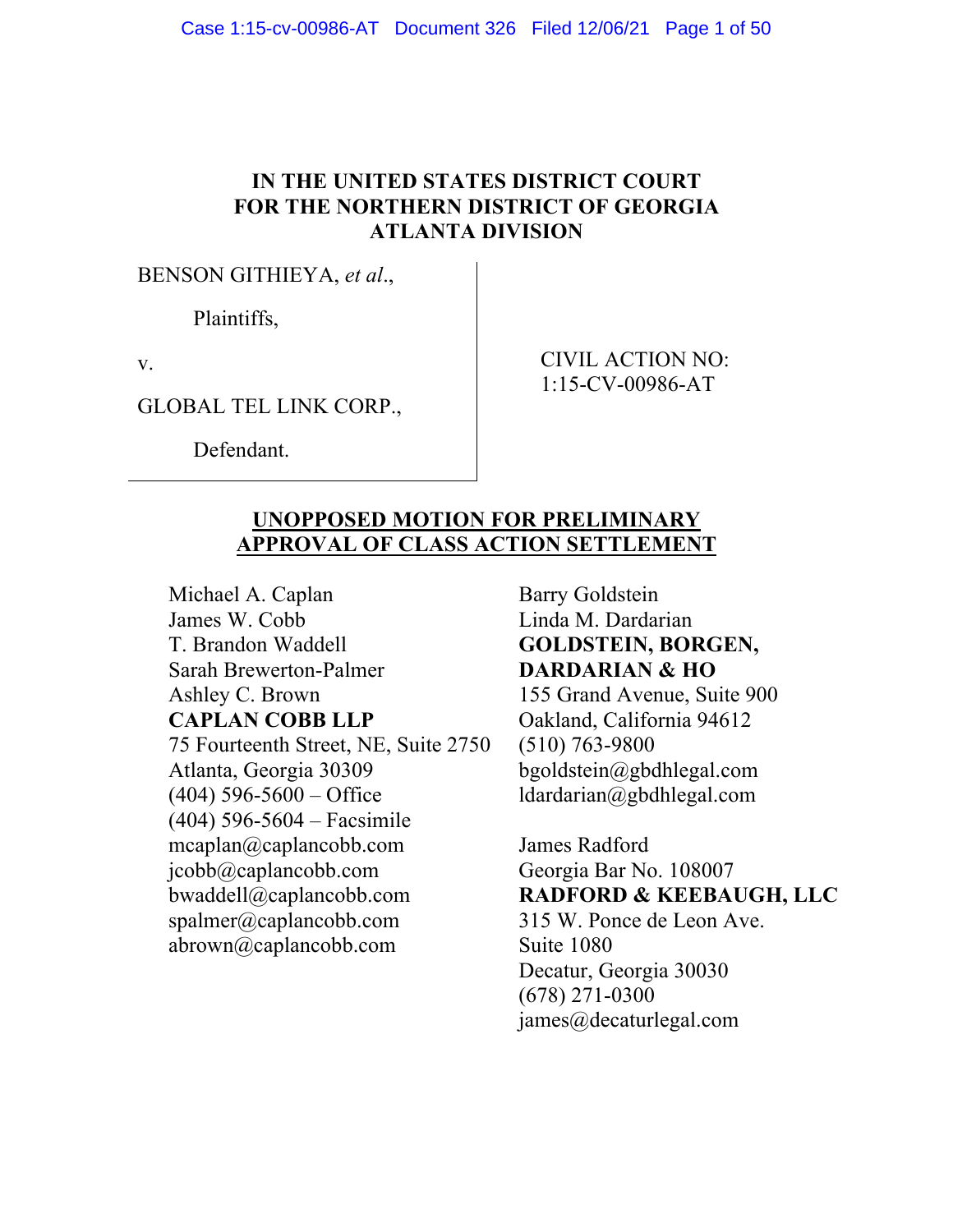# **TABLE OF CONTENTS**

| $\mathbf{I}$ . |                                                              |    |                                                                |
|----------------|--------------------------------------------------------------|----|----------------------------------------------------------------|
| II.            |                                                              |    |                                                                |
|                | A.                                                           |    |                                                                |
|                | <b>B.</b>                                                    |    |                                                                |
|                | $\mathcal{C}$ .                                              |    |                                                                |
|                |                                                              |    |                                                                |
|                |                                                              |    |                                                                |
| I.             | This Court should preliminarily certify the Settlement Class |    |                                                                |
|                | A.                                                           |    | The Settlement Class meets the requirements of Rule $23(a)$ 12 |
|                |                                                              | 1. |                                                                |
|                |                                                              | 2. | The Settlement Class is sufficiently numerous 13               |
|                |                                                              | 3. | There are questions of fact and law common to the              |
|                |                                                              | 4. | The class representatives' claims are typical of the           |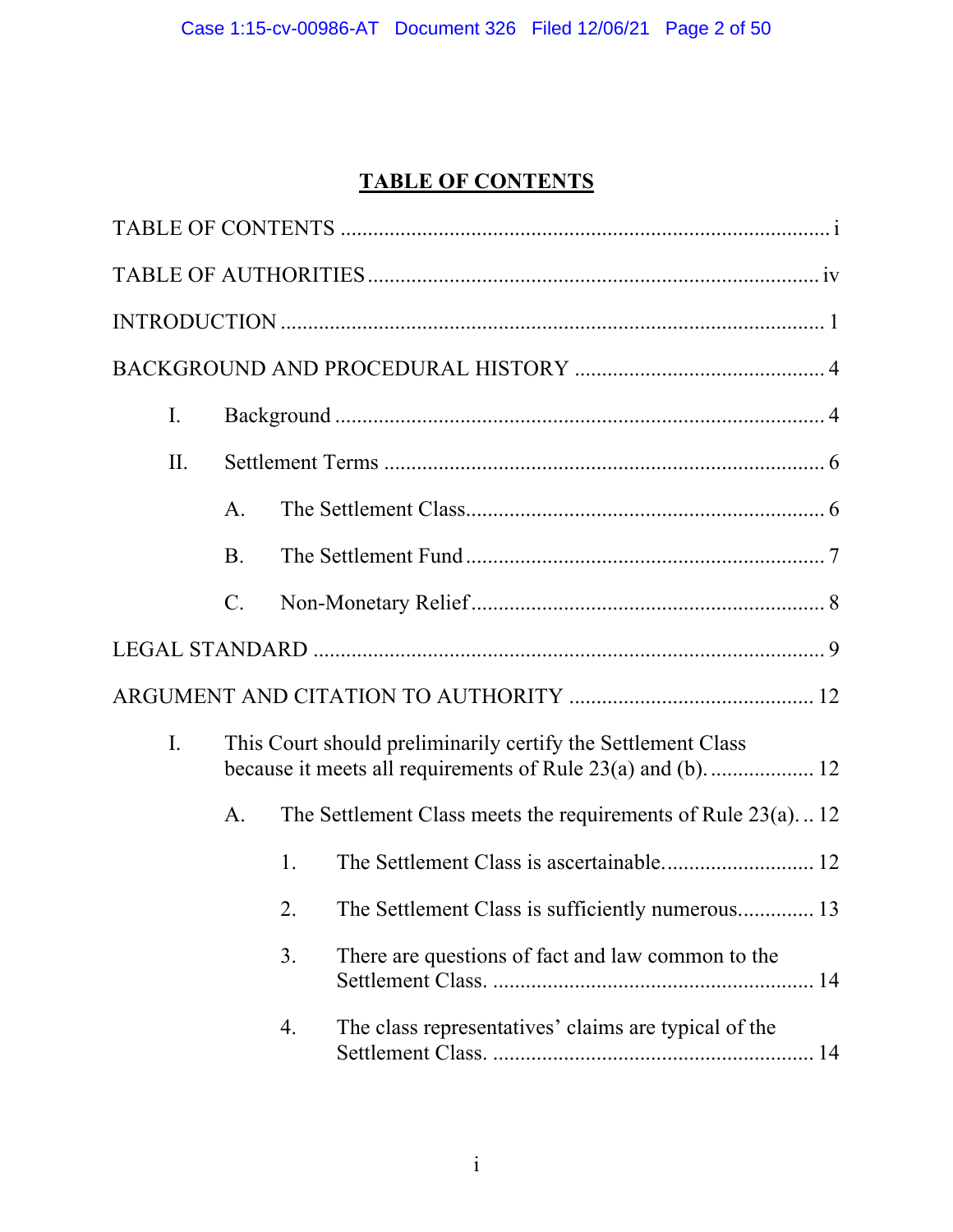|     |                 | 5.                                                                                                                                  | The class representatives and class counsel are<br>adequate to protect the interests of the                              |  |
|-----|-----------------|-------------------------------------------------------------------------------------------------------------------------------------|--------------------------------------------------------------------------------------------------------------------------|--|
|     | <b>B.</b>       |                                                                                                                                     | The Settlement Class meets the requirements of Rule $23(b)$ 18                                                           |  |
|     |                 | 1.                                                                                                                                  | The Settlement Class satisfies Rule $23(b)(3)$ .  18                                                                     |  |
|     |                 |                                                                                                                                     | $\mathbf{i}$ .<br>Common issues of law and fact predominate 18                                                           |  |
|     |                 |                                                                                                                                     | Class-wide settlement is the superior method<br>$\overline{11}$ .<br>for resolving the claims at issue in this case.  19 |  |
|     |                 | 2.                                                                                                                                  | The Settlement Class also satisfies Rule $23(b)(2)$<br>with respect to the non-monetary relief the                       |  |
| II. |                 | The Court should preliminarily approve the proposed settlement<br>because it is fair, reasonable, and provides more than sufficient |                                                                                                                          |  |
|     | A.              |                                                                                                                                     | The Settlement Class was well represented, and the<br>settlement resulted from a good-faith and arm's-length             |  |
|     | <b>B.</b>       |                                                                                                                                     | The settlement provides significant benefits to the class 26                                                             |  |
|     |                 | 1.                                                                                                                                  | The proposed settlement avoids the costs, risks,                                                                         |  |
|     |                 | 2.                                                                                                                                  | The claims process is simple and, for many                                                                               |  |
|     |                 | 3.                                                                                                                                  | The settlement provisions regarding attorneys'                                                                           |  |
|     | $\mathcal{C}$ . |                                                                                                                                     |                                                                                                                          |  |
|     | D.              |                                                                                                                                     |                                                                                                                          |  |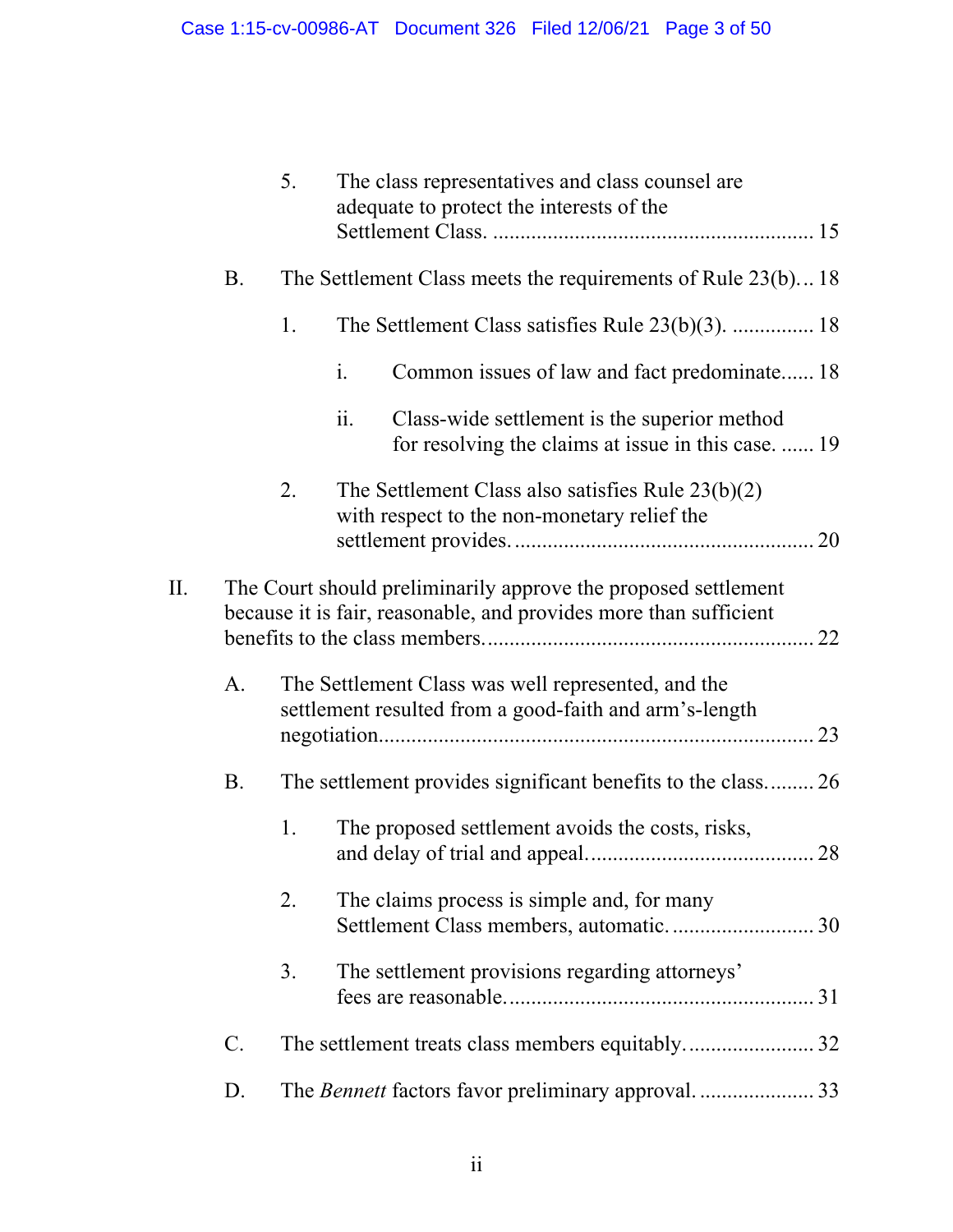|      | E.        |                                                              |  |
|------|-----------|--------------------------------------------------------------|--|
| III. |           | The Court should approve the form and plan for disseminating |  |
|      | A.        | The Court should adopt the parties' proposed                 |  |
|      | <b>B.</b> | The Court should adopt the parties' proposed                 |  |
|      |           |                                                              |  |
|      |           |                                                              |  |
|      |           |                                                              |  |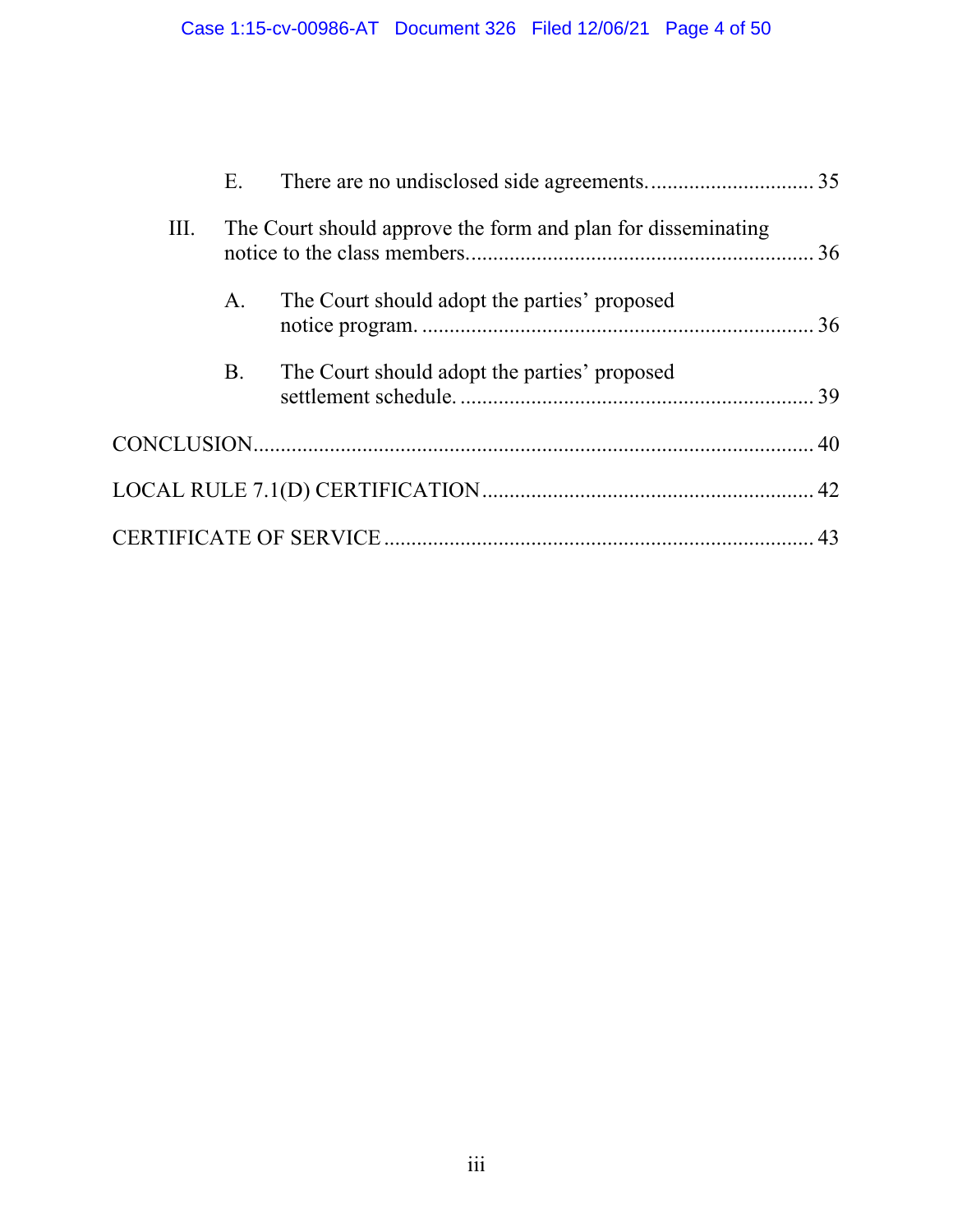# **TABLE OF AUTHORITIES**

# **CASES**

| Amchem Prods., Inc. v. Windsor,                                                                                                                                    |
|--------------------------------------------------------------------------------------------------------------------------------------------------------------------|
| Battle v. Liberty Nat'l Life Ins. Co.,<br>770 F. Supp. 1499 (N.D. Ala. 1991),                                                                                      |
| Bennett v. Behring Corp.,                                                                                                                                          |
| Camden I Condo. Ass'n, Inc. v. Dunkle,                                                                                                                             |
| Cherry v. Dometic Corp.,                                                                                                                                           |
| Columbus Drywall & Insulation, Inc. v. Masco Corp.,                                                                                                                |
| Georgia Advoc. Off. v. Jackson,<br>No. 1:19-CV-1634-WMR-JFK, 2019 WL 8438491 (N.D. Ga. July 30, 2019),<br>report and recommendation adopted, No. 119CV01634WMRJFK, |
| In re Arby's Rest. Grp., Inc. Data Sec. Litig.,<br>No. 1:17-CV-1035-WMR, 2019 WL 2720818 (N.D. Ga. June 6, 2019)  33                                               |
| In re Checking Acct. Overdraft Litig.,                                                                                                                             |
| In re Checking Acct. Overdraft Litig.,                                                                                                                             |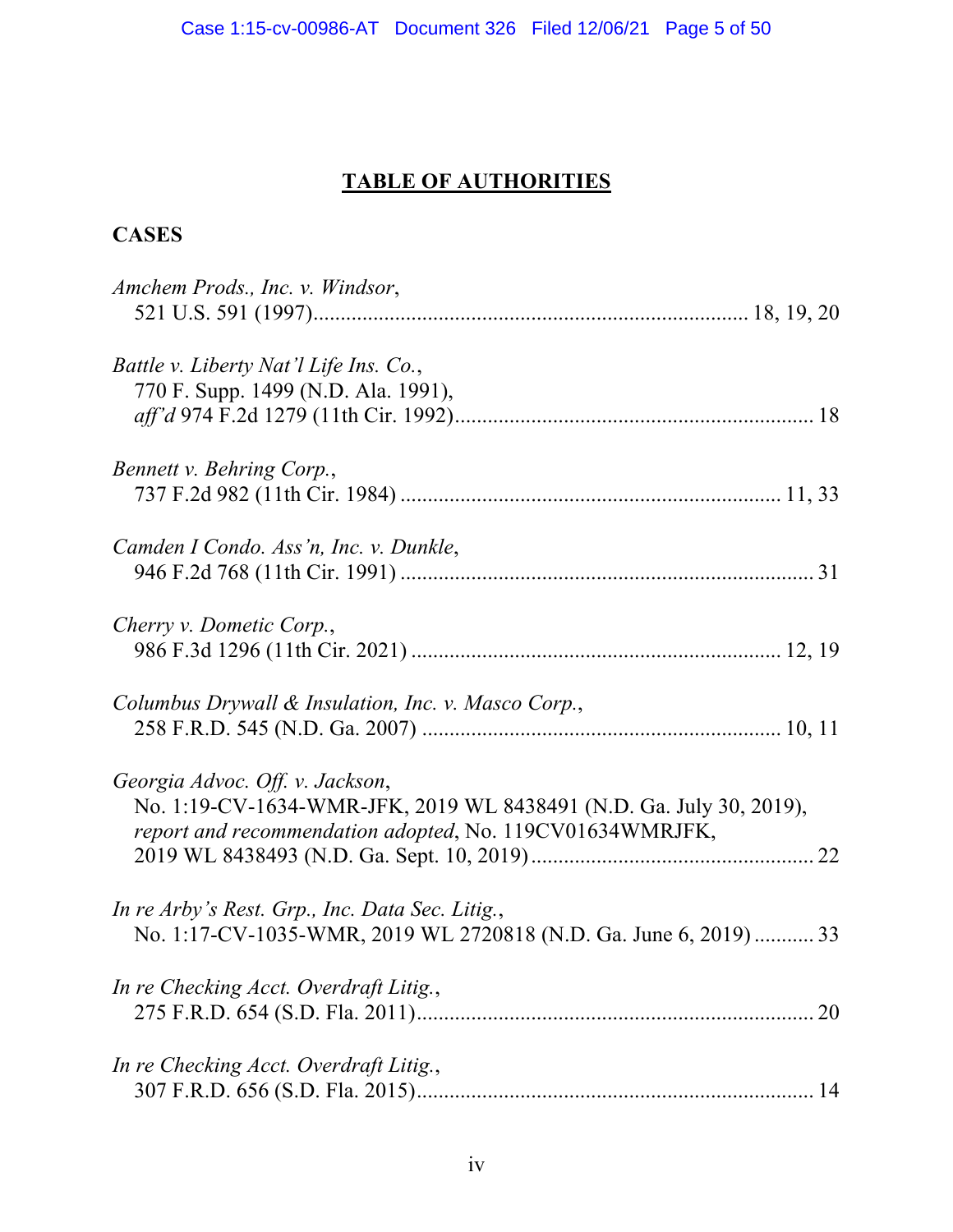| In re Checking Acct. Overdraft Litig.,                                                                                                                                                           |
|--------------------------------------------------------------------------------------------------------------------------------------------------------------------------------------------------|
| In re Equifax Inc. Customer Data Sec. Breach Litig.,                                                                                                                                             |
| In re Equifax Inc. Customer Data Sec. Breach Litig.,<br>No. 1:17-MD-2800-TWT, 2020 WL 256132 (N.D. Ga. Mar. 17, 2020),<br>rev'd in part on other grounds, 999 F.3d 1247 (11th Cir. 2021)  23, 29 |
| In re HealthSouth Corp. Sec. Litig.,                                                                                                                                                             |
| In re Tri-State Crematory Litig.,                                                                                                                                                                |
| J.M. by & through Lewis v. Crittenden,                                                                                                                                                           |
| Johnson v. NPAS Sols., LLC,                                                                                                                                                                      |
| Kornberg v. Carnival Cruise Lines, Inc.,                                                                                                                                                         |
| Lewis v. ARS Nat'l Servs., Inc.,<br>No. 2:09CV1041-MHT, 2011 WL 3903092 (M.D. Ala. Sept. 6, 2011)  19                                                                                            |
| Little v. T-Mobile USA, Inc.,                                                                                                                                                                    |
| Sanchez-Knutson v. Ford Motor Co.,                                                                                                                                                               |
| Tyson Foods, Inc. v. Bouaphakeo,                                                                                                                                                                 |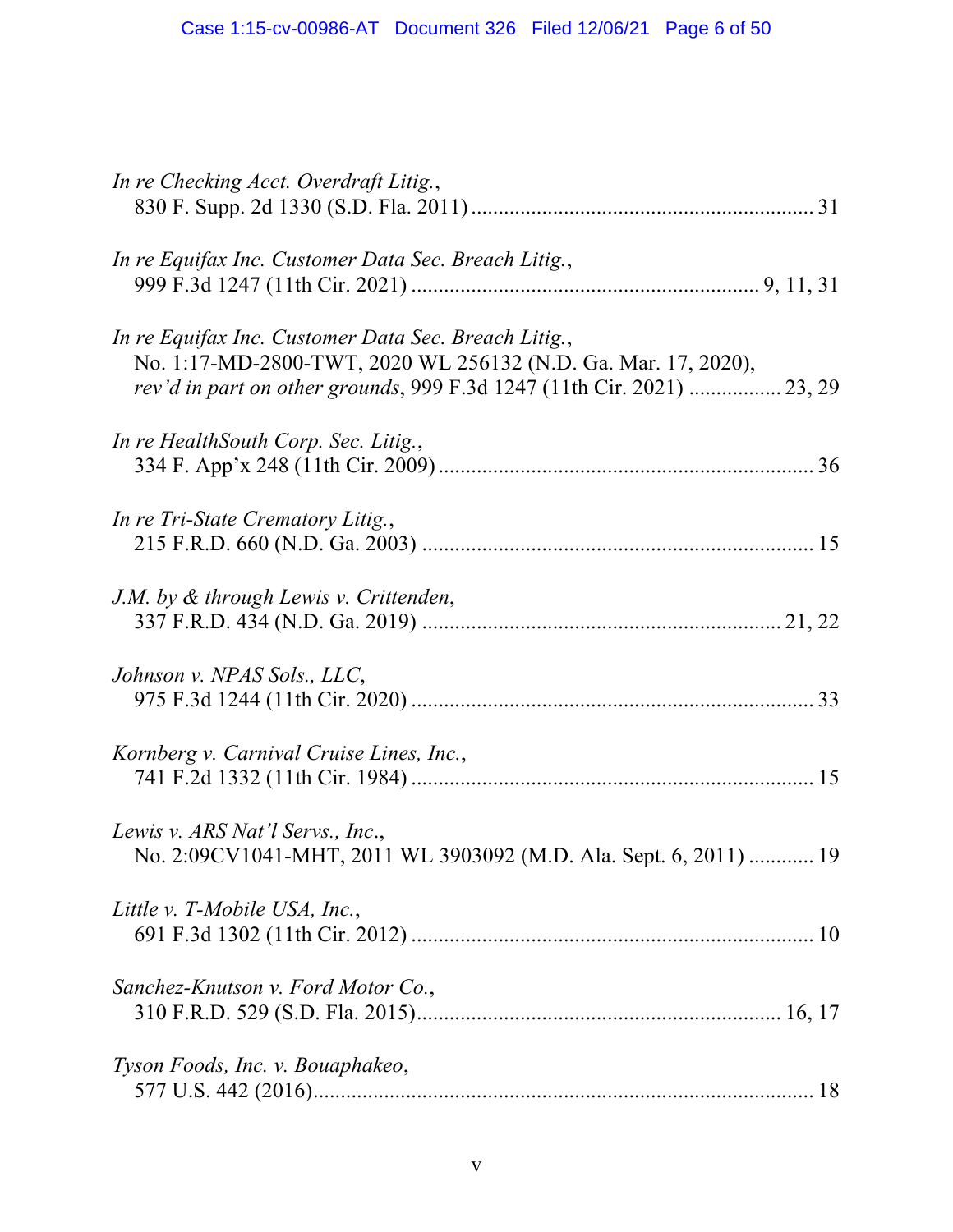| Wal-Mart v. Dukes,                                                                                    |
|-------------------------------------------------------------------------------------------------------|
| Williams v. Mohawk Indus., Inc.,                                                                      |
| Williams v. Mohawk Indus., Inc.,<br>No. 4:04-CV-03-HLM, 2010 WL 11500531 (N.D. Ga. Apr. 12, 2010)  20 |
| Wilson v. EverBank,                                                                                   |
| <b>RULES</b>                                                                                          |
| Fed. R. Civ. P. 23 advisory committee's note to 2018 amendments 23, 25                                |
|                                                                                                       |
|                                                                                                       |
|                                                                                                       |
|                                                                                                       |
|                                                                                                       |
|                                                                                                       |
|                                                                                                       |
|                                                                                                       |
|                                                                                                       |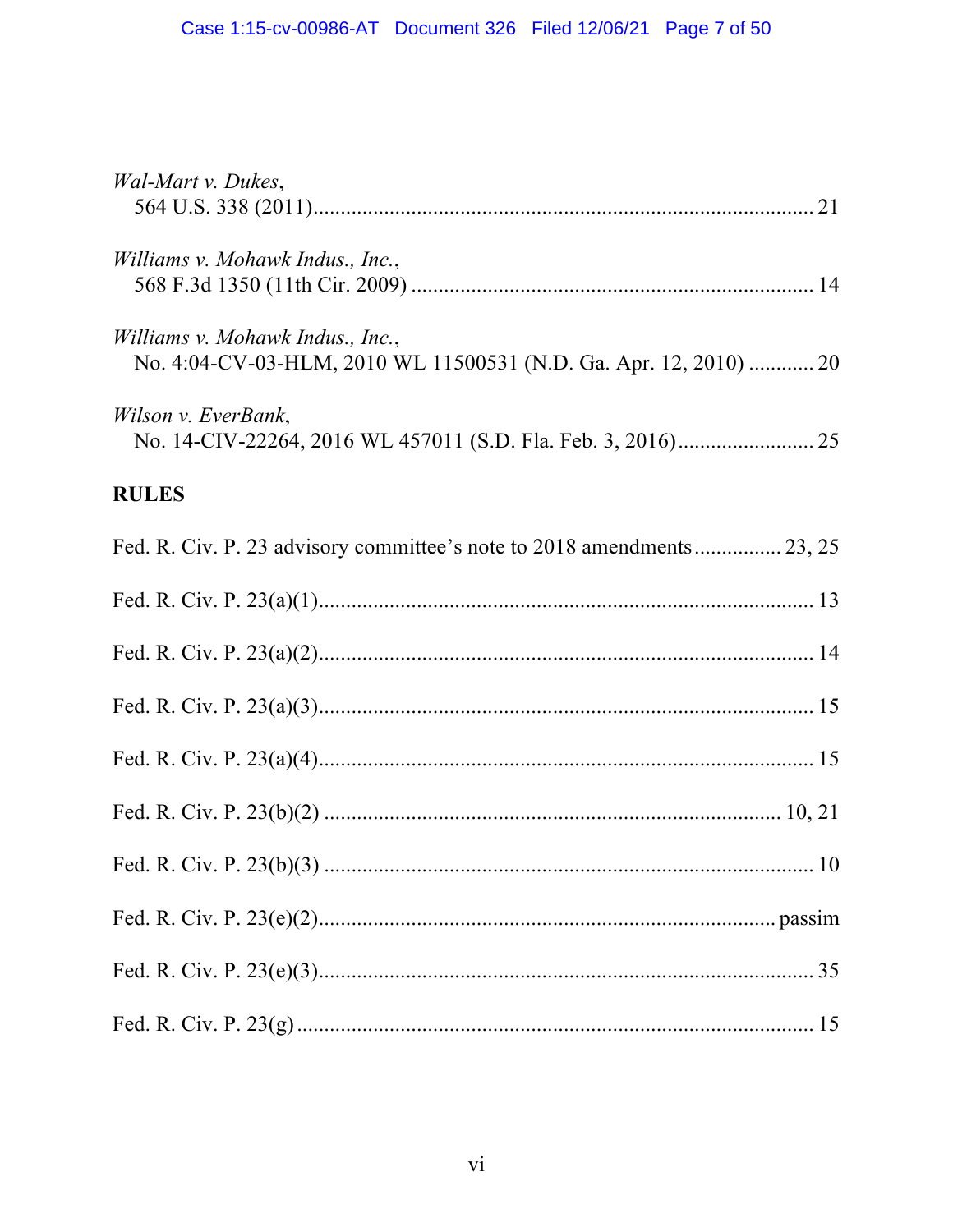#### **INTRODUCTION**

Following six and-a-half years of hard-fought litigation, three mediations, and over six weeks of challenging negotiations of the final settlement agreement, Plaintiffs Benson Githieya, Darlene Byers, the Estate of Nellie Lockett, Michelle Mendoza, Sarai Morris, Betty Davis, and Adrian Mohamed (together, the "Class Plaintiffs") and Defendant Global Tel\*Link Corporation ("GTL") have reached an agreement to settle this case, providing comprehensive relief for a proposed nationwide class of AdvancePay accountholders who were impacted by GTL's inactivity policy. The proposed settlement class encompasses any person, nationwide, who established and funded a prepaid account through GTL's interactive-voice response system and lost money due to GTL's inactivity policy between April 3, 2011 and October 6, 2021.

In exchange for a release of Plaintiffs' claims, the proposed settlement requires GTL to establish a settlement fund of up to \$67 million through which members of the settlement class can receive a full reimbursement of 100% of the amount of funds they lost as a result of GTL's inactivity policy. Those class members who currently have an active AdvancePay account will automatically receive a 100% credit on their active account without having to file a claim form or take any other action. The remaining Class members, who do not have an active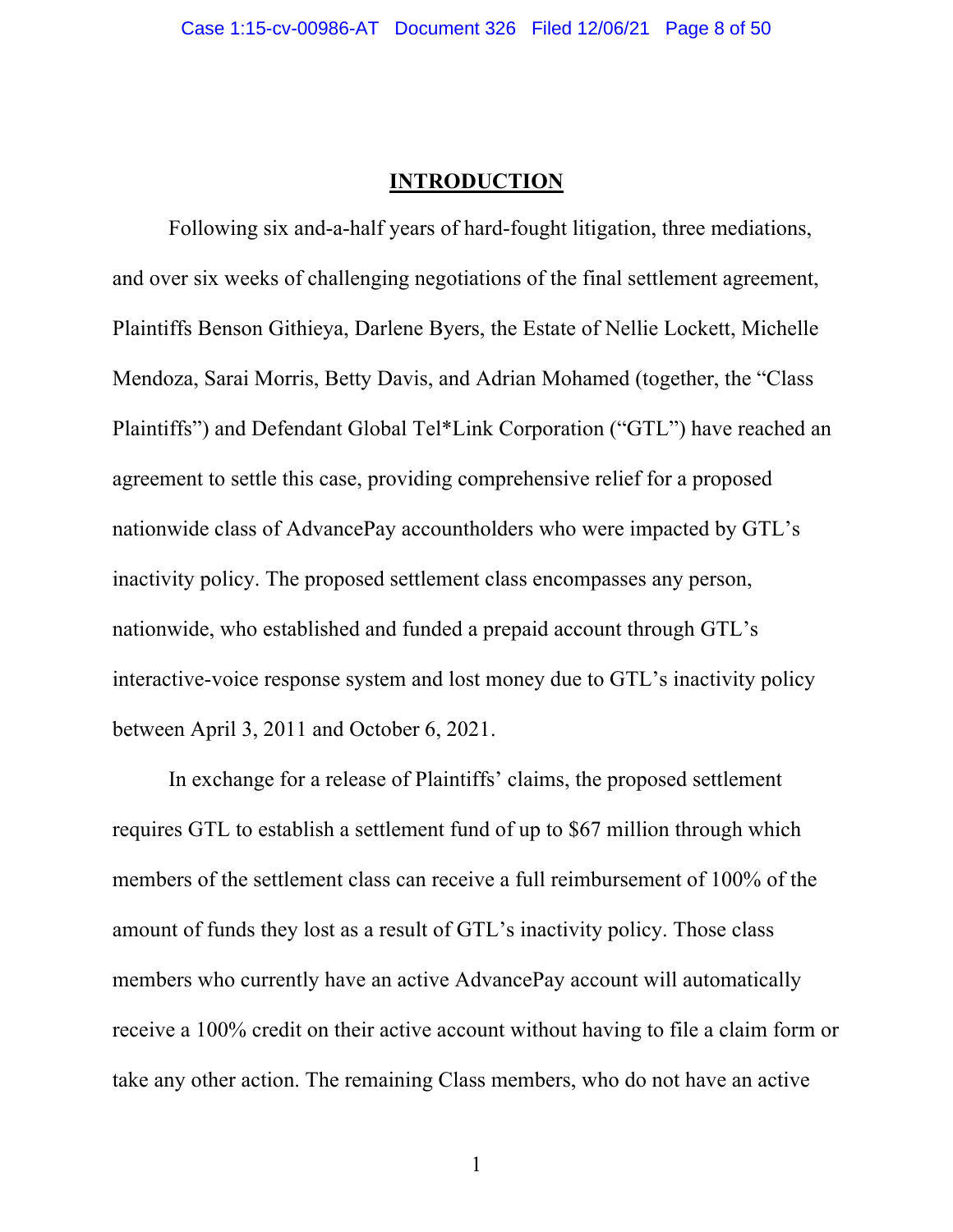AdvancePay account, can file a simple, one-page claim form to receive a full refund of any funds that GTL retained under its inactivity policy. Moreover, in the event former AdvancePay account holders do not file a claim, those class members will still automatically receive a credit for their claim amount if they establish an AdvancePay account at any point in the two years after the settlement becomes final. In short, the proposed settlement does everything reasonably possible to return to class members nationwide the money that GTL retained as a result of its inactivity policy.

The proposed settlement goes further still by achieving reforms to GTL's inactivity policy that will prevent the kind of alleged breaches of contract that resulted in this lawsuit. The settlement agreement requires that GTL clearly disclose and obtain the consent of future account holders to its inactivity policy. In addition, the settlement agreement requires GTL to (i) extend the minimum inactivity period from 90 days to 180 days before an account is deemed inactive and the money therein becomes subject to forfeiture; (ii) provide refunds to accountholders of any unused money in active AdvancePay accounts; (iii) require affirmative assent to the inactivity policy by new accountholders; (iv) provide preforfeiture notices to accountholders to alert them to the inactivity policy and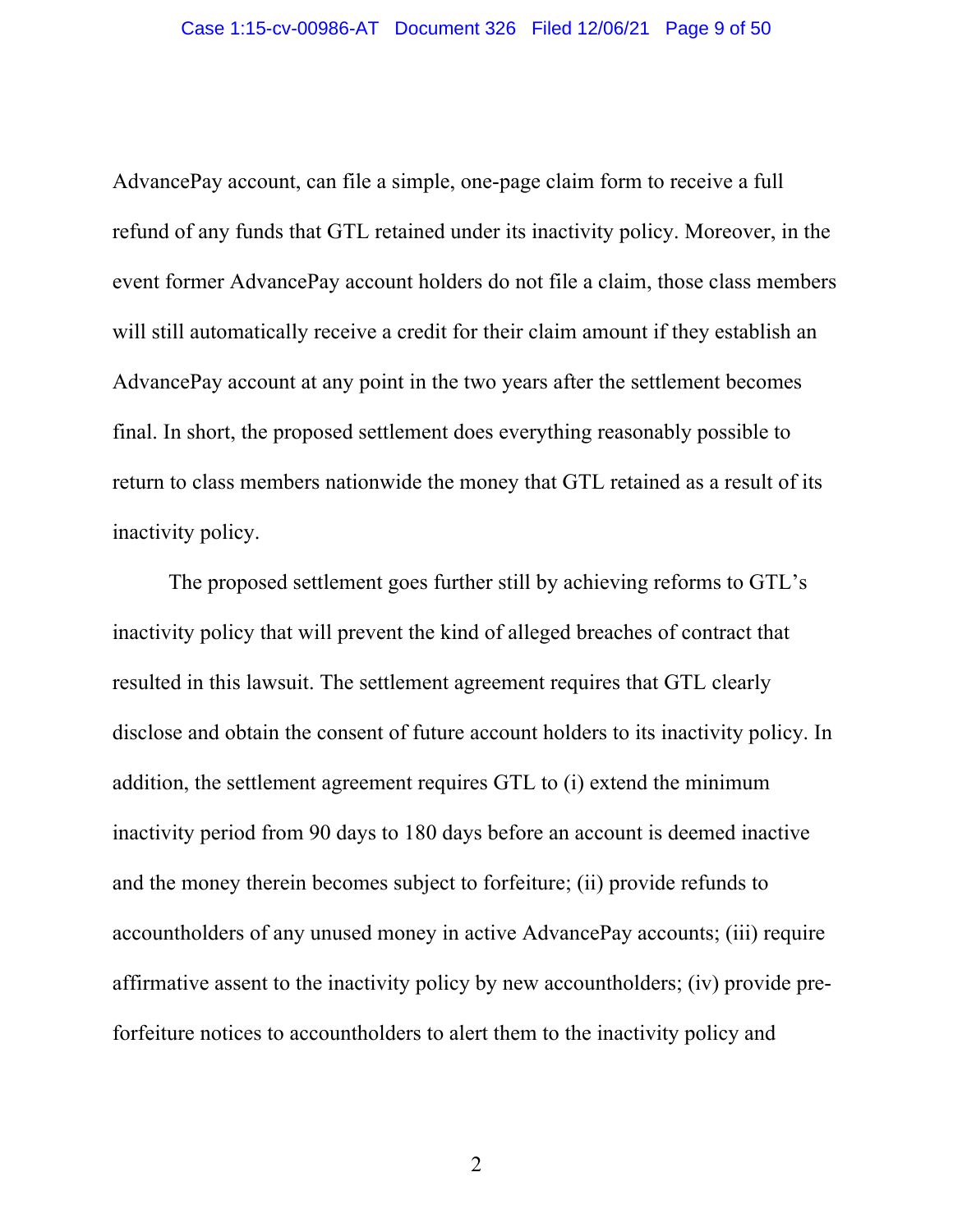instruct them on how to avoid having funds in their account taken; and (v) bolster training for customer service personnel about the inactivity policy.

Considering the monetary and non-monetary aspects of this settlement together, it is difficult to imagine a more successful outcome for class members in this case. The proposed settlement class has now expanded nationwide—not just limited to Georgia and South Carolina, as with the litigation class. Each settlement class member will be eligible for a 100% refund of the money that GTL took from his or her AdvancePay account. On top of that, the non-monetary relief provisions ensure that, at least for the five-year compliance period, GTL will make substantive reforms to its inactivity policy and provide accountholders with fair notice before reducing inactive account balances (after at least 180 days of inactivity) to \$0.00. The proposed settlement therefore achieves more than the class likely could have obtained had the case been litigated through trial.

Because the proposed settlement is highly favorable to the class, and for the reasons explained below, Plaintiffs now ask that the Court certify the nationwide settlement class, preliminarily approve this settlement, and direct that notice be issued to potential class members pursuant to the parties' notice plan.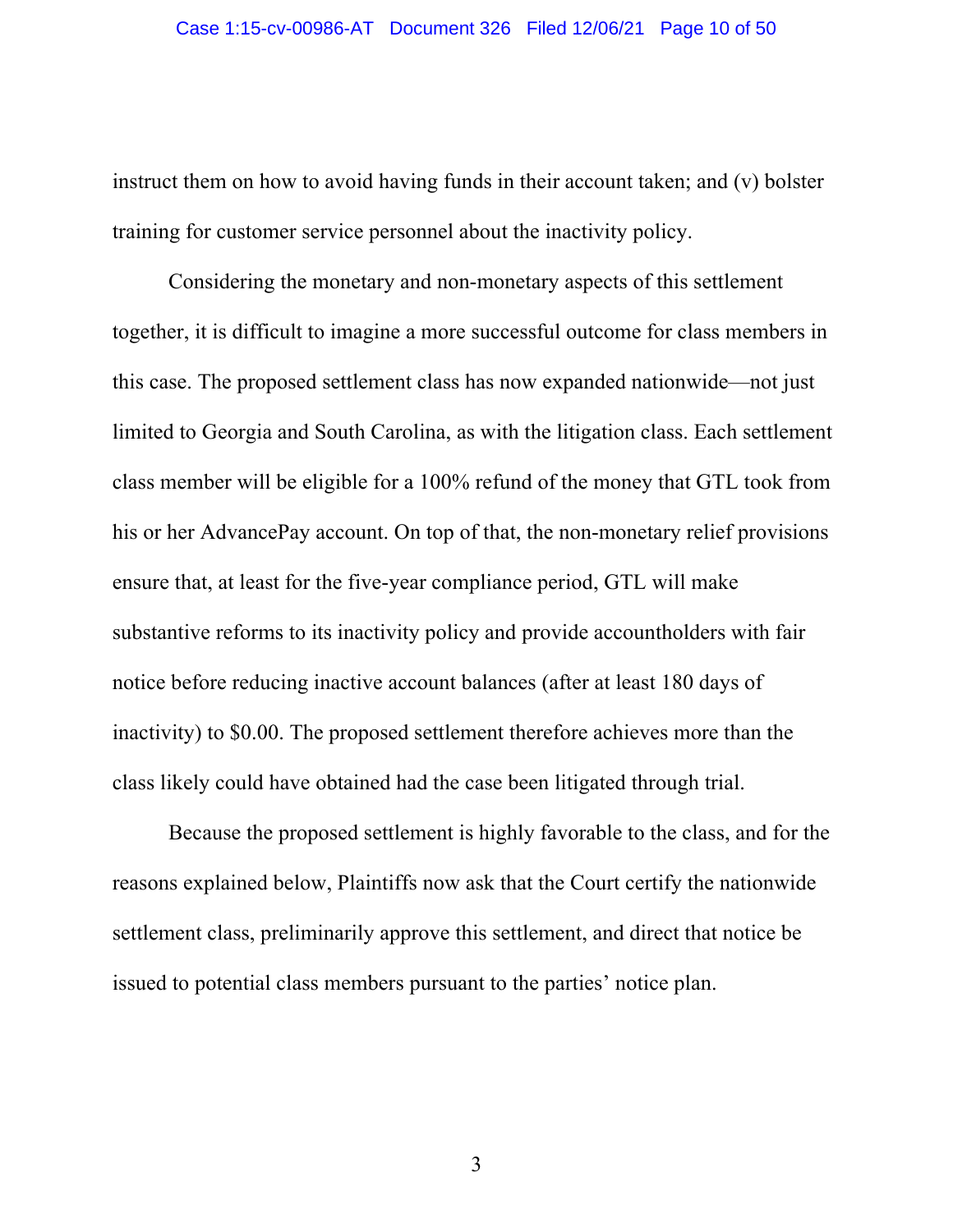#### **BACKGROUND AND PROCEDURAL HISTORY**

#### **I. Background**

On April 3, 2015, Githieya filed a complaint in this Action, on behalf of himself and a putative nationwide class. Dkt.  $1<sup>1</sup>$  The complaint challenged GTL's inactivity policy for prepaid accounts established through the IVR under federal and state law and sought an injunction, damages, attorneys' fees, and costs. *Id.*; *see also* dkt. 72 at 23; dkt. 178 at 2. GTL moved to compel Plaintiff Githieya to arbitrate his claims. Dkt. 17. The Court granted the motion, dkt. 23, but the arbitrator ultimately determined that the claims were not arbitrable, dkt. 27-1.

On October 23, 2017, the Court allowed Darlene Byers and Nellie Lockett to be added as potential additional class representatives, and Plaintiffs filed their Second Amended Class Action Complaint. Dkt. 71; *see also* dkt. 72. For nearly a year, the parties engaged in extensive discovery, exchanging hundreds of thousands of pages of documents and data and taking more than half a dozen depositions. The parties also engaged in significant motions practice, including multiple disputes regarding the scope of discovery, GTL's motion to dismiss all of

<sup>&</sup>lt;sup>1</sup> For docket entries, Plaintiffs cite the page numbers assigned by the Court's CM/ECF system, not any internal pagination.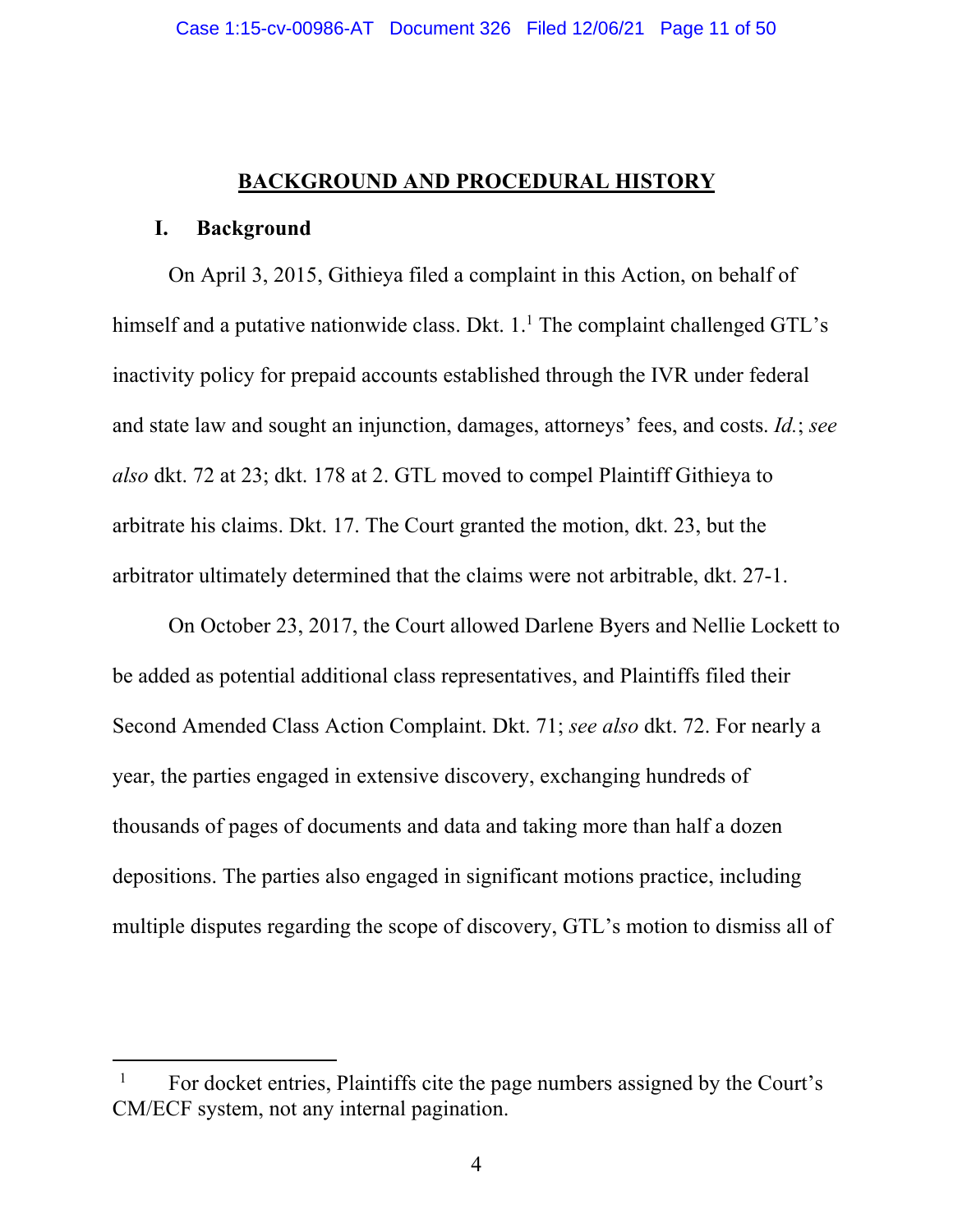Plaintiffs' claims, Plaintiffs' motion for class certification, and Plaintiffs' motion for sanctions.

In their third amended complaint and later in their motion for class

certification, Plaintiffs asked the Court to certify the following class:

All persons nationwide who (i) established and funded a prepaid account through GTL's interactive-voice-response ("IVR") system and (ii) had a positive account balance that was reduced to \$0.00 due to account inactivity for 180 days or less.

Dkt. 178 at 14; dkt. 123-1 at 5. On November 30, 2020, the Court granted

Plaintiffs' motion for class certification as to their claims for breach of contract and

unjust enrichment. The Court modified the class definition, certifying a class

defined as follows:

All persons nationwide who (i) established and funded a prepaid account through GTL's interactive-voice-response ("IVR") system in order to receive telephone calls from a person incarcerated in Georgia or South Carolina, and (ii) had a positive account balance that was reduced to \$0.00 due to account inactivity for 180 days or less on or after April 3, 2011.

Dkt. 278 at 17.

On December 14, 2020, GTL filed a petition for permission to appeal the

Court's class-certification decision to the Eleventh Circuit pursuant to Federal Rule

of Civil Procedure 23(f). The Eleventh Circuit declined the appeal. *See* dkt. 302.

In April 2021, Plaintiffs sought leave to conduct discovery in support of a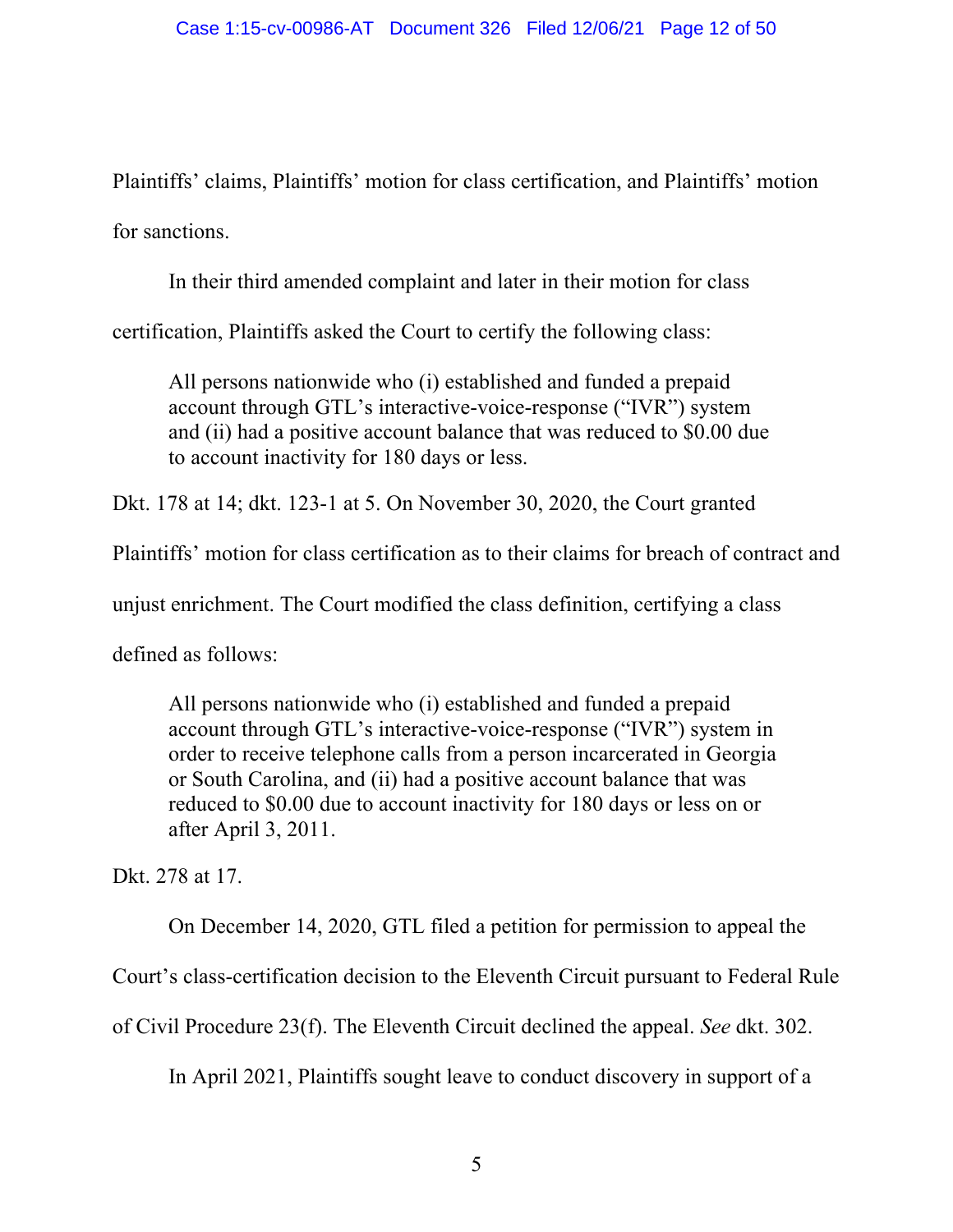planned motion to expand the class definition to include all persons nationwide affected by GTL's inactivity policy, and the Court granted that request. Dkt. 281 at 1–9. In addition, on June 18, 2021, Plaintiffs filed a motion to add Plaintiffs Michelle Mendoza, Sarai Morris, Betty Davis, and Adrian Mohamed. Dkt. 297. The parties agree that these new plaintiffs should be added to this action and serve as representatives of the settlement class. *See* Ex. 1 (Settlement Agreement) at 8.

Following several months of discovery, the parties agreed to stay the case to engage in settlement discussions and mediation. Dkt. 318. On September 30, 2021, and October 1, 2021, the parties engaged in a mediation before Hunter R. Hughes, III. Within several days of that mediation, the parties reached agreement on the material terms of settlement by executing a Confidential Settlement Term Sheet. Ex. 2 (Declaration of Michael Caplan) ¶¶ 42–43. The parties signed the final Class Action Settlement Agreement on November 26, 2021. *Id.* ¶ 47.

Plaintiffs now move this Court to preliminarily approve the proposed settlement agreement and to issue notice to the Settlement Class.

#### **II. Settlement Terms**

#### **A. The Settlement Class**

The proposed settlement defines the Settlement Class as: "All persons nationwide who (i) established and funded a prepaid account through GTL's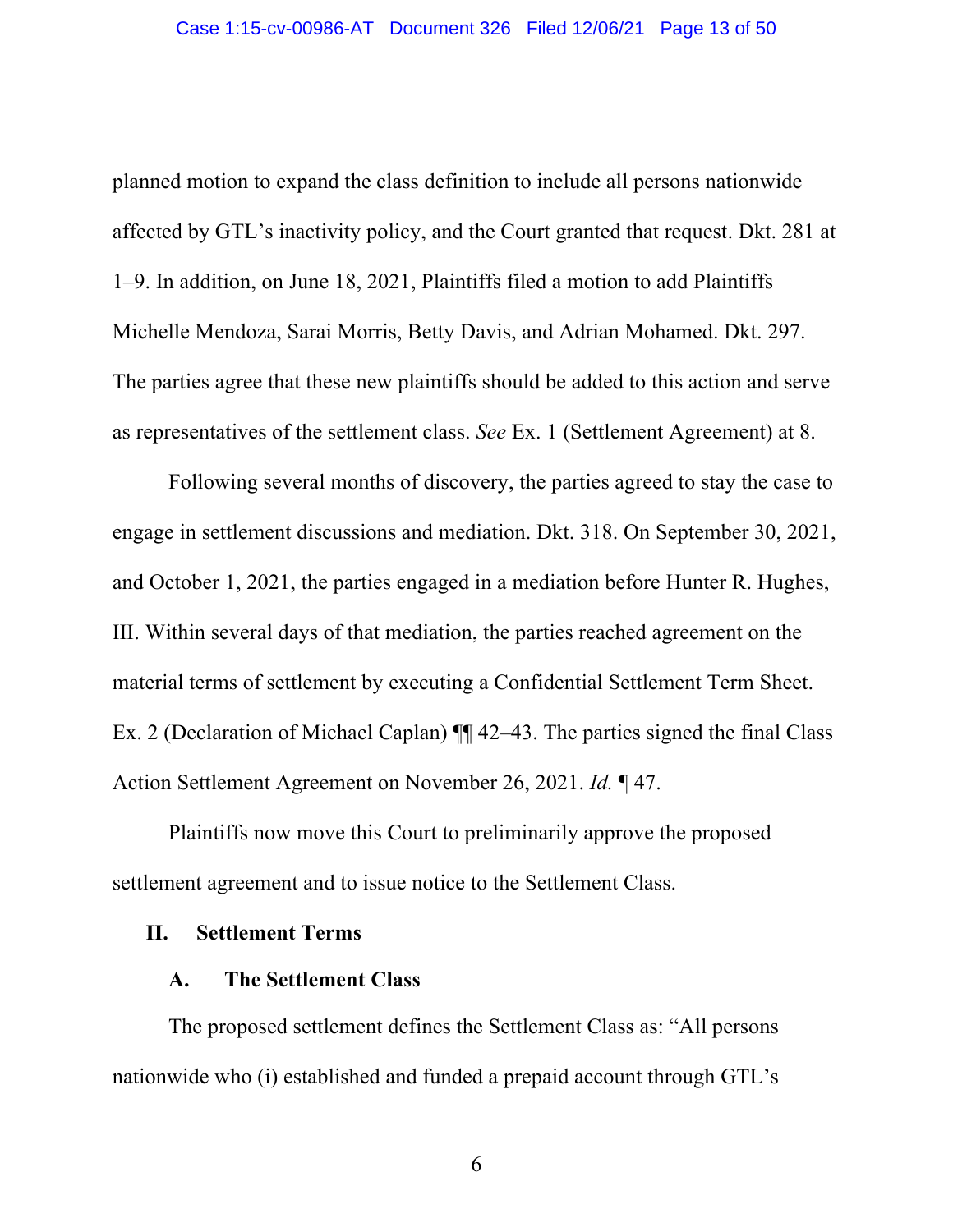interactive-voice response ('IVR') system and (ii) had a positive account balance that was reduced to \$0.00 due to account inactivity for 180 days or less on or after April 3, 2011, and through and including October 6, 2021." Ex. 1 at 17-18.

### **B. The Settlement Fund**

The Settlement Fund consists of up to \$67 million in cash and credits combined, inclusive of (i) attorneys' fees, costs, and expenses; (ii) the casecontribution award to the class representatives; and (iii) notice and administrative costs. 2 From the Settlement Fund, each Settlement Class member will be entitled to claim or be credited the amount of deposits retained by GTL due to the inactivity policy from April 3, 2011 through October 6, 2021 (the "Claim Amount"). Those claims or credits will be distributed in the following manner:

- *Current AdvancePay Accountholders.* For Settlement Class members who currently have an AdvancePay account, GTL will automatically credit their account with their Claim Amount, without the need for that class member to submit a claim form.
- *Former AdvancePay Accountholders*. For Settlement Class members who do not have a current AdvancePay account and who timely submit a claim form, the Settlement Administrator will pay that member their Claim Amount by check, prepaid debit card, or electronic payment within 30 days of either final approval of the proposed settlement or the date the settlement administrator

<sup>&</sup>lt;sup>2</sup> The amount of the Settlement Fund available to pay class members' claims (*i.e.*, the Settlement Fund less attorneys' fees, case-contribution awards, and notice and claims administration costs) is referred to in the Settlement Agreement as the "Net Settlement Consideration."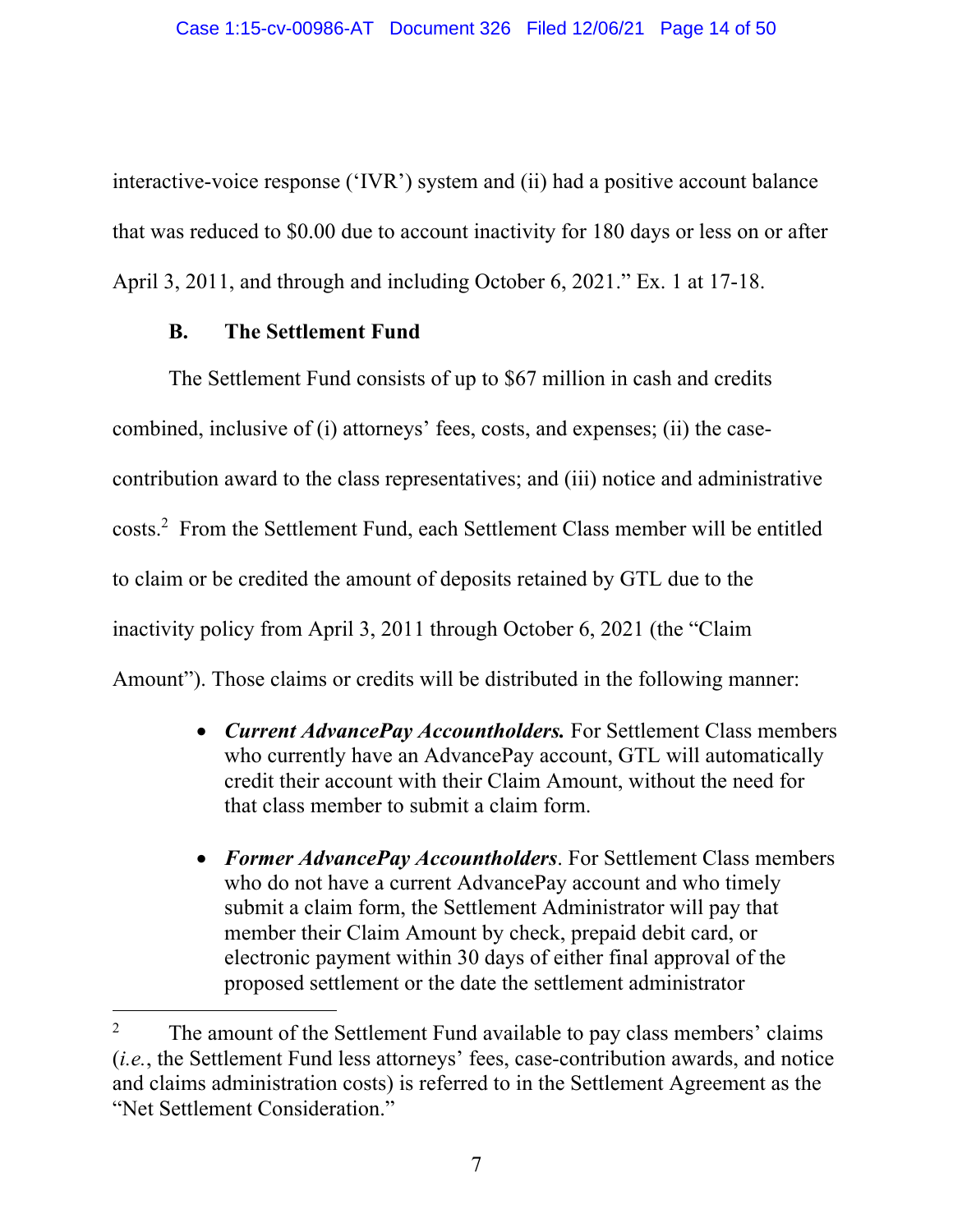determines Claim Amounts. For Settlement Class members without a current account who do not submit a claim form, but who reactivate an AdvancePay account within two years following final approval of the proposed settlement, GTL will automatically credit that account with the class member's Claim Amount. *Id.* at 22–24.3

# **C. Non-Monetary Relief**

In addition to the Settlement Fund, the proposed settlement provides for

significant non-monetary relief. For a period of five years following final approval

of the proposed settlement, GTL has agreed to the following requirements:

- *Longer Inactivity Period.* GTL has agreed to lengthen the period of time required before initiating the inactivity policy to 180 days nationwide—up from the previous standard time period of 90 days. Ex. 1 at 26–27.
- *Disclosure of and Assent to Inactivity Policy*. GTL has agreed to revise its IVR script to include a disclosure that (i) describes the 180 day inactivity policy, (ii) states that any funds remaining in an inactive account are subject to forfeiture, and (iii) states how forfeited unused funds can be refunded to the holder's AdvancePay account by contacting GTL's customer service. Importantly, the IVR system will require new accountholders to press a button to manifest assent to the inactivity policy. *Id.* at 27–28.
- *Notices of Inactivity Policy.* GTL will also maintain a banner on the homepage of its website that will provide a detailed disclosure regarding the 180-day inactivity policy, along with information about

<sup>&</sup>lt;sup>3</sup> If the Settlement Fund is exhausted during the two-year automatic credit period, GTL's obligation to continue to automatically credit non-claiming class members' reactivated accounts will cease. Ex. 1 at 24–25. During the two-year automatic credit period, GTL is required to provide semi-annual reports to class counsel regarding its payment of credits during this period. *Id.* at 24.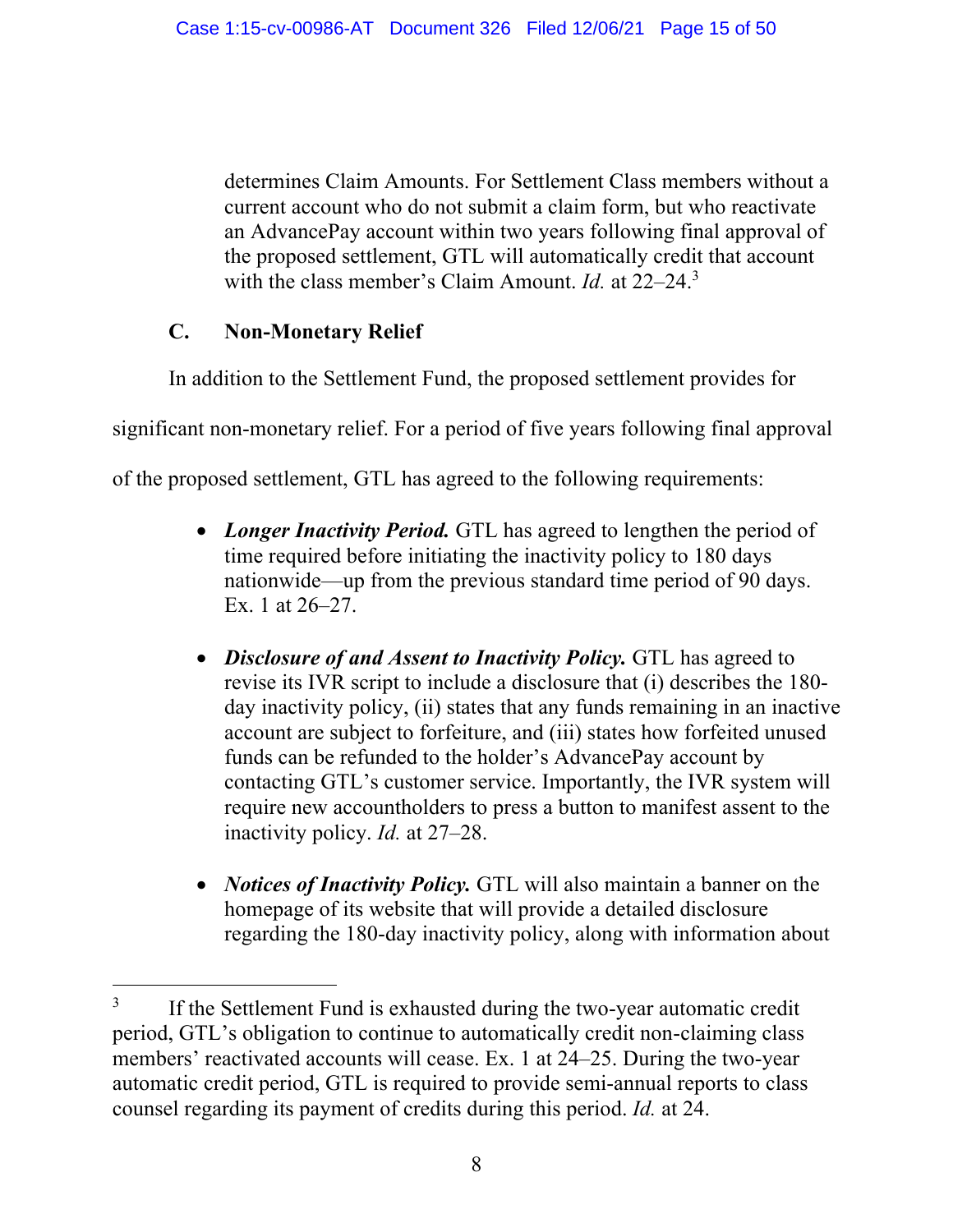how an accountholder can keep their account active or can obtain a refund of unused funds. GTL will also provide enhanced disclosures about its inactivity policy and refund policy in any printed materials that it uses to market or advertise AdvancePay accounts. *Id.* at 28.

- *Training of Customer Service Personnel.* GTL will include enhanced disclosures of the inactivity policy similar to those described above in its training documents for customer service personnel. Within 45 days of the settlement becoming effective, GTL will provide training on the inactivity policy and the changes dictated by the proposed settlement to all customer-service personnel. GTL will provide the same training to any new customer-service personnel within 45 days of their hiring. *Id.* at 28–29.
- *Refund Policy*. GTL will permit any AdvancePay accountholder to obtain a refund of any funds remaining in their account at any time while the account remains active. *Id.* at 29.
- *Pre-Forfeiture Notification.* GTL will allow AdvancePay accountholders to opt into receiving a text message notifying them of the possibility of forfeiture 30 days before any funds in their account become subject to forfeiture due to inactivity and of their right to request a refund of their account balance during those 30 days. GTL will also provide an opportunity for accountholders to opt into similar email notices. *Id.* at 29–31.

### **LEGAL STANDARD**

"A class action may be settled only with court approval . . . ." *In re Equifax*

*Inc. Customer Data Sec. Breach Litig.* ("*In re Equifax*"), 999 F.3d 1247, 1273

(11th Cir. 2021). This Motion addresses the first stage of the approval process:

preliminary approval and notice to the settlement class members. In considering a

motion for preliminary approval, this Court must follow a three-step analysis.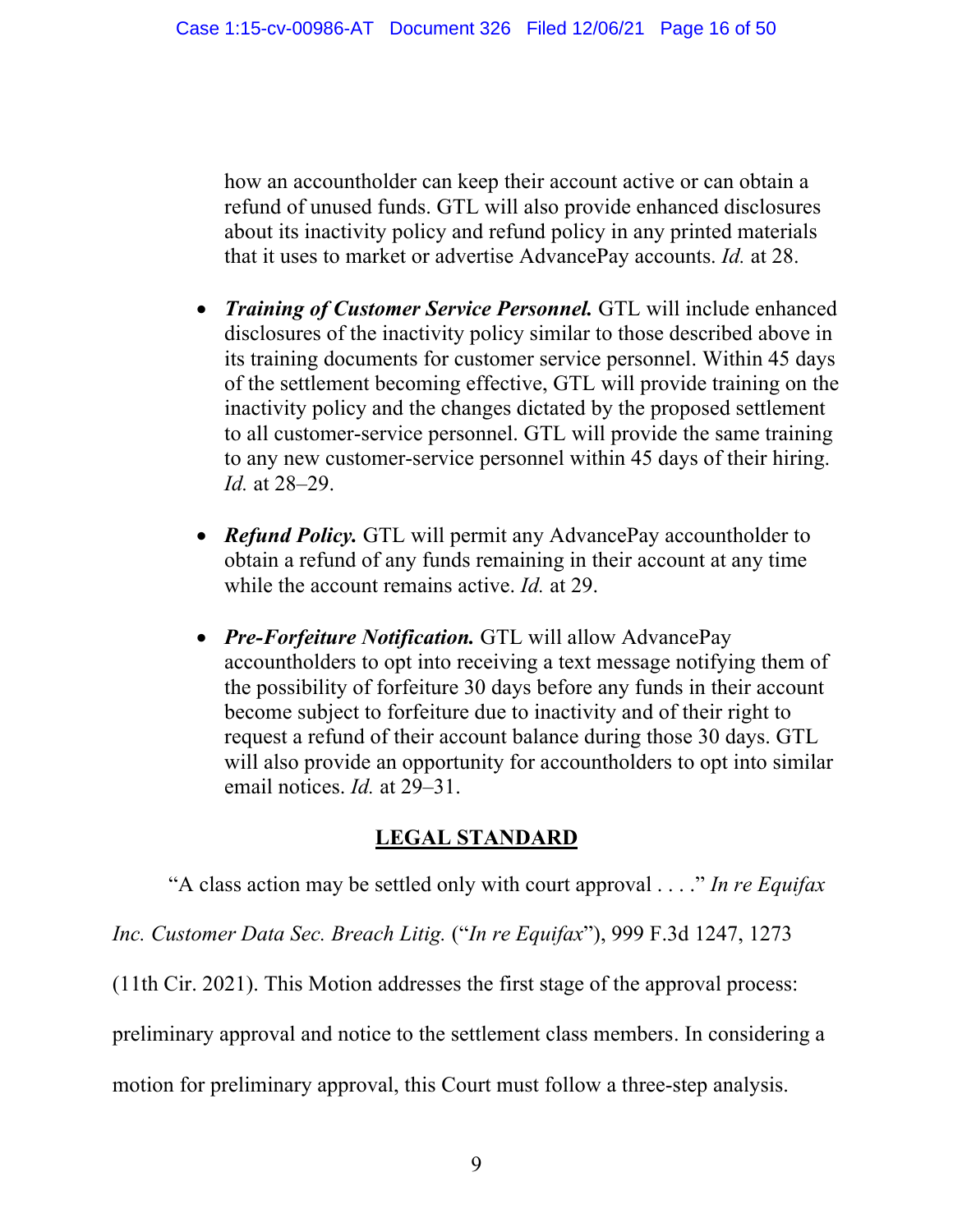First, this Court must determine that certification of the settlement class is appropriate under Federal Rules of Civil Procedure 23(a) and (b). *Columbus Drywall & Insulation, Inc. v. Masco Corp.*, 258 F.R.D. 545, 553 (N.D. Ga. 2007). The parties "must first establish that the four prerequisites of Rule  $23(a)$  numerosity, commonality, typicality, and adequacy of representation—are met." *Id.* The parties "must also establish that one of the three requirements of Rule 23(b) is met." *Id.* Under Rule 23(b)(2), certification is appropriate where the defendant has "acted or refused to act on grounds that apply generally to the class, so that final injunctive relief . . . is appropriate respecting the class as a whole . . . ." Fed. R. Civ. P. 23(b)(2). Under Rule 23(b)(3), certification is appropriate where "questions of law or fact common to class members predominate over any questions affecting only individual members, and [where] a class action is superior to other available methods for fairly and efficiently adjudicating the controversy." Fed. R. Civ. P. 23(b)(3). In addition, the parties "must establish that the proposed class is adequately defined and clearly ascertainable." *Little v. T-Mobile USA, Inc.*, 691 F.3d 1302, 1304 (11th Cir. 2012).

Second, if this Court determines that the settlement class can be certified under Rule 23, then this Court must "find the settlement 'fair, reasonable, and adequate' based on a number of factors" listed in Federal Rule of Civil Procedure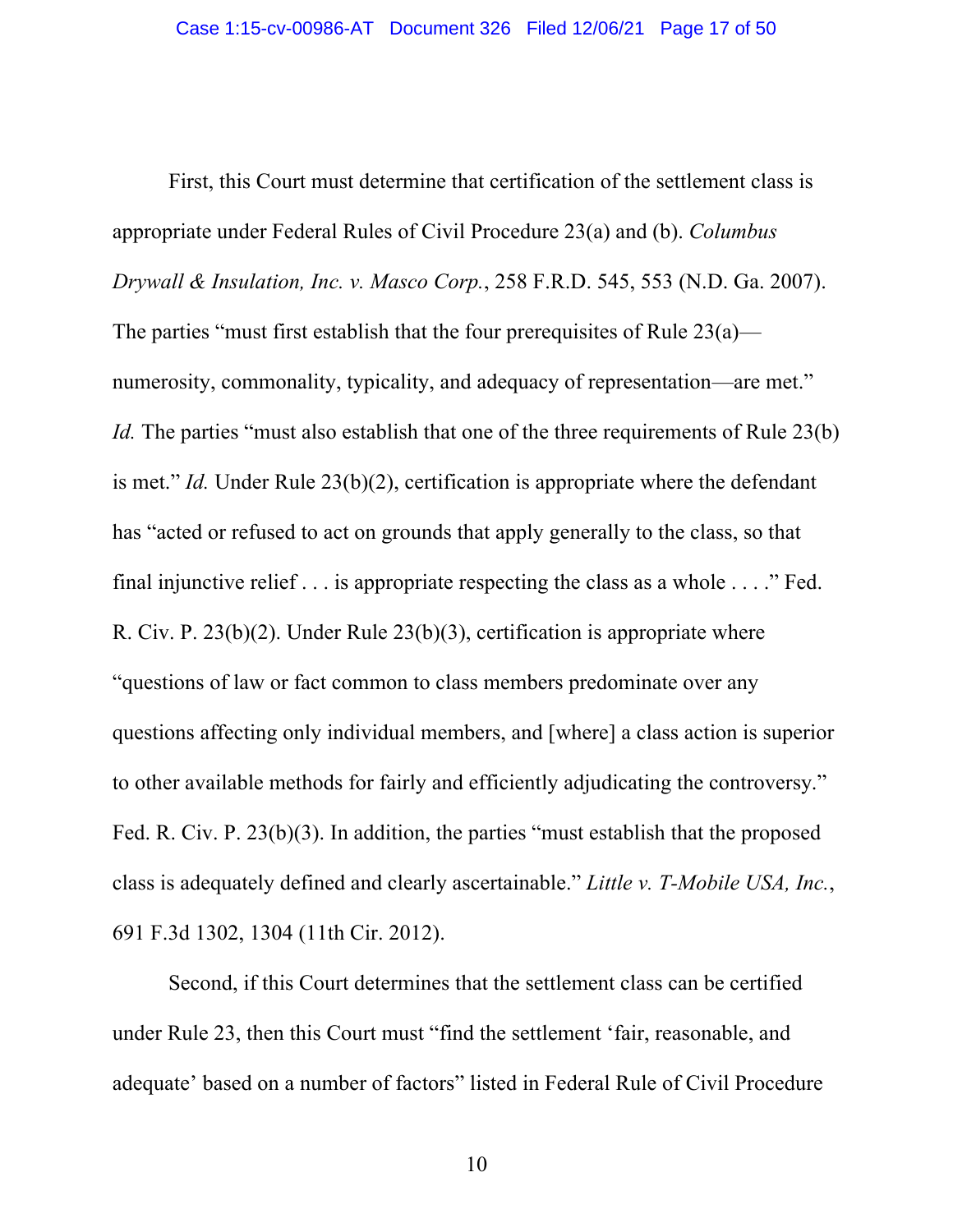23(e)(2). *In re Equifax*, 999 F.3d at 1273. The Eleventh Circuit "has also instructed district courts to consider several additional factors called the *Bennett* factors." *Id.* (citing *Bennett v. Behring Corp.*, 737 F.2d 982, 986 (11th Cir. 1984)). The *Bennett* factors include: (1) the likelihood of success at trial; (2) the range of possible recovery; (3) the point on or below the range of possible recovery at which a settlement is fair, adequate and reasonable; (4) the complexity, expense and duration of litigation; (5) the substance and amount of opposition to the settlement; and (6) the stage of proceedings at which the settlement was achieved. *Bennett*, 737 F.2d at 986. This Court's judgment regarding the fairness, reasonableness, and adequacy of the settlement must be "informed by the strong judicial policy favoring settlement as well as by the realization that compromise is the essence of settlement." *Id*.

Third, should the Court determine that preliminary approval is appropriate, the Court must then evaluate the notice procedures proposed by the parties and direct how combined notice of the proposed class and settlement will be issued to class members. *Columbus Drywall & Insulation, Inc.*, 258 F.R.D. at 560–61.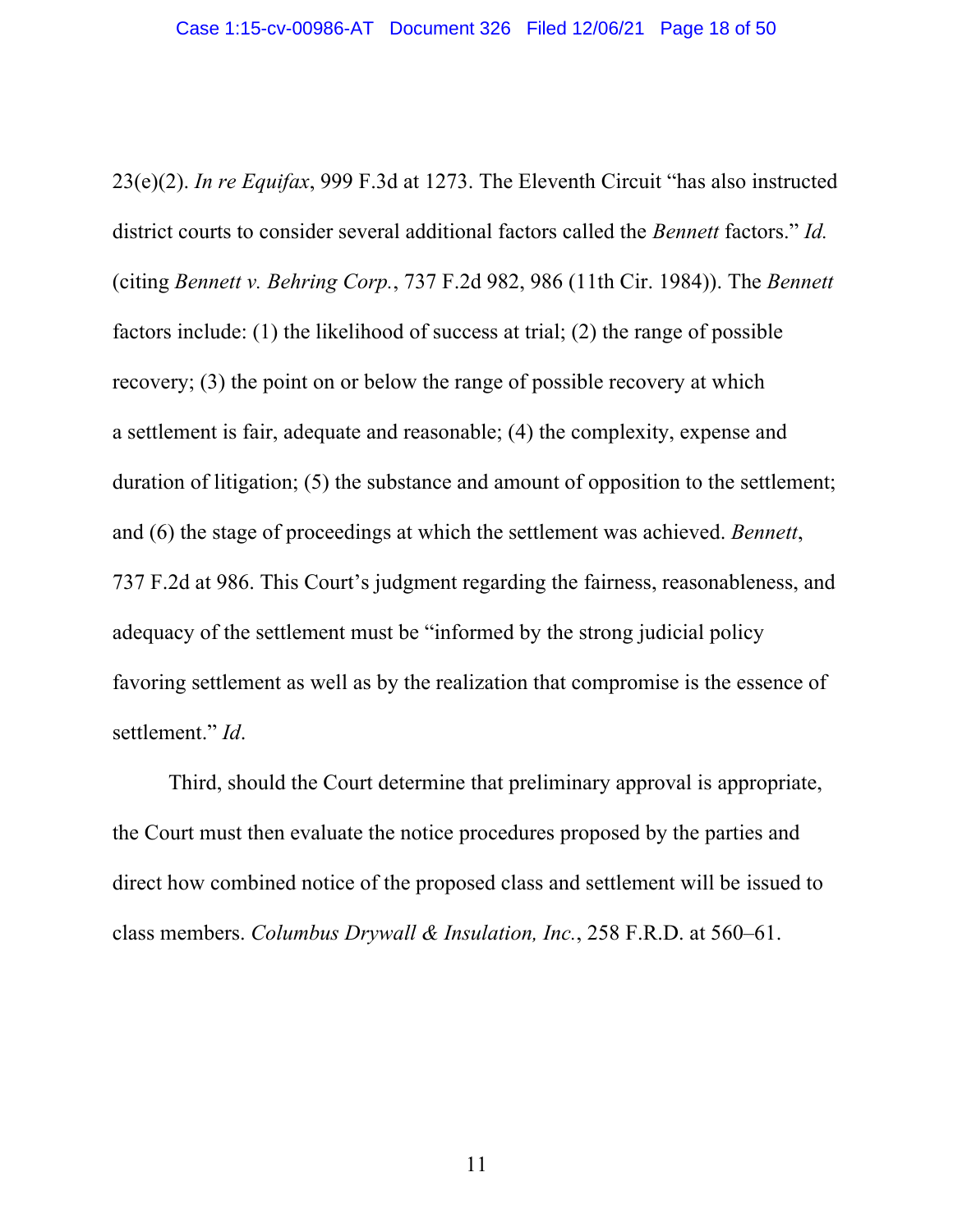### **ARGUMENT AND CITATION TO AUTHORITY**

### **I. This Court should preliminarily certify the Settlement Class because it meets all requirements of Rule 23(a) and (b).**

As explained more fully below, the parties' proposed Settlement Class meets all requirements of Rule 23. Accordingly, this Court should preliminarily certify the Settlement Class.

### **A. The Settlement Class meets the requirements of Rule 23(a).**

### **1. The Settlement Class is ascertainable.**

Before reaching the enumerated pre-requisites of Rule 23(a), this Court must first determine that the "proposed class is adequately defined and clearly ascertainable."*Cherry v. Dometic Corp.*, 986 F.3d 1296, 1302 (11th Cir. 2021) (internal quotation marks omitted). For purposes of this inquiry, "a proposed class is ascertainable if it is adequately defined such that its membership is capable of determination." *Id.* at 1304. "A class is inadequately defined if it is defined through vague or subjective criteria." *Id.* at 1302.<sup>4</sup>

Here, the parties' settlement defines the Settlement Class as "[a]ll persons nationwide who (i) established and funded a prepaid account through GTL's

<sup>&</sup>lt;sup>4</sup> In *Cherry*, the Eleventh Circuit joined the Second, Sixth, Seventh, Eighth, and Ninth Circuits in holding that the ascertainability inquiry does not include an administrative feasibility requirement. *Cherry*, 986 F.3d at 1302.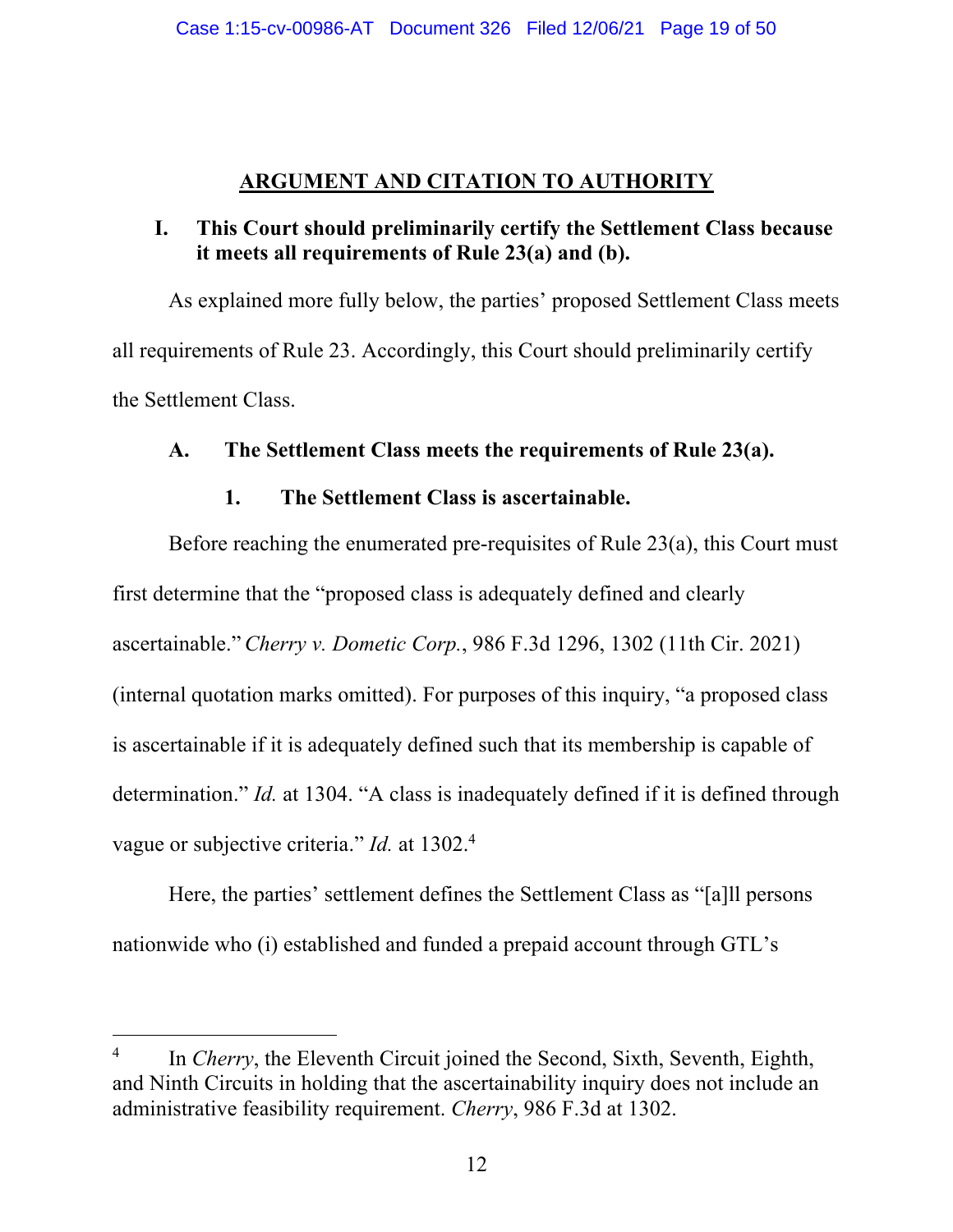interactive-voice response ('IVR') system and (ii) had a positive account balance that was reduced to \$0.00 due to account inactivity for 180 days or less on or after April 3, 2011, and through and including October 6, 2021." Ex. 1 at 17–18. This definition uses clear and objective criteria that would allow this Court to determine who is a member of the Settlement Class. Moreover, the Settlement Agreement clearly sets forth the manner in which the class is to be identified by reference to available GTL data. *Id.* at 47–51. As a result, the Settlement Class easily satisfies the *Cherry* ascertainability standard.

#### **2. The Settlement Class is sufficiently numerous.**

Next, the Court must consider each of the enumerated requirements in Rule 23(a). The first of those requirements is that the Settlement Class is sufficiently numerous "that joinder of all class members is impracticable." Fed. R. Civ. P. 23(a)(1). The Settlement Class easily meets this test, as the potential Settlement Class members number in the millions, Ex. 2 ¶ 59, rendering joinder impossible. Indeed, the Settlement Class is larger than the Litigation Class, which this Court has already found sufficiently numerous to warrant class treatment. Dkt. 276 at 28– 29. As a result, the Settlement Class satisfies the numerosity requirement.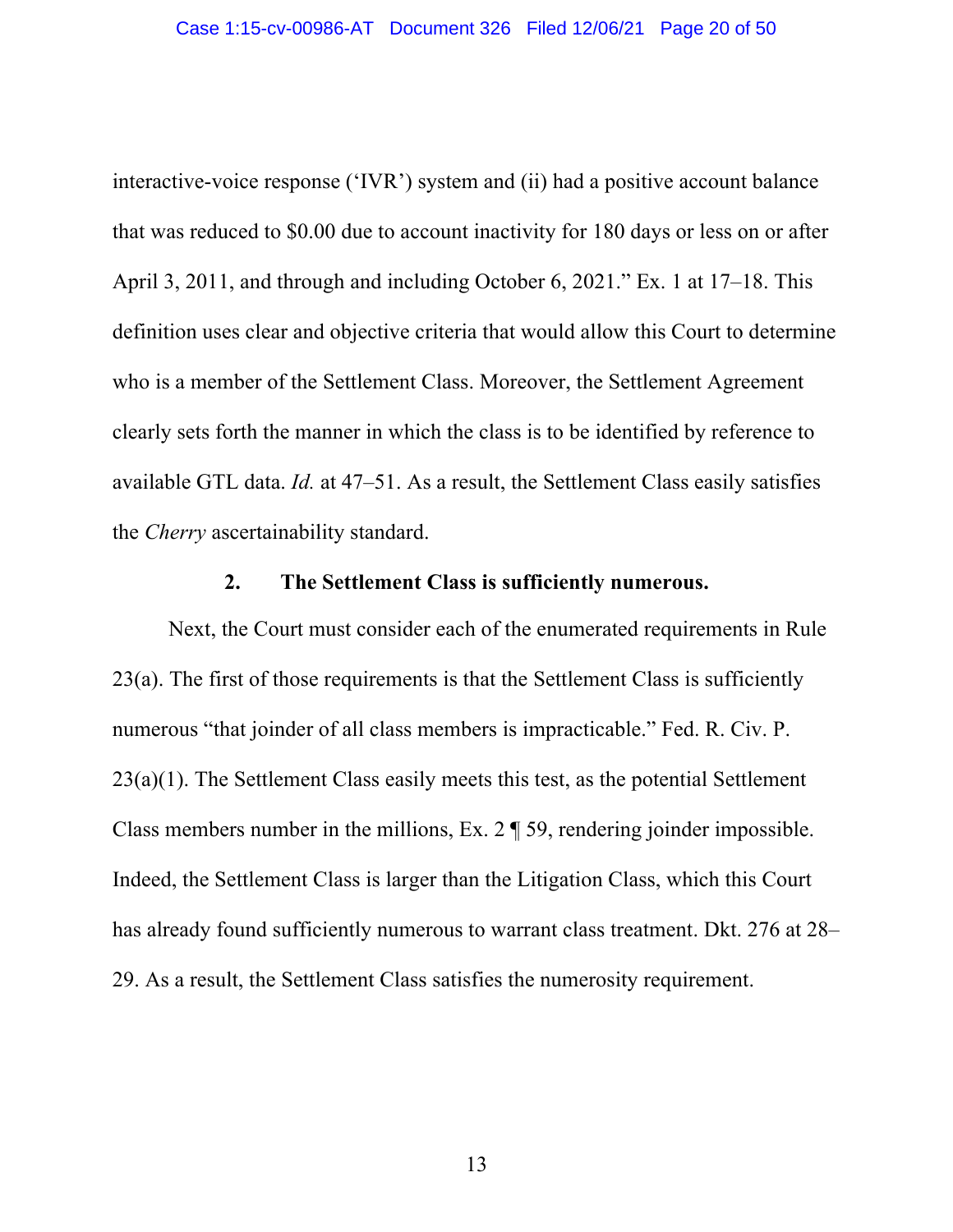### **3. There are questions of fact and law common to the Settlement Class.**

Rule  $23(a)(2)$  requires that there be "questions of law or fact common to the class." Fed. R. Civ. P. 23(a)(2). The commonality requirement is a "low hurdle" because it requires only "that there be at least one issue whose resolution will affect all or a significant number of the putative class members." *Williams v. Mohawk Indus., Inc.*, 568 F.3d 1350, 1355–56 (11th Cir. 2009). The "commonality element is generally satisfied when a plaintiff alleges that Defendants have engaged in a standardized course of conduct that affects all class members." *In re Checking Acct. Overdraft Litig.*, 307 F.R.D. 656, 668 (S.D. Fla. 2015) (internal quotation marks and citations omitted). Such is the case here. The Settlement Class's claims are all rooted in a common factual issue: GTL's use of a uniform inactivity practice with respect to each of the putative Settlement Class members' prepaid accounts. That practice is central to each of the claims in this case and is common to each settlement class member. *E.g.*, dkt. 123-1 at 21–33; dkt. 276 at 21–27. Thus, the Settlement Class satisfies the commonality requirement.

### **4. The class representatives' claims are typical of the Settlement Class.**

The class representatives also meet Rule  $23(a)(3)$ 's requirement that "the claims or defenses of the representative parties are typical of the claims or defenses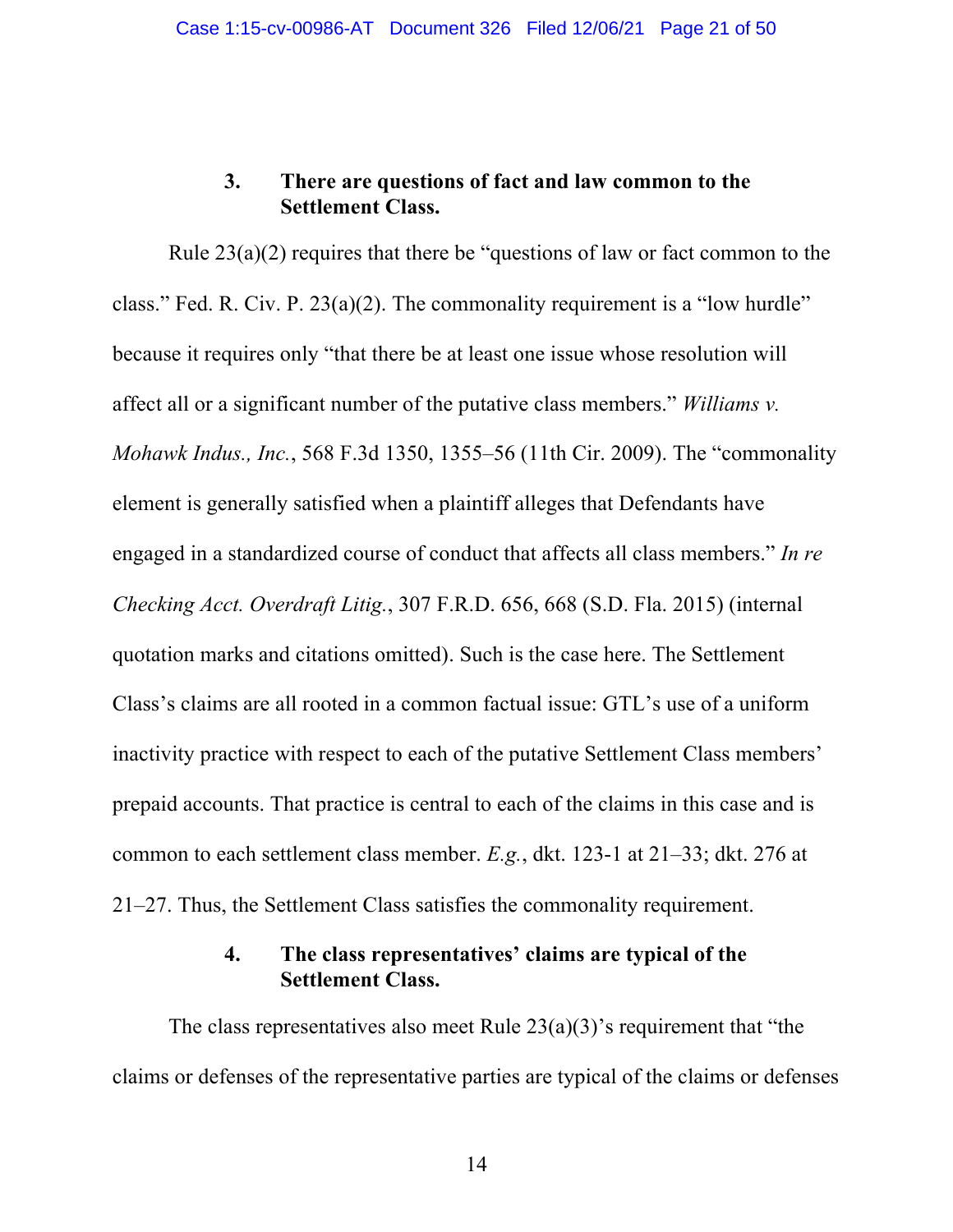of the class." Fed. R. Civ. P. 23(a)(3). A "representative plaintiff's claim is typical if it arises from the same event or practice or course of conduct that gives rise to the claims of the other class members, and his or her claims are based on the same legal theory." *In re Tri-State Crematory Litig.*, 215 F.R.D. 660, 690 (N.D. Ga. 2003) (internal quotation marks omitted).

This Court has already found the initial class representatives to have claims typical of those of the Litigation Class. Dkt. 276 at 29–30. This same conclusion holds for the Settlement Class, as both the class members and the class representatives all complain of the same kind of injury "from the same event or pattern or practice"— *i.e.*, they all had their account balances reduced to \$0.00 due to GTL's inactivity policy. *Kornberg v. Carnival Cruise Lines, Inc.*, 741 F.2d 1332, 1337 (11th Cir. 1984). As this Court noted in its class-certification order, GTL's practice of taking AdvancePay account holders' deposits after a period of inactivity "is relatively uniform nationwide." Dkt. 276 at 18. As a result, the class representatives' claims are typical of the Settlement Class.

### **5. The class representatives and class counsel are adequate to protect the interests of the Settlement Class.**

Finally, Rule 23(a)(4) requires that "the representative parties will fairly and adequately protect the interests of the class," and Rule 23(g) requires this Court to appoint adequate counsel to represent the class. Fed. R. Civ. P.  $23(a)(4) \& (g)$ .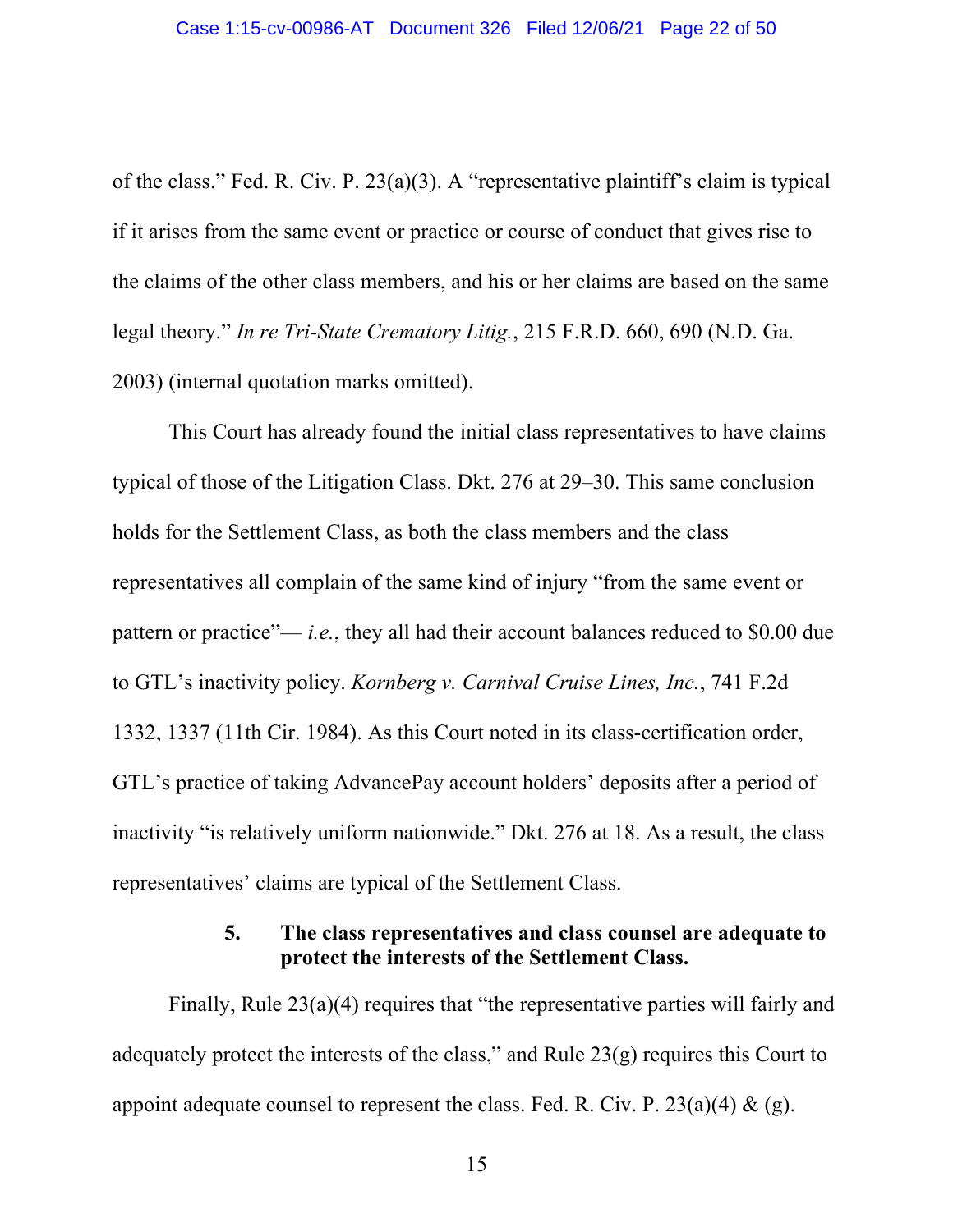"To adequately represent a class, a named plaintiff must show that she possesses the integrity and personal characteristics necessary to act in a fiduciary role representing the interests of the class, and has no interests antagonistic to the interests of the class." *Sanchez-Knutson v. Ford Motor Co.*, 310 F.R.D. 529, 540 (S.D. Fla. 2015). This Court has already found Mr. Githieya, Ms. Byers, and Ms. Lockett<sup>5</sup> to be adequate representatives of the Litigation Class. Dkt. 276 at 30. In addition, Plaintiffs have moved this Court for leave to add four additional class representatives: Michelle Mendoza, Sarai Morris, Betty Davis, and Adrian Mohamed. Dkt. 298. As discussed in that motion, and as is particularly relevant for purposes of certifying the nationwide Settlement Class, these four potential representatives add geographic diversity to the group of class representatives, as they reside in or have received calls from prisons in California, Texas, Ohio, Pennsylvania, Michigan, and Arizona. *Id.* at 2. Each of these seven potential representatives understand the gravamen and gravity of this case, as well as their duties and fiduciary obligations as class representatives. Ex. 2 ¶ 84. None of them have interests antagonistic to members of the Settlement Class, and each of them will vigorously protect the Settlement Class*. Id*. ¶ 85. This Court should therefore

<sup>&</sup>lt;sup>5</sup> Plaintiff Nellie Lockett passed away earlier this year. On November 3, 2021, the Court substituted her husband, Mr. Bobby G. Lockett, as administrator of Ms. Lockett's estate. *See* dkt. 323.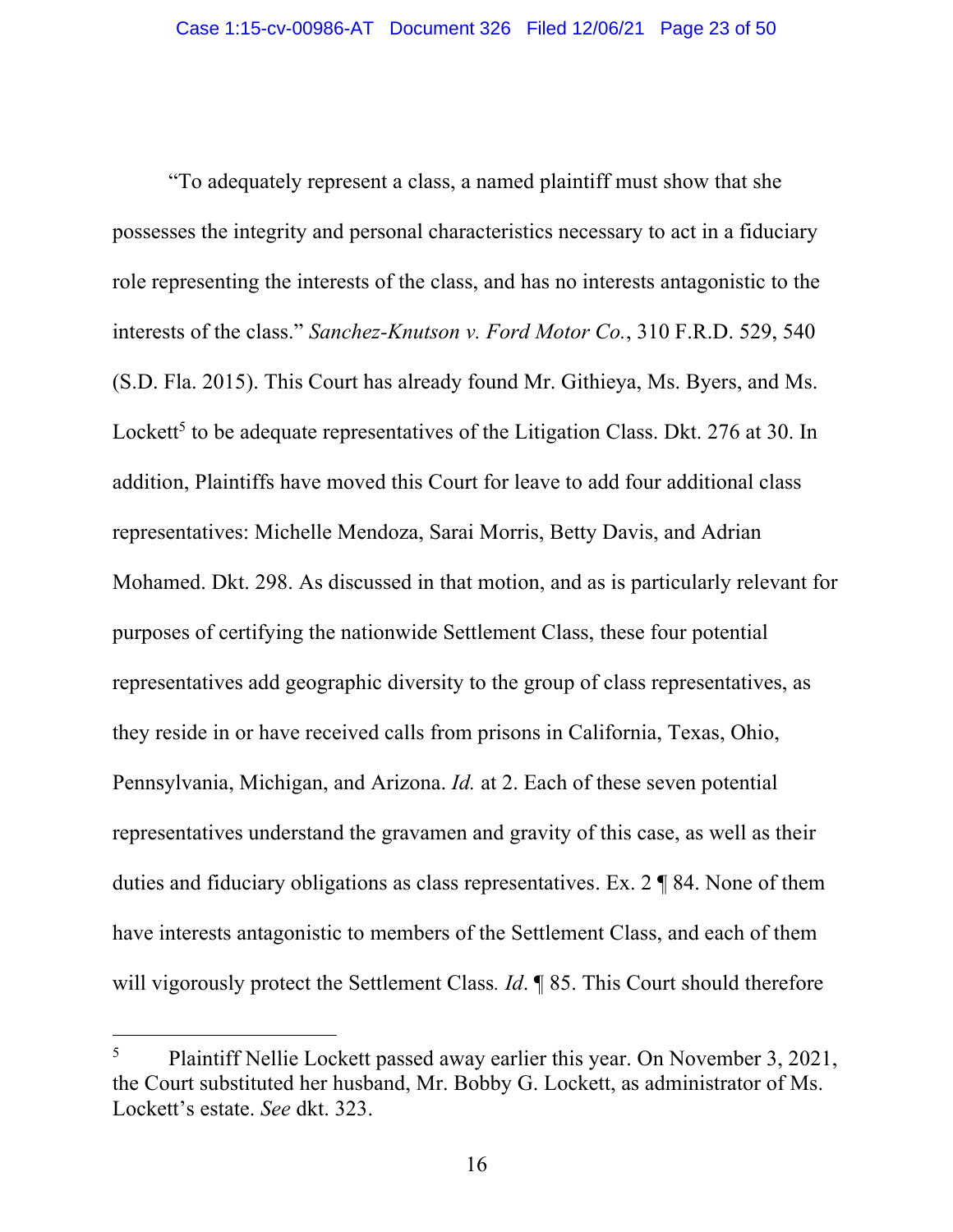grant Plaintiffs' Motion to Add Plaintiffs (dkt. 298) and appoint each as a Settlement Class representative.

With respect to appointment of class counsel, this Court "must consider: (i) the work counsel has done in identifying or investigating potential claims in the action; (ii) counsel's experience in handling class actions, other complex litigation, and the types of claims asserted in the action; (iii) counsel's knowledge of the applicable law; and (iv) the resources that counsel will commit to representing the class." *Sanchez-Knutson*, 310 F.R.D. at 542. This Court has already appointed Caplan Cobb LLP, Radford & Keebaugh, LLC, and Goldstein, Borgen, Dardarian & Ho as class counsel. Dkt. 276 & Order dated Jul. 28, 2021. All three firms should be appointed as class counsel with respect to the Settlement Class. They are each highly experienced in litigating class actions and comparably complex cases, as well as well-versed in the areas of law at issue here. Ex. 2 ¶¶ 12–27. Each of these firms have undertaken an enormous amount of work to zealously represent both the Litigation Class members and the putative Settlement Class members up to this point in the case, and they will continue to devote whatever resources are necessary to provide the highest caliber representation possible to the Settlement Class. *Id.* ¶ 26. Accordingly, Plaintiffs' counsel respectfully request that this Court appoint them as Settlement Class Counsel under Rule 23(g).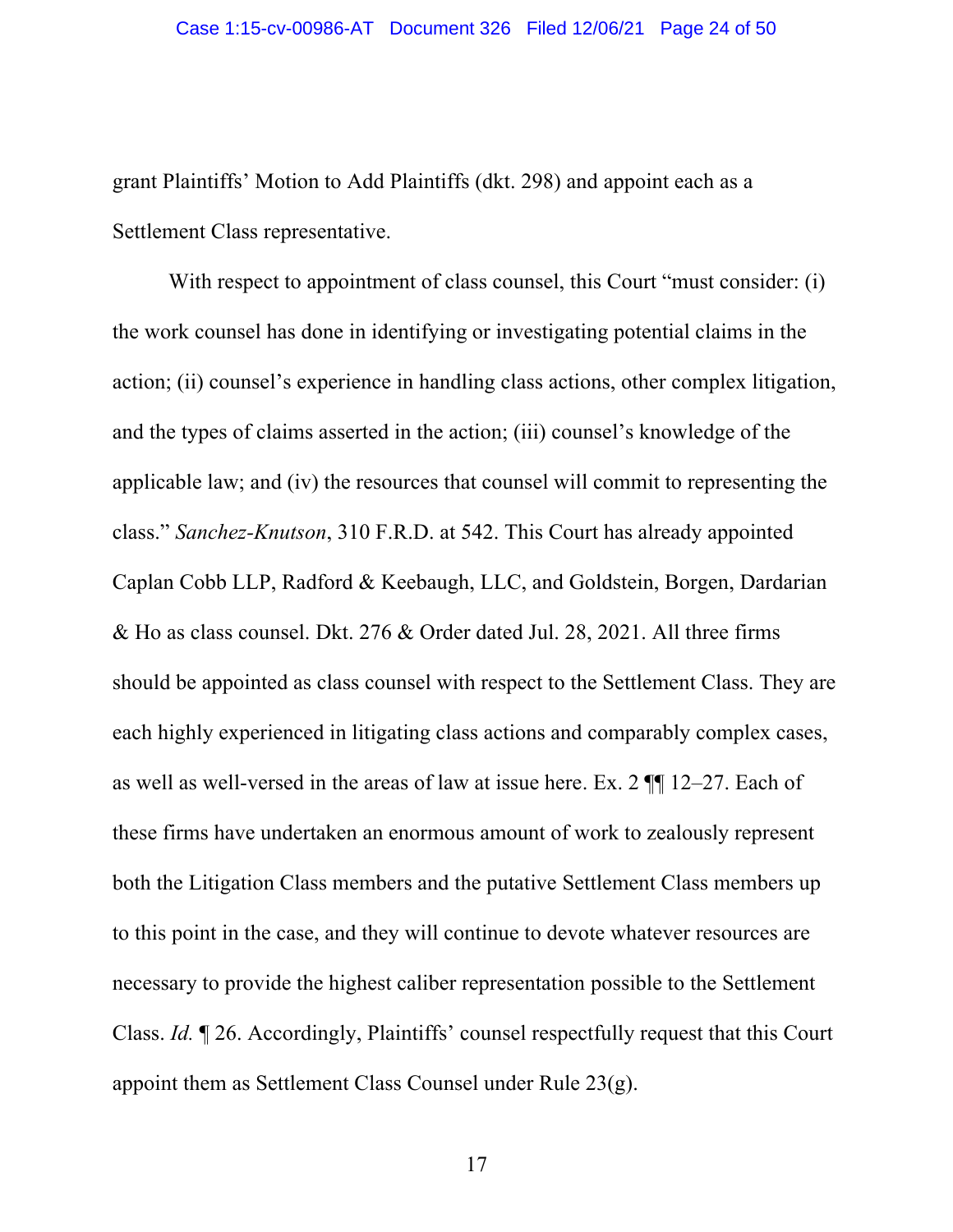#### **B. The Settlement Class meets the requirements of Rule 23(b).**

In addition to meeting the requirements of Rule 23(a), the Settlement Class also satisfies the criteria in Rule 23(b)(3) and the requirements of 23(b)(2) with respect to the non-monetary aspects of the settlement.

#### **1. The Settlement Class satisfies Rule 23(b)(3).**

#### **i. Common issues of law and fact predominate.**

The "predominance inquiry tests whether proposed classes are sufficiently cohesive to warrant adjudication by representation." *Amchem Prods., Inc. v. Windsor*, 521 U.S. 591, 623 (1997). "The predominance inquiry asks whether the common, aggregation-enabling, issues in the case are more prevalent or important than the non-common, aggregation-defeating, individual issues." *Tyson Foods, Inc. v. Bouaphakeo*, 577 U.S. 442, 453–54 (2016) (internal quotation marks omitted). In the Eleventh Circuit, the predominance inquiry is "customarily applied . . . on a claim-by-claim basis." *Battle v. Liberty Nat'l Life Ins. Co.*, 770 F. Supp. 1499, 1516 n.48 (N.D. Ala. 1991), *aff'd* 974 F.2d 1279 (11th Cir. 1992).

In certifying the Litigation Class, this Court has already determined that common issues of fact and law predominate for each of the Plaintiffs' claims. Dkt. 276 at 21–27. That conclusion holds here, as the predominance inquiry is the same in the settlement context as in the litigation context. *Amchem Prods., Inc.*, 521 U.S.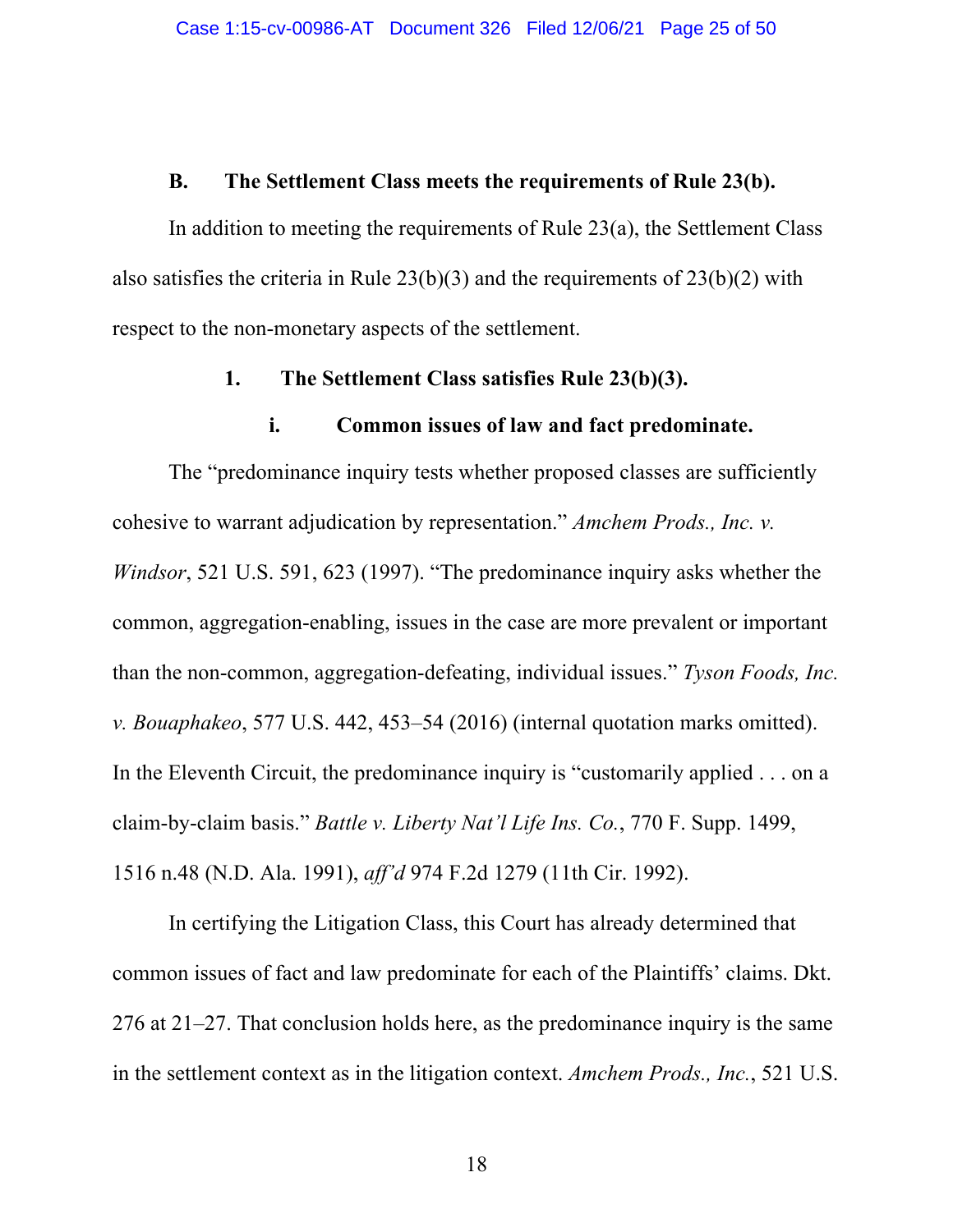at 623. And the expansion of the Settlement Class to cover individuals affected by GTL's inactivity practice nationwide—as opposed to only those individuals who set up accounts to receive phone calls from prison facilities in Georgia or South Carolina—does not alter the fact that common issues of fact and law predominate here. Regardless of the geographic scope of the class, Plaintiffs' claims remain the same. And it remains true that those claims can be proven almost entirely through class-wide evidence from GTL's records. *See* dkt. 276 at 21–22. As a result, common issues of fact and law predominate.

### **ii. Class-wide settlement is the superior method for resolving the claims at issue in this case.**

Finally, class treatment here is superior, especially in the context of a settlement. "[T]he superiority requirement of Rule 23(b)(3) turns on whether a class action is better than other available methods of adjudication." *Cherry*, 986 F.3d at 1304. As this Court has already determined in its certification of the Litigation Class, class treatment is superior because "pursuing the individual claims in this case would likely be economically infeasible." Dkt. 276 at 28 (noting that GTL took an average of less than \$8 from each accountholder); *see also Lewis v. ARS Nat'l Servs., Inc.*, No. 2:09CV1041-MHT, 2011 WL 3903092, at \*4 (M.D. Ala. Sept. 6, 2011) ("Certification under 23(b)(3) is often appropriate for cases in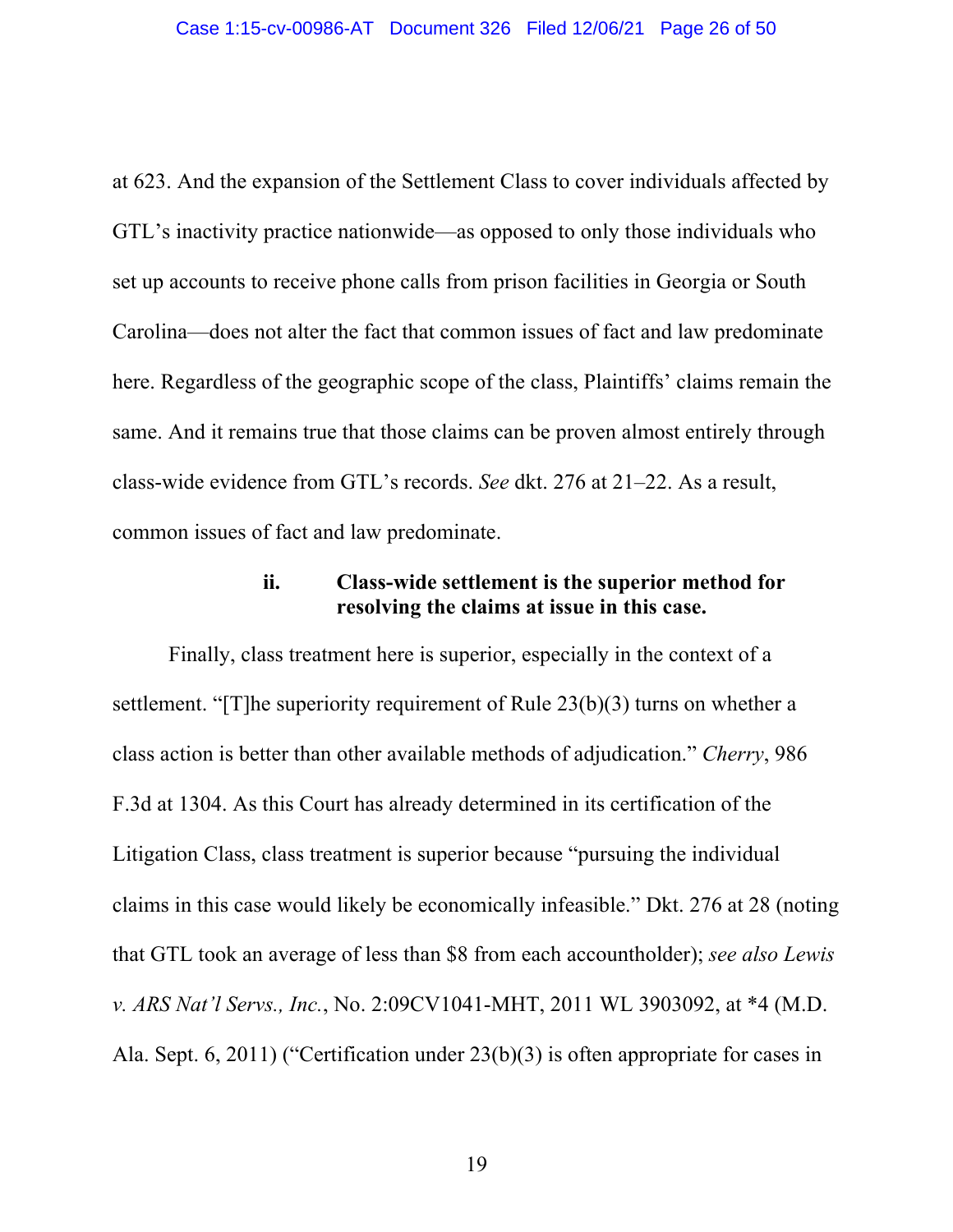which individual damages are low, thereby providing little incentive for individual suits." (citing *Amchem Prods., Inc.*, 521 U.S. at 617)).

Further, the manageability concerns that led this Court to narrow the geographic scope of the Litigation Class are not relevant in the context of settlement. As the Supreme Court has held, in the settlement context, "a district court need not inquire whether the case, if tried, would present intractable management problems, for the proposal is that there be no trial." *Amchem Prods.,* Inc., 521 U.S. at 620.<sup>6</sup> In short, any concerns over the manageability or administrative feasibility of a nationwide class are not relevant to the resolution of this Motion, as Plaintiffs are seeking certification of a settlement class, and the Court will not be tasked with managing a trial.

# **2. The Settlement Class also satisfies Rule 23(b)(2) with respect to the non-monetary relief the settlement provides.**

With respect to the non-monetary relief provided for in the settlement, the Court should also certify the class under Rule 23(b)(2) because GTL "acted or

<sup>6</sup> *See also In re Checking Acct. Overdraft Litig.*, 275 F.R.D. 654, 659 (S.D. Fla. 2011) ("In deciding whether to provisionally certify a settlement class, . . . the Court need not consider the manageability of a potential trial, since the settlement, if approved, would obviate the need for a trial."); *Williams v. Mohawk Indus., Inc.*, No. 4:04-CV-03-HLM, 2010 WL 11500531, at \*2 (N.D. Ga. Apr. 12, 2010) ("[A]ny manageability issues that might or might not arise at trial from proving injury and damages on behalf of the class members are not relevant to certification of a settlement class.").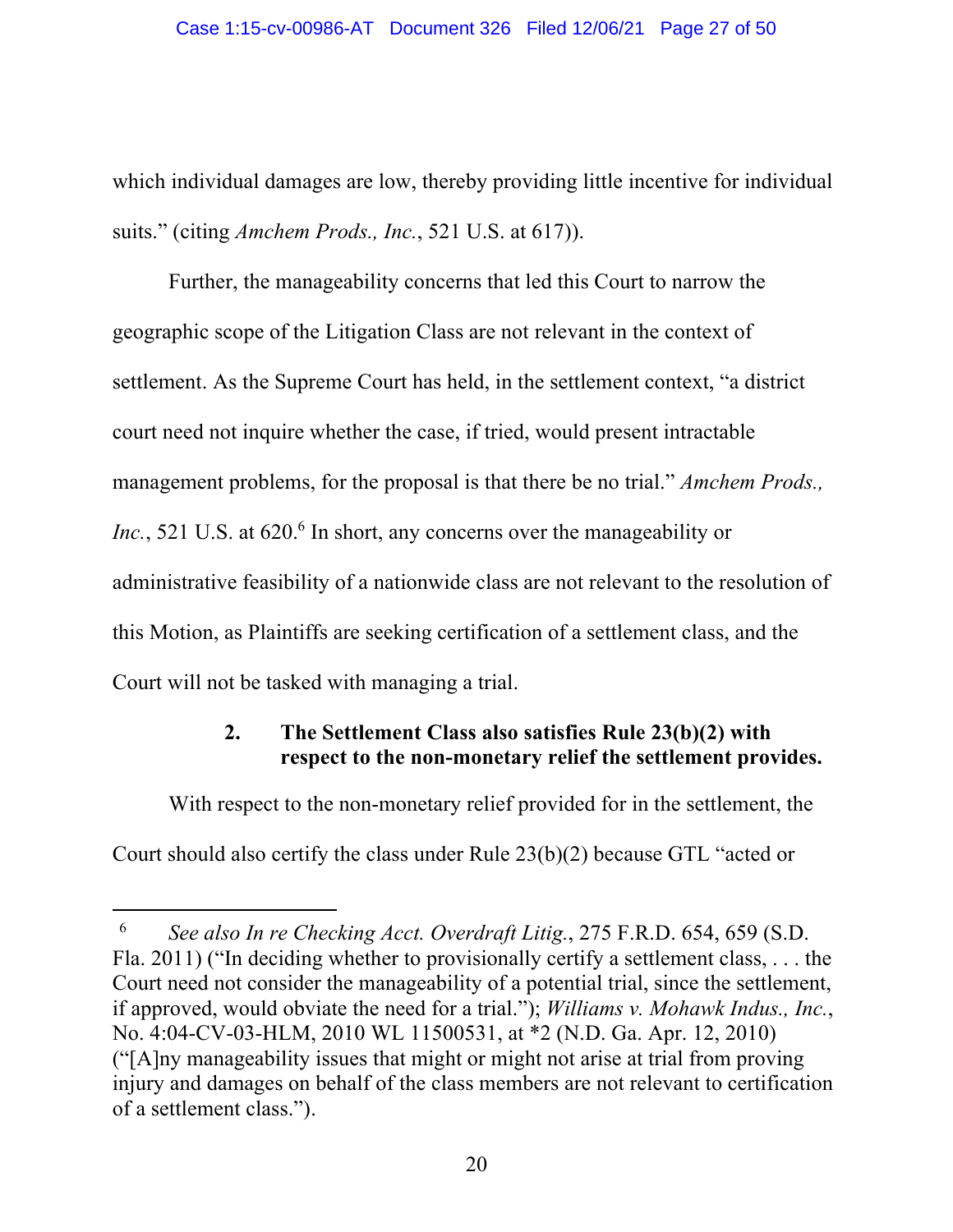refused to act on grounds that apply generally to the class, so that final injunctive relief . . . is appropriate respecting the class as a whole . . . ." Fed. R. Civ. P. 23(b)(2). "[T]he 'key' to demonstrating a Rule  $23(b)(2)$  class is 'the indivisible nature of the injunctive or declaratory remedy warranted—the notion that the conduct is such that it can be enjoined or declared unlawful only as to all of the class members or as to none of them.'" *J.M. by & through Lewis v. Crittenden*, 337 F.R.D. 434, 453 (N.D. Ga. 2019) (quoting *Wal-Mart v. Dukes*, 564 U.S. 338, 360 (2011)). In other words, "Rule 23(b)(2) applies only when a single injunction or declaratory judgment would provide relief to each member of the class." *Dukes*, 564 U.S. at 360.

Certification under Rule 23(b)(2) is appropriate here because GTL's application of its inactivity policy constitutes an action that applies generally to the class, as the policy was implemented uniformly nationwide and across the class. Furthermore, the non-monetary relief provided for in the Settlement Agreement applies equally to all members of the Settlement Class. This demonstrates that a single, final order approving of the non-monetary aspects of the settlement could provide full relief to the class, without the need for any individualized review of the putative class members' claims. As a result, the Settlement Class satisfies Rule 23(b)(2) for purposes of preliminary approval of the proposed settlement. *E.g.*,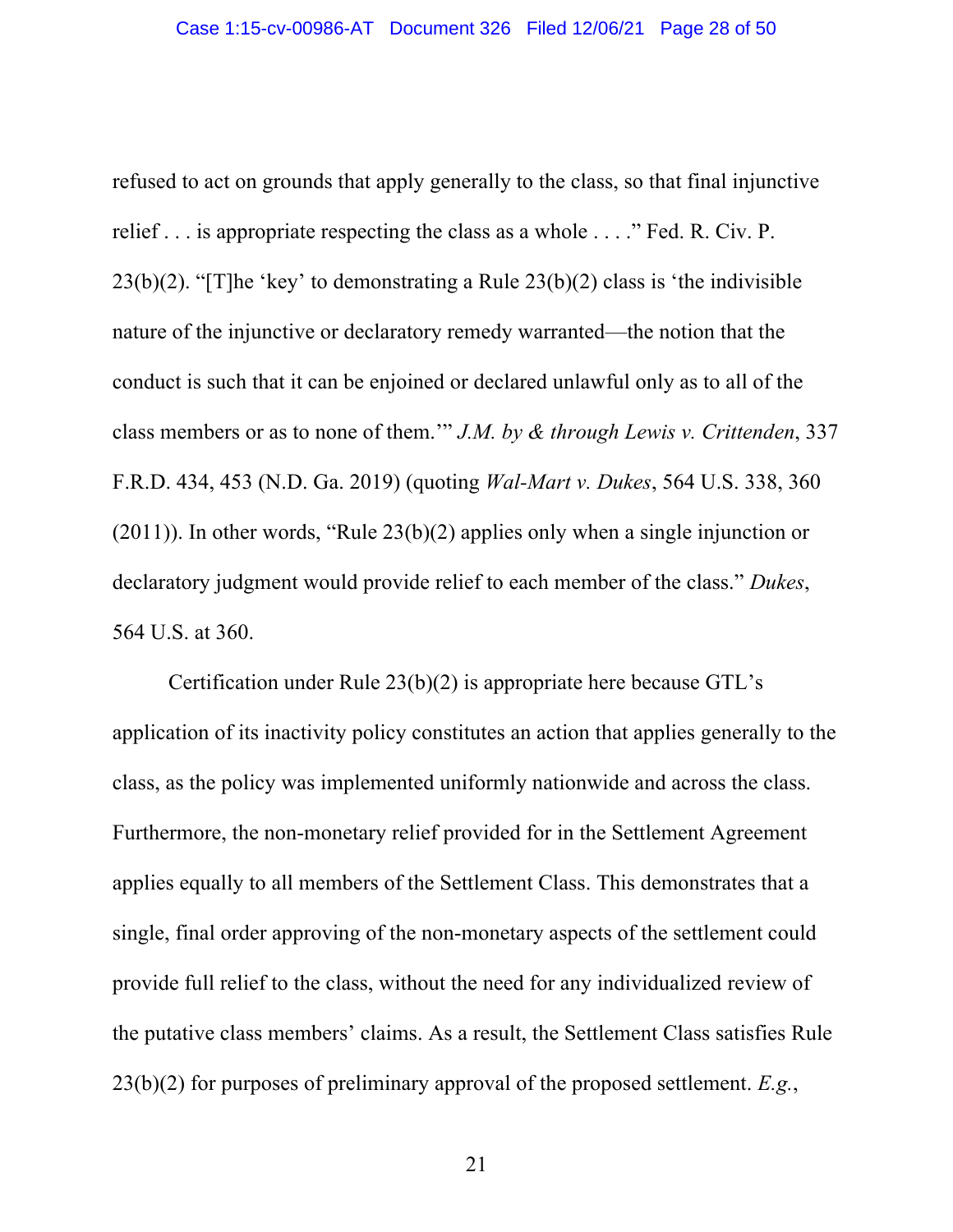*J.M.*, 337 F.R.D. at 453–54 (certifying class under Rule 23(b)(2) where "one injunction . . . will provide relief to each member of the class") (internal quotation marks omitted); *Georgia Advoc. Off. v. Jackson*, No. 1:19-CV-1634-WMR-JFK, 2019 WL 8438491, at \*7 (N.D. Ga. July 30, 2019), *report and recommendation adopted*, No. 119CV01634WMRJFK, 2019 WL 8438493 (N.D. Ga. Sept. 10, 2019) (same).

\* \* \*

For the reasons set forth above, the Settlement Class meets all criteria of Rule 23(a) and Rule 23(b). This Court should certify the Settlement Class for purposes of preliminarily approving the proposed settlement.

### **II. The Court should preliminarily approve the proposed settlement because it is fair, reasonable, and provides more than sufficient benefits to the class members.**

Rule 23(e)(2) requires that any class-wide settlement be "fair, reasonable, and adequate," and it provides four criteria that this Court must consider in making that determination. Fed. R. Civ. P. 23(e)(2). As set forth below, the parties' proposed settlement meets all of these criteria. The parties therefore respectfully request that this Court preliminarily approve the settlement and direct that notice be issued to the class.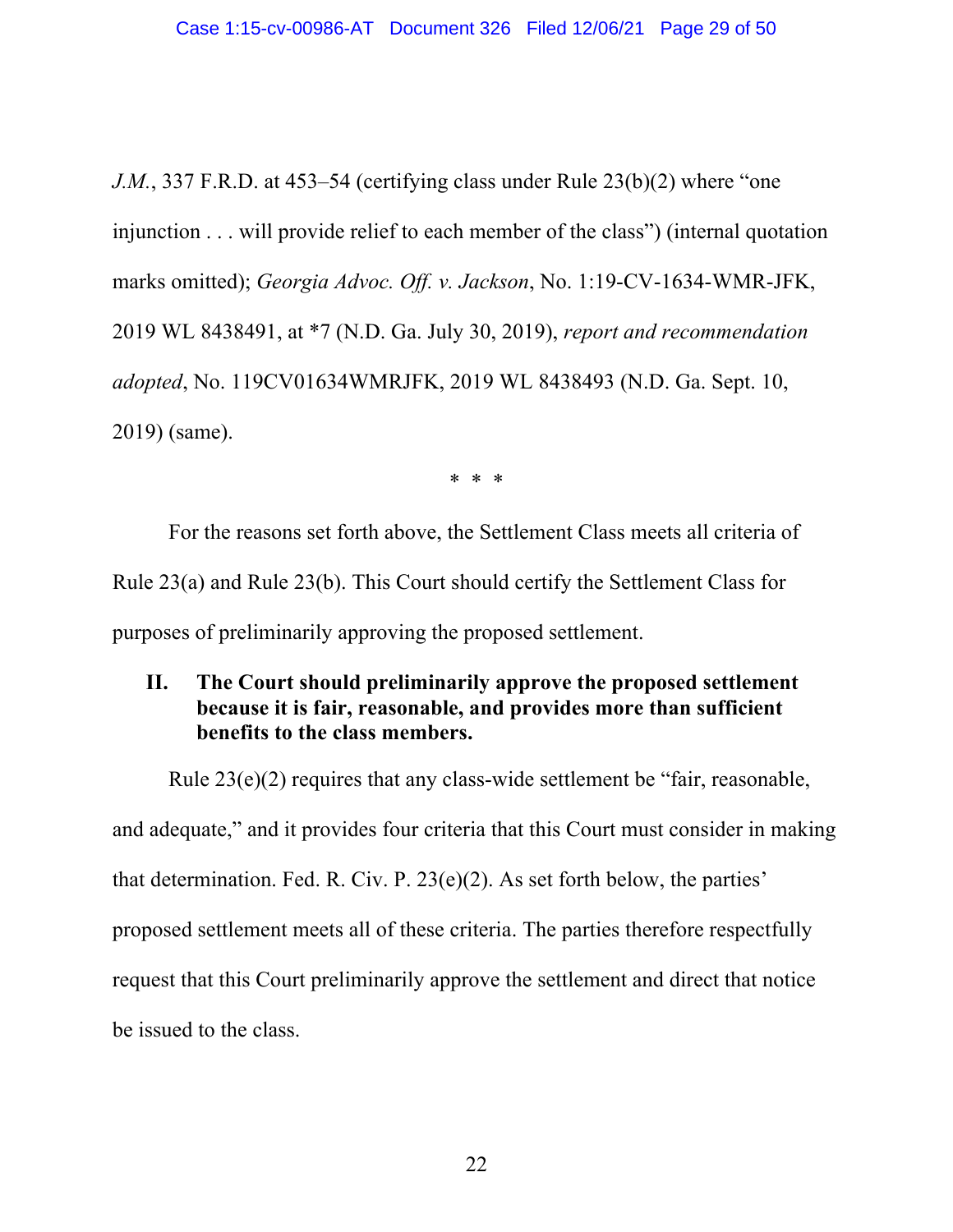### **A. The Settlement Class was well represented, and the settlement resulted from a good-faith and arm's-length negotiation.**

Rule  $23(e)(2)(A)$  and (B) ask whether "the class representatives and class counsel have adequately represented the class" and whether "the proposal was negotiated at arm's length." Fed. R. Civ. P. 23(e)(2)(A) & (B). As relayed in the comments to the rule, these criteria "identify matters that might be described as 'procedural' concerns, looking to the conduct of the litigation and of the negotiations leading up to the proposed settlement." Fed. R. Civ. P. 23 advisory committee's note to the 2018 amendments.

When analyzing the adequacy of representation by Plaintiffs and class counsel, this Court should consider: "(1) whether [the class representatives] have interests antagonistic to the interests of other class members; and (2) whether the proposed class' counsel has the necessary qualifications and experience to lead the litigation." *In re Equifax Inc. Customer Data Sec. Breach Litig.*, No. 1:17-MD-2800-TWT, 2020 WL 256132, at \*5 (N.D. Ga. Mar. 17, 2020), *rev'd in part on other grounds*, 999 F.3d 1247 (11th Cir. 2021). With respect to class counsel, "the focus at this point is on the actual performance of counsel acting on behalf of the class." Fed. R. Civ. P. 23 advisory committee's note to the 2018 amendments.

For the same reasons described above in the context of class certification, both the class representatives and class counsel have been more than adequate in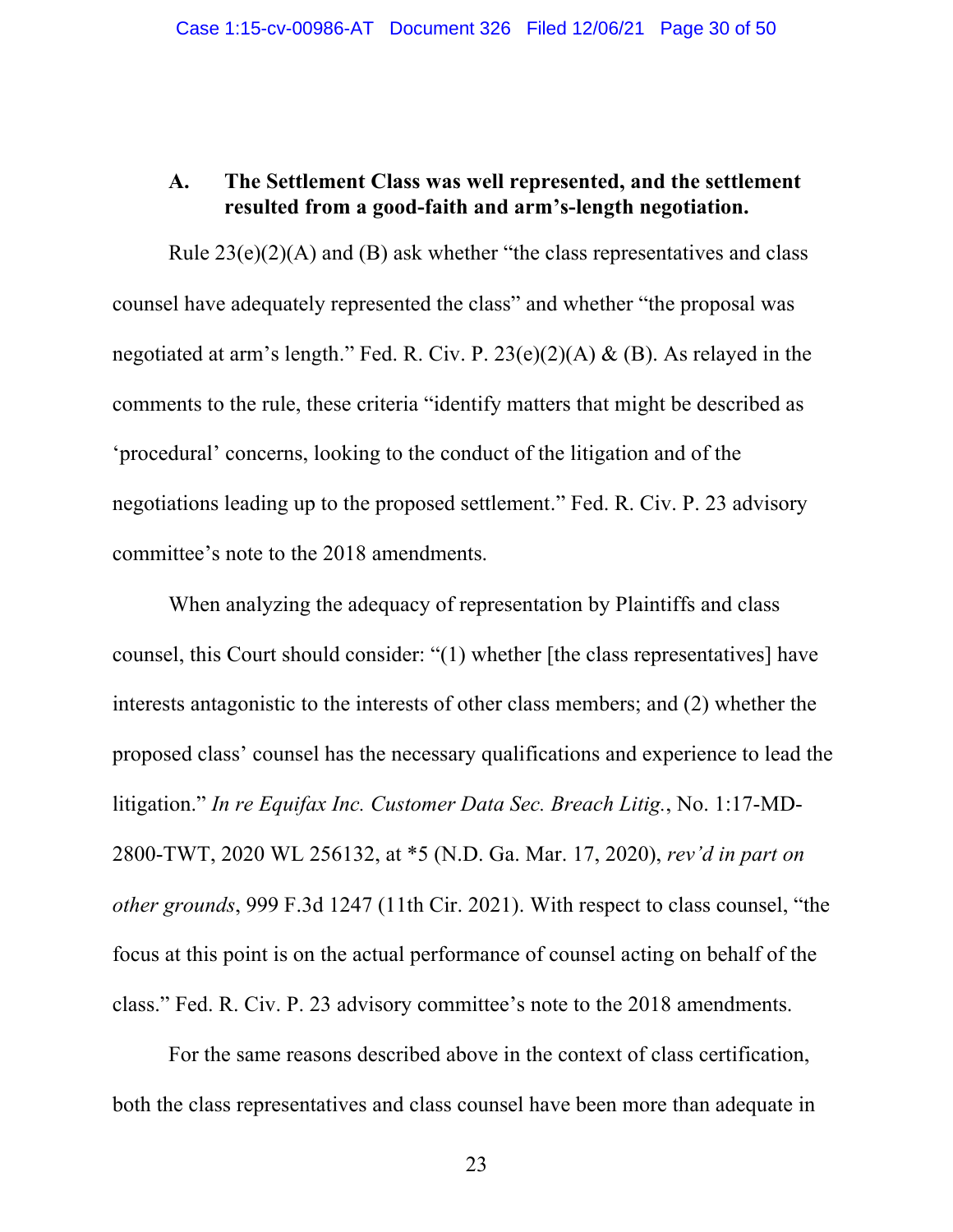this case. *Supra* at 16–18. The class representatives have no interests that are adverse to other members of the Settlement Class. Ex. 2 ¶¶ 84–85. And proposed class counsel is well qualified to handle the settlement and has extensive relevant experience. *Id.* ¶¶ 12–27. Counsel has zealously represented the class to this point in the case, doggedly pursuing discovery and obtaining certification of a litigation class. *Id. ¶*¶ 26, 29–31. Counsel submits that the highly favorable terms of the proposed settlement—which not only likely obtains full recovery of damages for Settlement Class members, but also locks in non-monetary relief that prevents future breaches of contract from further damaging class members—is evidence of the high quality of their representation of the class. As such, this factor is easily met, both by the class representatives and by class counsel.

With regard to the negotiation of the settlement, the proposed settlement is the result of six-and-a-half years of litigation and a negotiation process between class counsel and GTL's counsel that took almost a year. Those negotiations were aided by three formal mediations with Hunter R. Hughes III—the third of which lasted two days and was not successful until post-mediation negotiations led to resolution. *Id.* ¶¶ 33–43. Mr. Hughes has been recognized by numerous professional organizations as one of the top attorneys and mediators in the country, and he has offered to provide a declaration attesting to the arm's-length nature of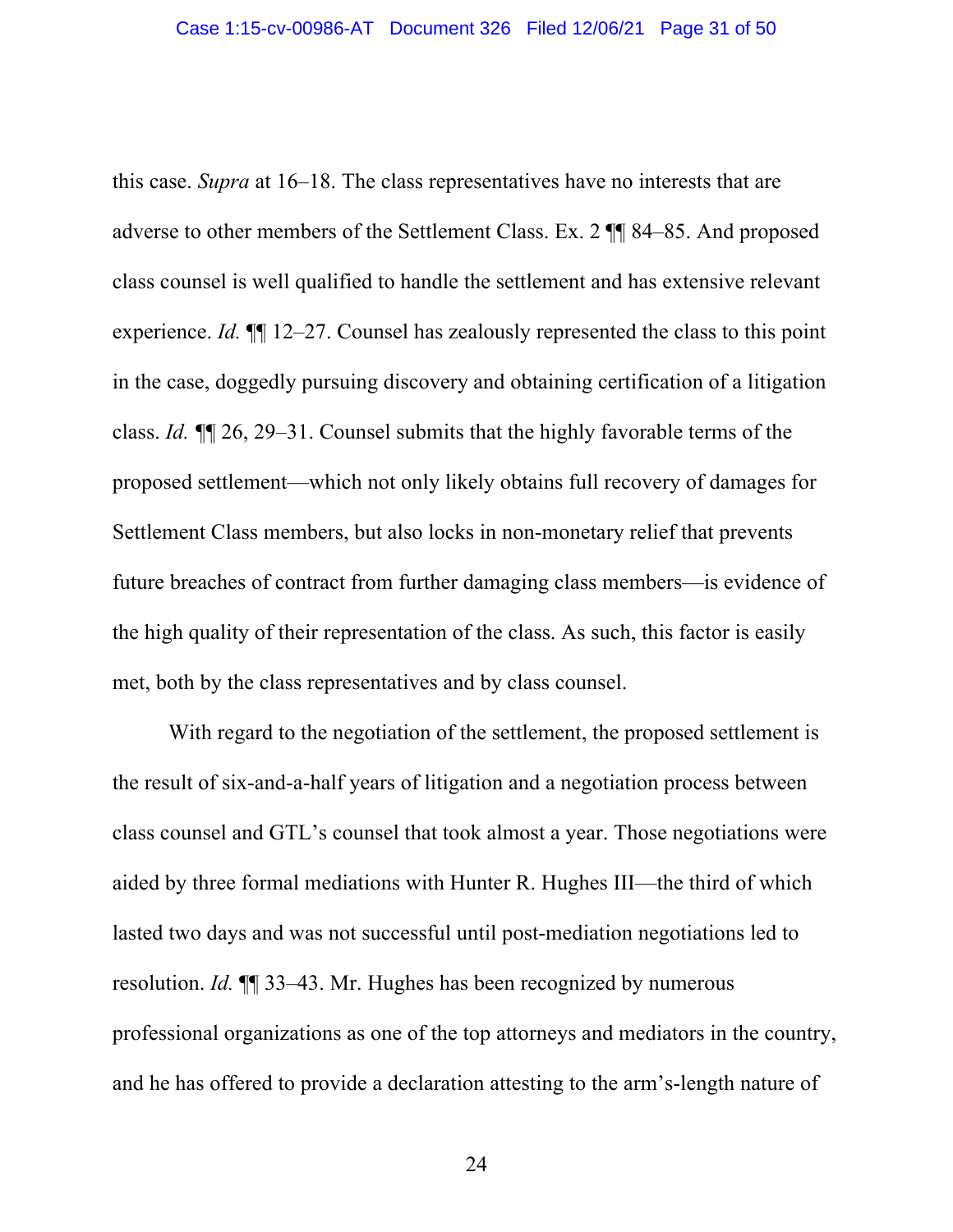the negotiations in this case. *Id.* ¶¶ 35, 44. The parties' arm's-length settlement negotiations were also aided by a multi-part, post-settlement arbitration process, with Mr. Hughes and L. Joseph Loveland, Jr. serving as arbitrators during the negotiation of the final class settlement agreement. *Id.* ¶¶ 45–47. Mr. Loveland was a partner at King & Spalding for decades and has more than 40 years of experience in complex commercial litigation. *Id.* ¶ 46. Both he and Mr. Hughes assisted the parties in resolving a number of disputed issues relating to the finalization of the settlement agreement. *Id.*

The facts that the negotiations were aided by three formal mediations and that a pair of neutral and highly-respected arbitrators resolved a number of disputed issues regarding the proposed settlement agreement are strong evidence that the negotiation process here meets the standard of Rule 23(e). *See Wilson v. EverBank*, No. 14-CIV-22264, 2016 WL 457011, at \*6 (S.D. Fla. Feb. 3, 2016) ("The very fact of [mediator's] involvement . . . weighs in favor of approval."); *see also* Fed. R. Civ. P. 23 advisory committee's note to 2018 amendments ("[T]he involvement of a neutral or court-affiliated mediator or facilitator in those negotiations may bear on whether they were conducted in a manner that would protect and further the class interests."). That is further underscored by how favorable the proposed settlement is to the Settlement Class.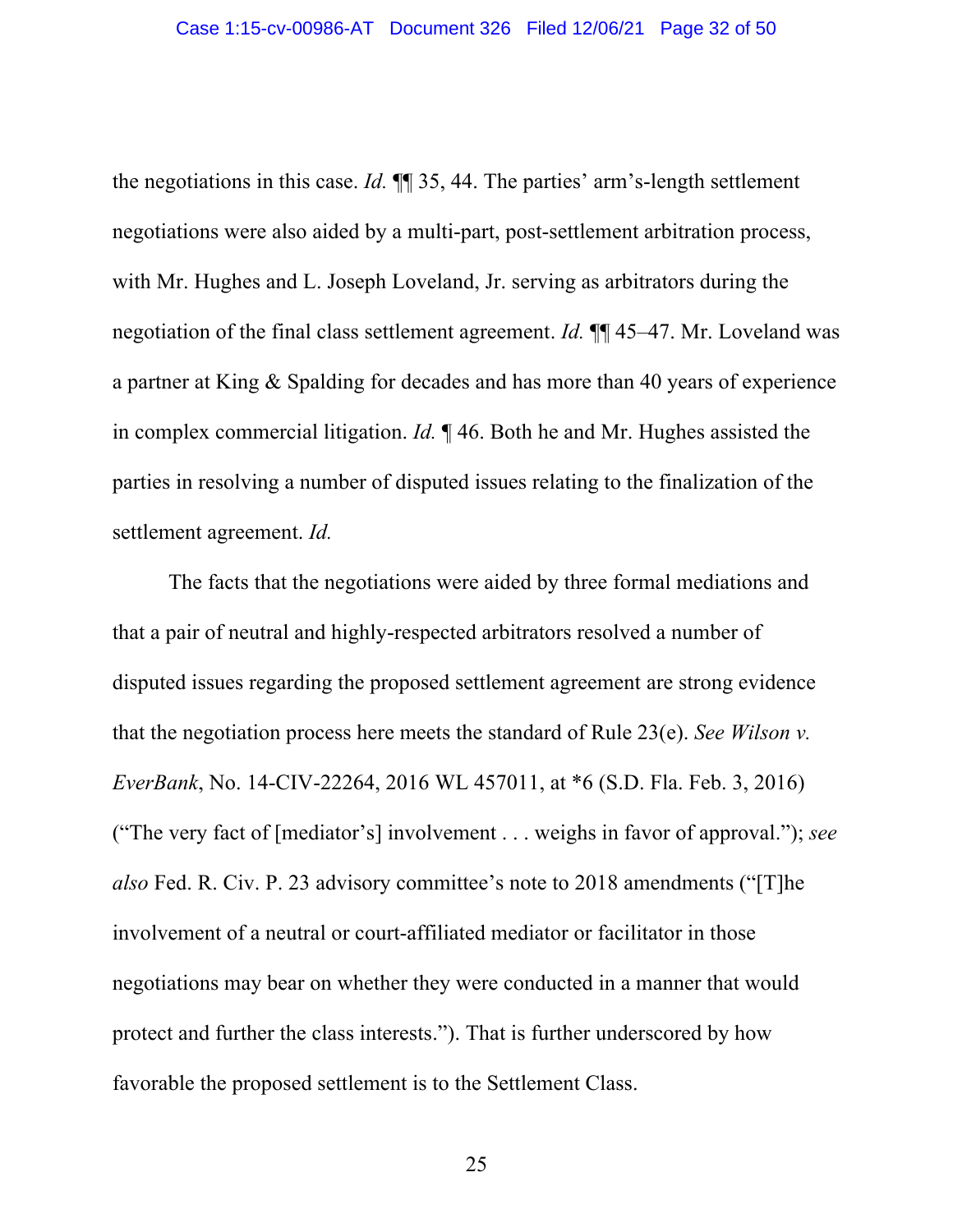This Court should find that the settlement is procedurally sound, both because the class was well represented by Plaintiffs and by counsel, and because the settlement negotiations were conducted appropriately at arm's length and in good faith with the best interests of the Settlement Class in mind.

#### **B. The settlement provides significant benefits to the class.**

Next, Rule  $23(e)(2)(C)$  requires a substantive review of the proposed settlement to ensure that "the relief provided for the class is adequate, taking into account: (i) the costs, risks, and delay of trial and appeal; (ii) the effectiveness of any proposed method of distributing relief to the class, including the method of processing class-member claims; [and] (iii) the terms of any proposed award of attorney's fees, including timing of payment." Fed. R. Civ. P. 23(e)(2)(C).

The parties' proposed settlement satisfies all of the substantive considerations outlined in the rule. The settlement would establish a \$67 million settlement fund out of which class members would be paid the full amount of funds they lost as a result of GTL's inactivity policy. Given the size of the fund, it is likely that each class member will actually receive that full refund, rather than a pro rata share. Ex. 2 ¶¶ 69–70. The Settlement Fund alone is nearly 70% of the maximum damages that would be available here—a very favorable discount on the total potential recovery, given that the settlement benefits are guaranteed, will be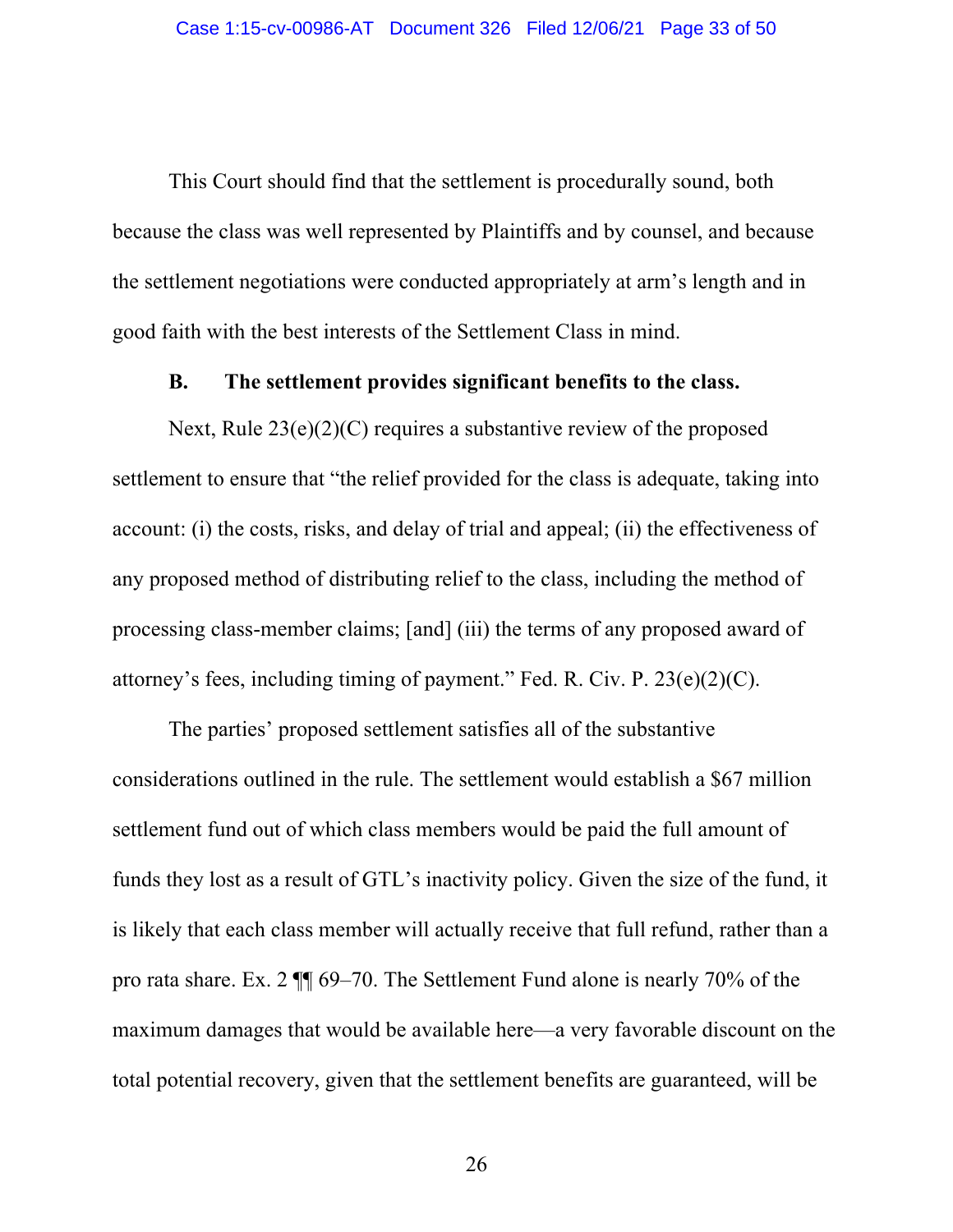available to class members now, and will avoid the incursion of more attorneys' fees and expenses. *Id.* ¶ 63 (calculating maximum breach-of-contract damages as approximately \$96 million). Even after deducting the costs of administering the settlement, any case-contribution awards, and the attorneys' fees and costs class counsel will request, the amount available to class members is nearly 50% of the maximum potential damages that could be recoverable if this case proceeded to trial. *Id.* ¶ 83.

In addition, the non-monetary relief adds significant value to the settlement. Those non-monetary provisions protect class members through affirmative disclosures, affirmative assent, and pre-forfeiture notifications—thereby avoiding future breaches of contract and cutting off a significant amount of potential harm to class members for at least the next five years. *Id.* ¶¶ 76–80. Based upon class counsel's preliminary analysis and work with Ian Ratner and Samuel Hewitt of B. Riley Financial Advisors, class counsel estimates that the value of the nonmonetary relief provisions in the settlement approximates \$75 million over the next five years. *Id.* ¶¶ 79–80. 7

 $7^{\circ}$  Class counsel intend to offer detailed expert testimony regarding the value of the non-monetary benefits of the settlement in connection with their motion for final approval and motion for attorneys' fees and expenses.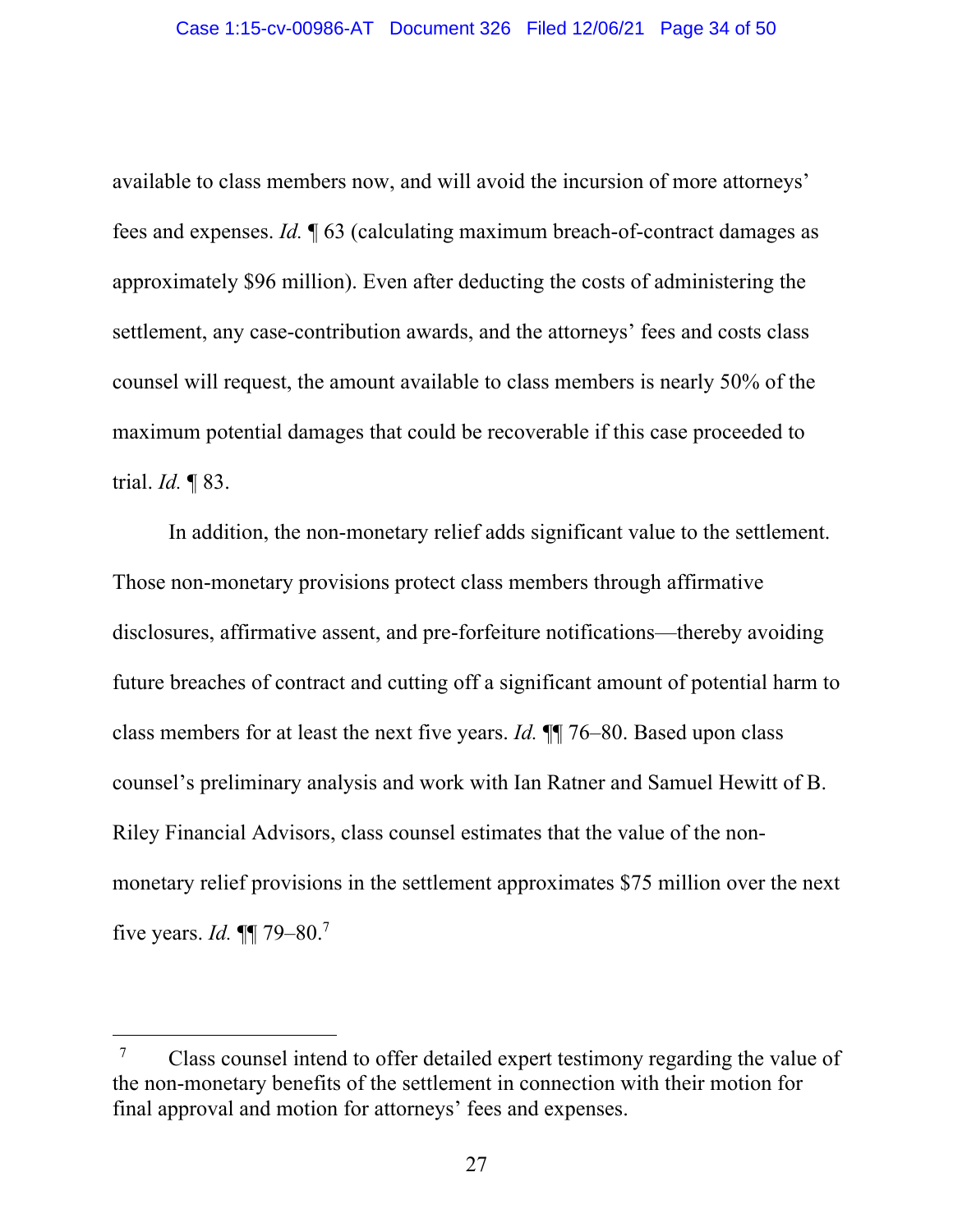Taking the monetary and non-monetary provisions together, the value of the proposed settlement is approximately \$145 million—higher than the approximately \$96 million that Plaintiffs have calculated as their maximum potential damages if this litigation were to continue. *Id.* ¶ 81. In other words, this settlement allows class members to avoid the significant uncertainties and expenses of litigation, while providing the class with full refunds and meaningful reforms to GTL's practices that would be unavailable if they saw this case through trial.

### **1. The proposed settlement avoids the costs, risks, and delay of trial and appeal.**

By settling this case, the Class will avoid the uncertainties of litigation, which are significant here. Continued litigation would almost certainly be protracted and very expensive, both in terms of attorneys' fees and expenses. GTL has fiercely litigated this case with tactics that have resulted in serious delays and have required the devotion of significant amounts of time by class counsel. Those tactics have at several points crossed the line into sanctionable behavior, which has forced class counsel to devote even more time and resources to zealously represent the class. As a result, the parties have not even finished the discovery process, more than six years into the case.

Class counsel expect that, without a settlement, GTL would continue to litigate this case vigorously. Given the stage of litigation here, class counsel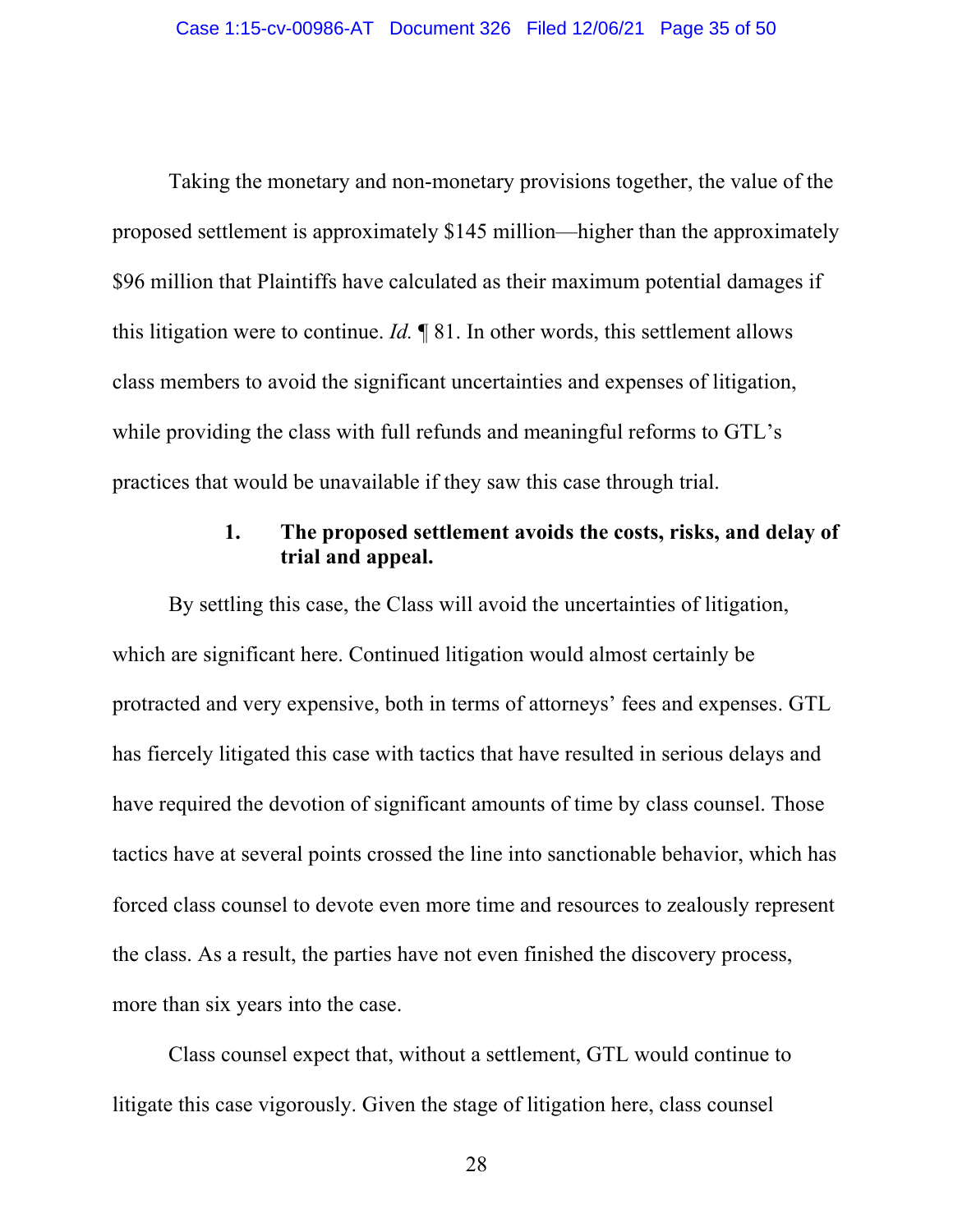anticipates that the case could take many years to resolve, as the parties still have to conclude class discovery, revisit the scope of the litigation class, go through the process of damages and expert discovery, litigate any summary judgment motion by GTL, conduct a trial on the merits, and then resolve any damages issues. Then there would almost certainly be a lengthy appellate process that could itself add years to the case.

All of these procedural steps would not only delay resolution of the case, but would also require a substantial amount of attorney hours and litigation expenses. The proposed settlement allows the class to avoid the remaining delays and costs of litigation. Class members would receive their refunds now, making the recovery of higher value to the class members than a refund many years from now. As a result, this factor weighs in favor of approving the settlement. *See In re Equifax Inc. Customer Data Sec. Breach Litig.*, 2020 WL 256132, at \*7 (finding settlement provided adequate relief to the class in part because settlement "benefits have added value by being available now, rather than after years of continued litigation, because class members can immediately take advantage of settlement benefits designed to mitigate and prevent future harm").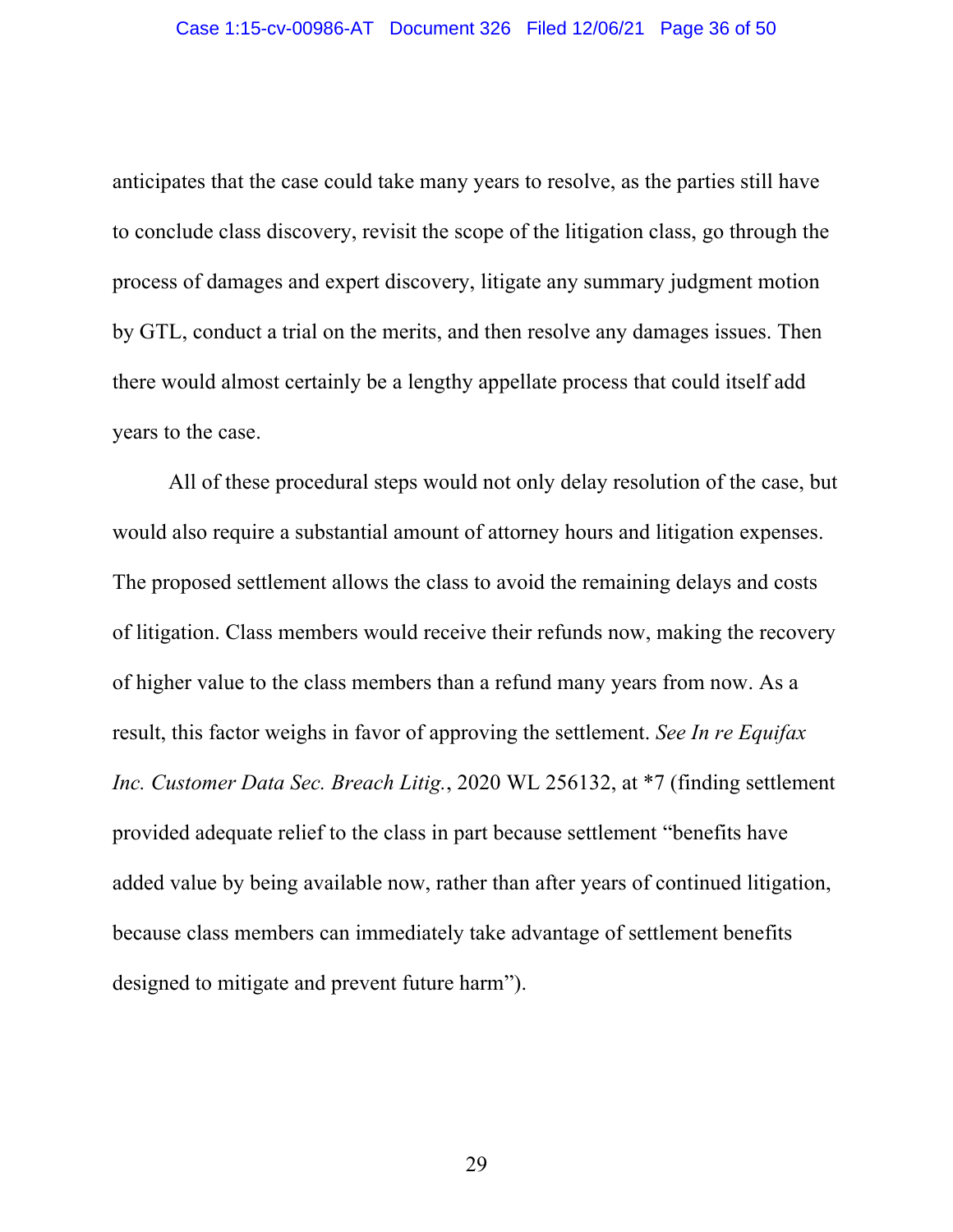### **2. The claims process is simple and, for many Settlement Class members, automatic.**

The parties' proposed settlement provides an efficient and straightforward method of distributing benefits to the Settlement Class. The class can essentially be broken into three groups, each with a simple process for obtaining the amount that GTL previously retained due to inactivity. First, those class members who have an active AdvancePay account at the time of final approval of the settlement will automatically receive an account credit for their full claim amount without the need to file a claim. Second, those class members who no longer have an active AdvancePay account can receive a full refund of their claim amount simply by filling out their contact information on the claim form, signing a verification, and returning it to the settlement administrator. *See* Ex. 3 (Decl. of Tiffaney Janowicz) ¶¶ 36–38 & Ex. H thereto. Third, even those class members who no longer have an active AdvancePay account and who do not return a claim form still have a chance at recovery under the settlement terms. If any of those class members reactivate their AdvancePay account within two years of the settlement becoming final, then GTL will automatically credit their account with their claim amount. This process is very simple—in two of the three instances, requiring no effort from class members at all—and provides an efficient way of distributing benefits to the maximum number of class members.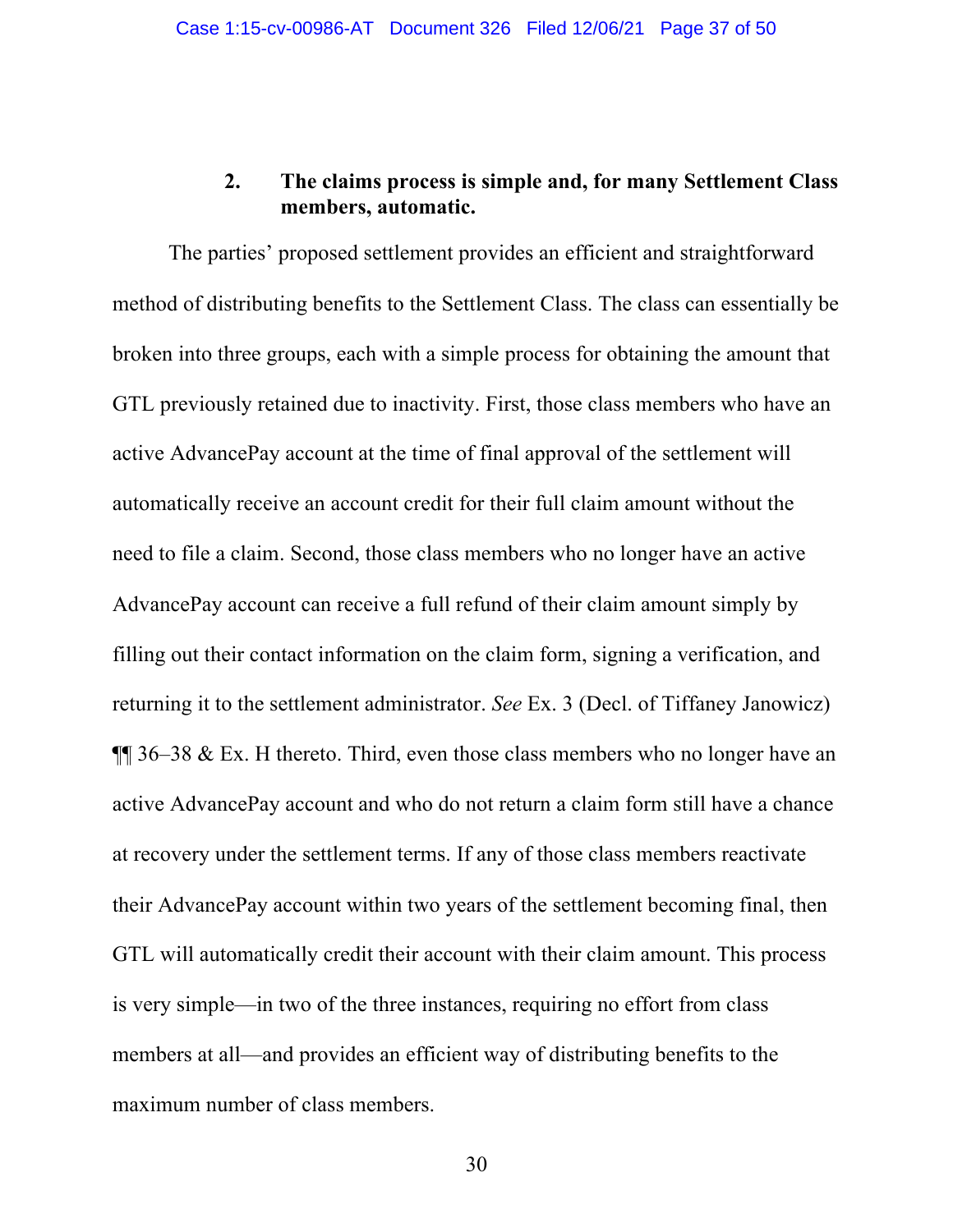## **3. The settlement provisions regarding attorneys' fees are reasonable.**

The proposed settlement contemplates that class counsel may seek, subject to this Court's approval, up to 27.5% of the \$67 million Settlement Fund (\$18,425,000) in attorneys' fees and up to \$250,000 in costs and expenses incurred in this action. Ex. 1 at 35–36. Those amounts will be paid in addition to GTL's obligation to pay the full claim amount for each claiming class member. *Id.* at 20. The fee amount is equal to 27.5% of the Settlement Fund amount (although the fraction of attorneys' fees of the overall value of the settlement, including nonmonetary benefits, is much smaller), which is well within the 20% to 30% range found to be reasonable in this circuit for common-fund cases. *E.g.*, *In re Equifax*, 999 F.3d at 1281 (collecting cases) ("'The majority of common fund fee awards fall between 20% to 30% of the fund . . . .'" (quoting *Camden I Condo. Ass'n, Inc. v. Dunkle*, 946 F.2d 768, 774 (11th Cir. 1991))); *In re Checking Acct. Overdraft Litig.*, 830 F. Supp. 2d 1330, 1367 (S.D. Fla. 2011) (noting that "courts nationwide have repeatedly awarded fees of 30 percent or higher in so-called 'megafund' settlements"). Class counsel's proposed fee is further justified here by the particularly complex nature of the facts in this case, the complicated procedural history of this litigation, and the large number of beneficiaries of this settlement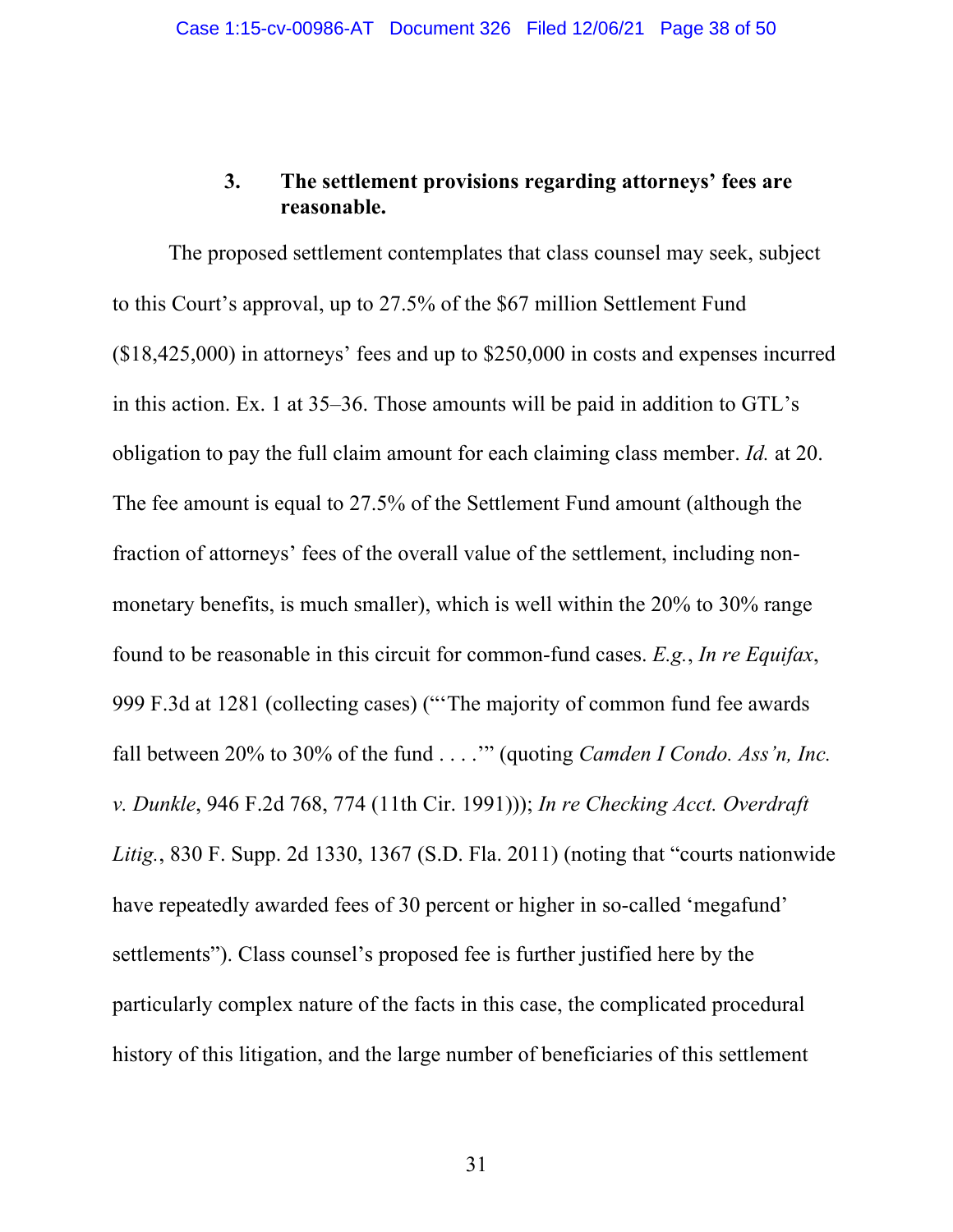nationwide. This Court should preliminarily find the attorneys' fees and expenses proposed in the settlement are reasonable.

#### **C. The settlement treats class members equitably.**

Next, this Court must consider whether the proposed settlement "treats class members equitably relative to each other." Fed. R. Civ. P. 23(e)(2)(D). The proposed settlement here fairly allocates the benefits of the settlement to members of the Settlement Class. Each class member has an opportunity to obtain full recovery of the amount that GTL retained from their accounts due to its inactivity policy. To the extent that class members' recovery is reduced in the unlikely event of exhaustion of the Settlement Fund, those reductions are fairly distributed among class members. If the fund is exhausted as a result of the affirmative claims process, then class members' claim amounts will be reduced pro rata—an inherently equitable method. Ex. 2 ¶ 71. If the fund is instead exhausted during the extended automatic credit period, then the opportunity to obtain a credit ends when the fund runs out. *Id.* ¶ 72. This treatment is equitable, as affected class members would have had the same opportunity as all other members to obtain their full claim amount by submitting a claim form. The extended automatic credit period is, in effect, an additional benefit for class members who do not take affirmative action to claim their funds. In sum, the proposed settlement treats all members of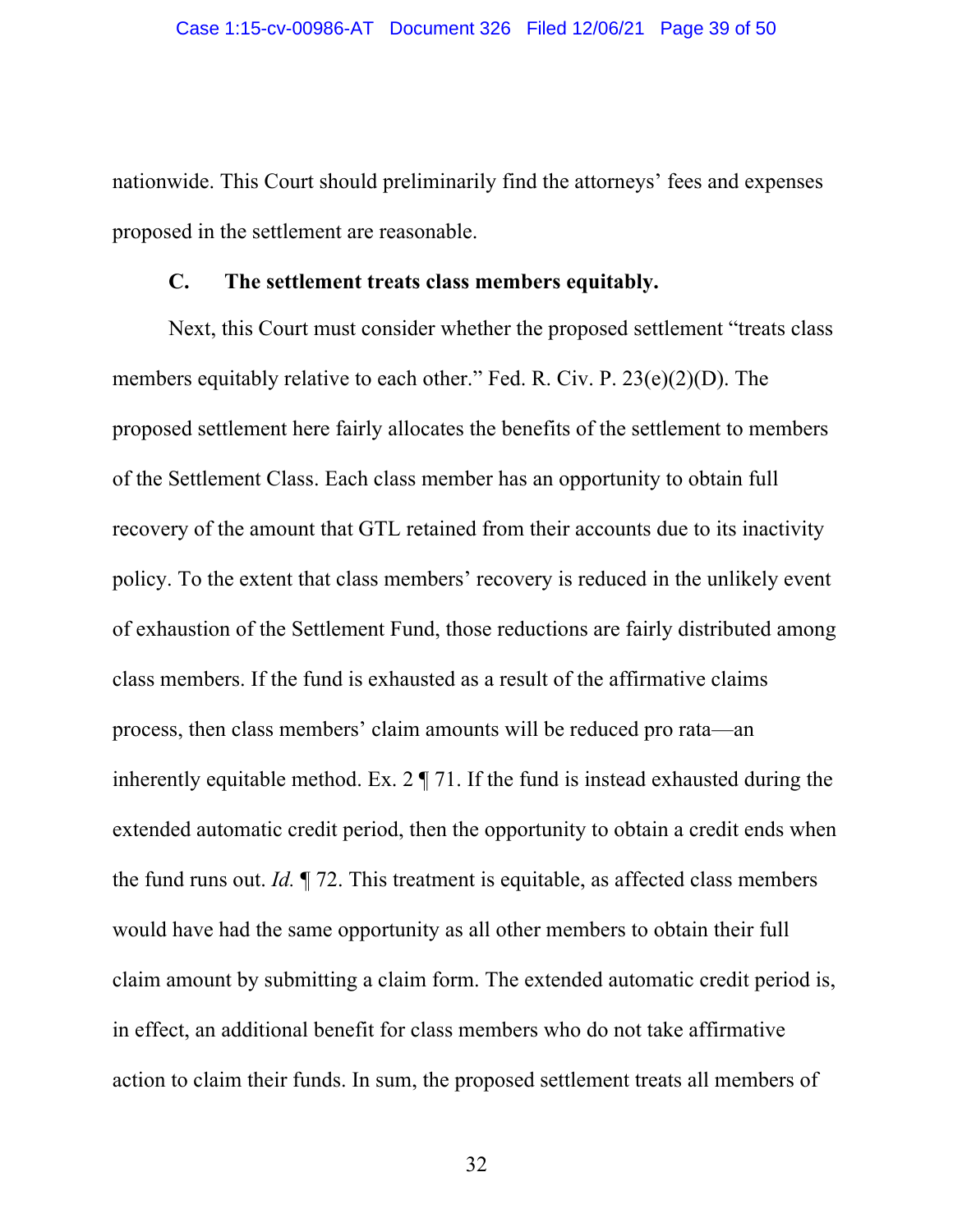the Settlement Class equitably, which counsels in favor of finding that the settlement is fair, reasonable, and adequate. $8$ 

### **D. The** *Bennett* **factors favor preliminary approval.**

In addition to the factors enumerated in Rule  $23(e)(2)$ , this Court's evaluation of the proposed settlement should also be guided by the factors laid out by the Eleventh Circuit in *Bennett*. Those factors include: (1) the likelihood of success at trial; (2) the range of possible recovery; (3) the point on or below the range of possible recovery at which a settlement is fair, adequate and reasonable; (4) the complexity, expense and duration of litigation; (5) the substance and amount of opposition to the settlement; and (6) the stage of proceedings at which the settlement was achieved. *Bennett*, 737 F.2d at 986. Many of these factors overlap with the analysis described above, and together they show that the proposed settlement is quite reasonable and should be preliminarily approved.

<sup>8</sup> Class counsel intends to request a conditional case-contribution award of up to \$25,000 per class representative, requiring GTL to make such payment if the Eleventh Circuit reverses, vacates, or otherwise revises its decision in *Johnson v. NPAS Sols., LLC*, 975 F.3d 1244, 1248 (11th Cir. 2020), to permit casecontribution awards. Ex. 1 at 38. As of the date of this Motion, the Eleventh Circuit has not issued the mandate in *Johnson*. This amount is reasonable in light of the class representatives' contributions to this case. Ex. 2 ¶ 92. Indeed, "[c]ourts routinely approve incentive awards to compensate named plaintiffs for the services they provided and the risks they incurred." *In re Arby's Rest. Grp., Inc. Data Sec. Litig.*, No. 1:17-CV-1035-WMR, 2019 WL 2720818, at \*1 (N.D. Ga. June 6, 2019).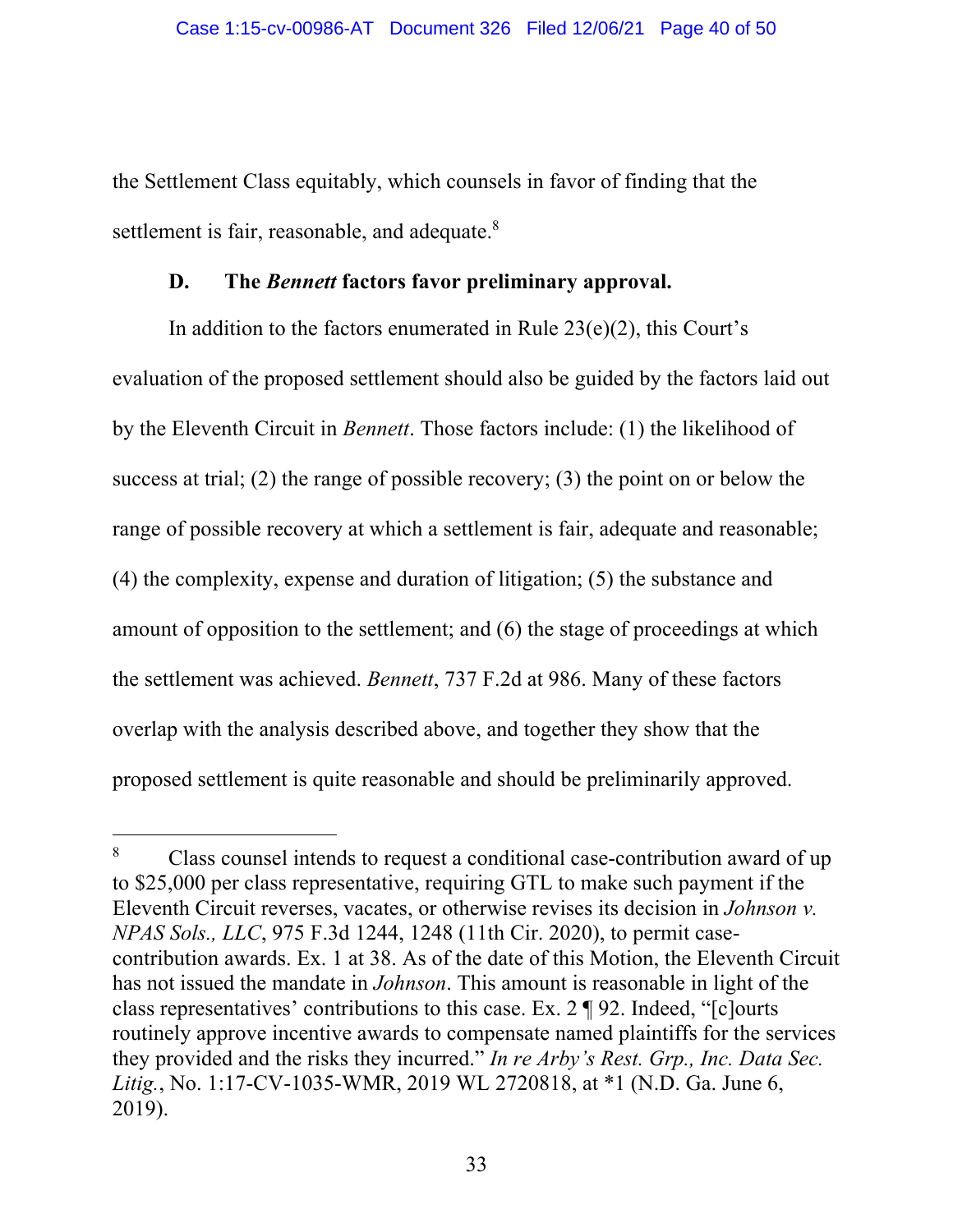With respect to the first and fourth factors, while Plaintiffs' claims are strong, the likelihood of success at trial—particularly for a nationwide class—is uncertain. The only certainty is that, if the parties continued to litigate, this case would stretch on for many more years and would be very difficult and expensive to litigate. By contrast, the settlement resolves this case now and provides guaranteed benefits to a nationwide class—many of which would be unavailable even if this case did go to trial. Thus, these factors weigh in favor of preliminary approval.

With respect to the second and third factors, as noted above, Plaintiffs have calculated that the maximum amount of potential damages at trial is approximately \$96 million. Ex. 2 ¶ 63. The Settlement Fund is approximately 70% of that amount, and considering the value of the non-monetary relief, the total value of the proposed settlement actually exceeds the maximum amount of damages that might potentially be available through litigation. As a result, the proposed settlement amount is more than reasonable, and these factors, too, favor preliminary approval of the settlement.

With respect to the fifth factor, there is currently not sufficient data to understand any opposition by absent class members to the settlement, though class counsel expects the settlement to be quite favorably received. This factor can be re-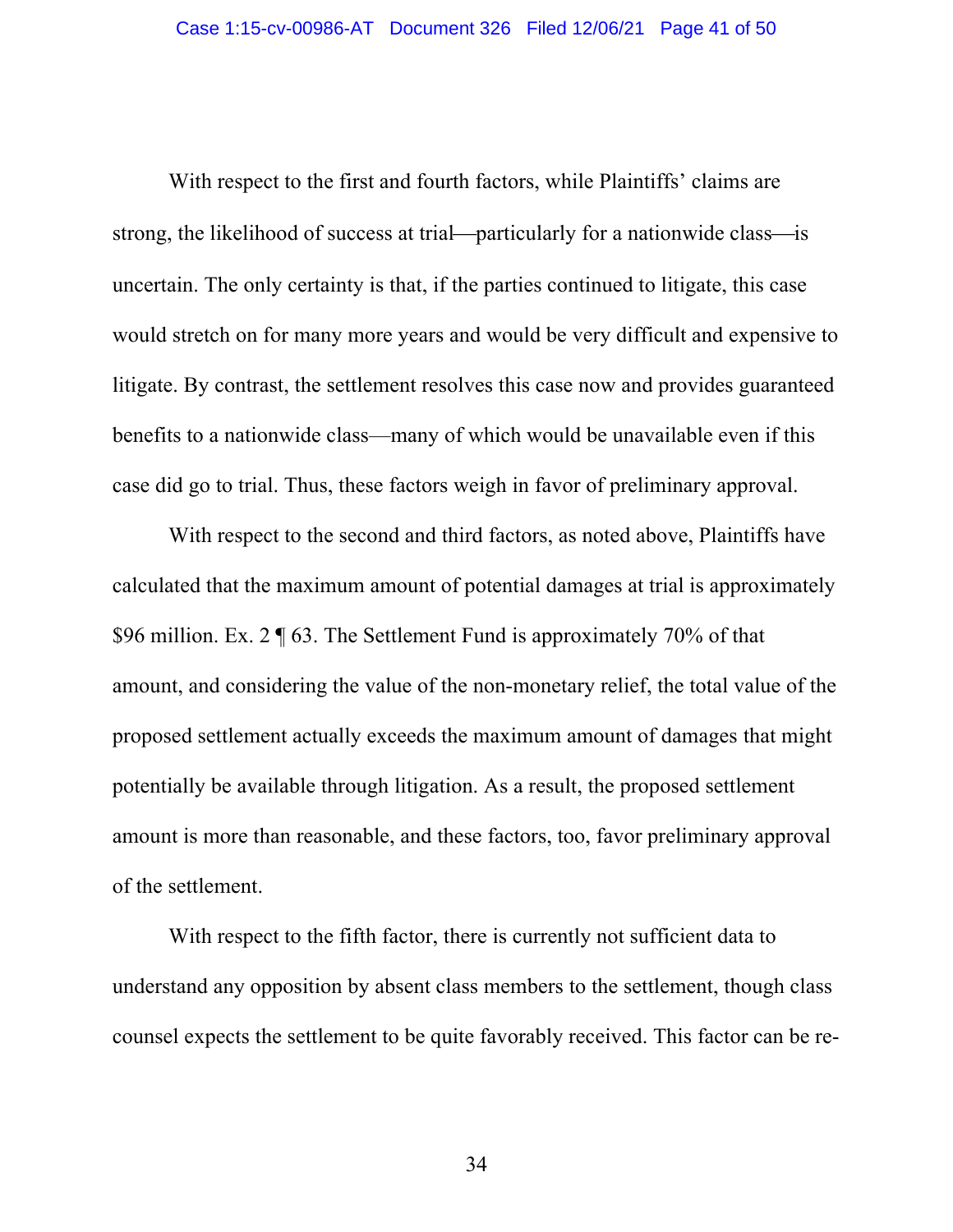evaluated at the final approval stage, when the Court can consider the number of class members who objected or opted out of the class.

Finally, with respect to the sixth factor, this settlement was reached at a point in the case when class counsel had a deep understanding of the underlying facts and of the potential value of the class members' claims. Ex. 2 ¶¶ 48–49. At the same time, class counsel has worked diligently to resolve this case early enough to save the class members a significant amount of time, fees, and expenses. This factor counsels in favor of preliminarily approving the settlement.

In sum, each of the *Bennett* factors that can be evaluated at this stage show that the proposed settlement is fair, reasonable, and more than adequate.

#### **E. There are no undisclosed side agreements.**

Rule 23(e)(3) requires the parties "file a statement identifying any agreement made in connection with the proposal." Here, there are none.

\* \* \*

For the reasons described above, the parties' proposed settlement meets all of the criteria for preliminary approval in Rule 23 and those laid out by the Eleventh Circuit. The settlement framework provides essentially complete relief to class members by refunding or crediting the full amount of funds lost due to GTL's inactivity policy. In addition, it provides non-monetary relief that would be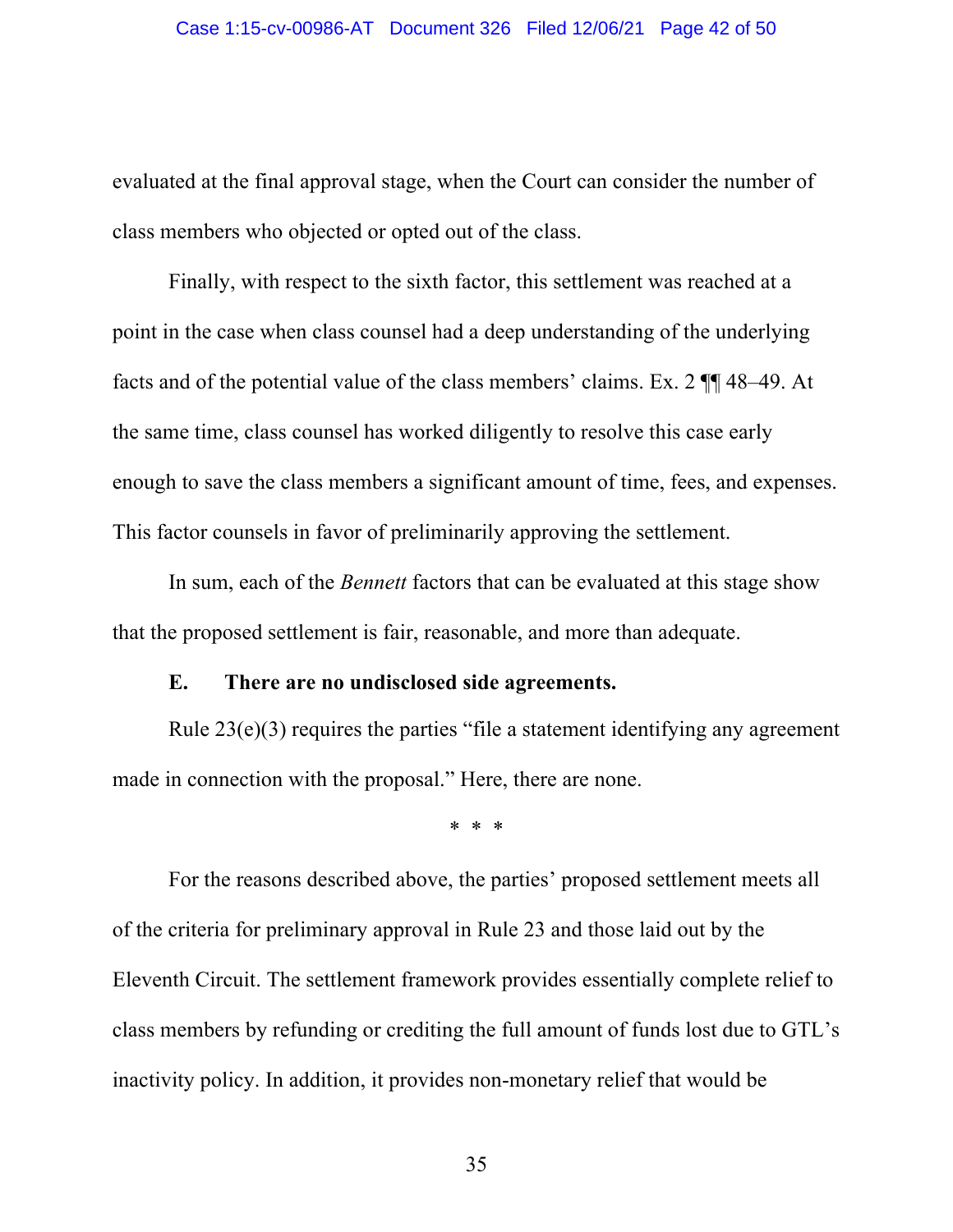otherwise unavailable through litigation and will ensure that GTL reforms the inactivity policy to avoid similar harms in the future. These substantial benefits render the settlement fair, reasonable, and more than adequate. This Court should preliminarily approve the proposed settlement.

# **III. The Court should approve the form and plan for disseminating notice to the class members.**

Following preliminary approval, Rule 23(e)(1) requires that the Court "direct notice in a reasonable manner to all class members who would be bound by the proposal." That notice "must contain information reasonably necessary to make a decision to remain a class member and be bound by the final judgment or opt out of the action." *In re HealthSouth Corp. Sec. Litig.*, 334 F. App'x 248, 254 (11th Cir. 2009) (internal quotation marks omitted).

#### **A. The Court should adopt the parties' proposed notice program.**

The parties' proposed notice plan—which was developed in conjunction with Rust Consulting and Kinsella Media ("Rust"), a legal notification firm with extensive experience designing large-scale legal notification plans—meets the criteria of Rule 23. Ex. 3  $\P$  1–5 and Ex. A thereto. The proposed summary notices and long-form notice would be in substantially the same form as Exhibits C–G to the Janowicz declaration. The summary notice will inform Settlement Class members of, among other things: the nature of this case and the Plaintiffs' claims;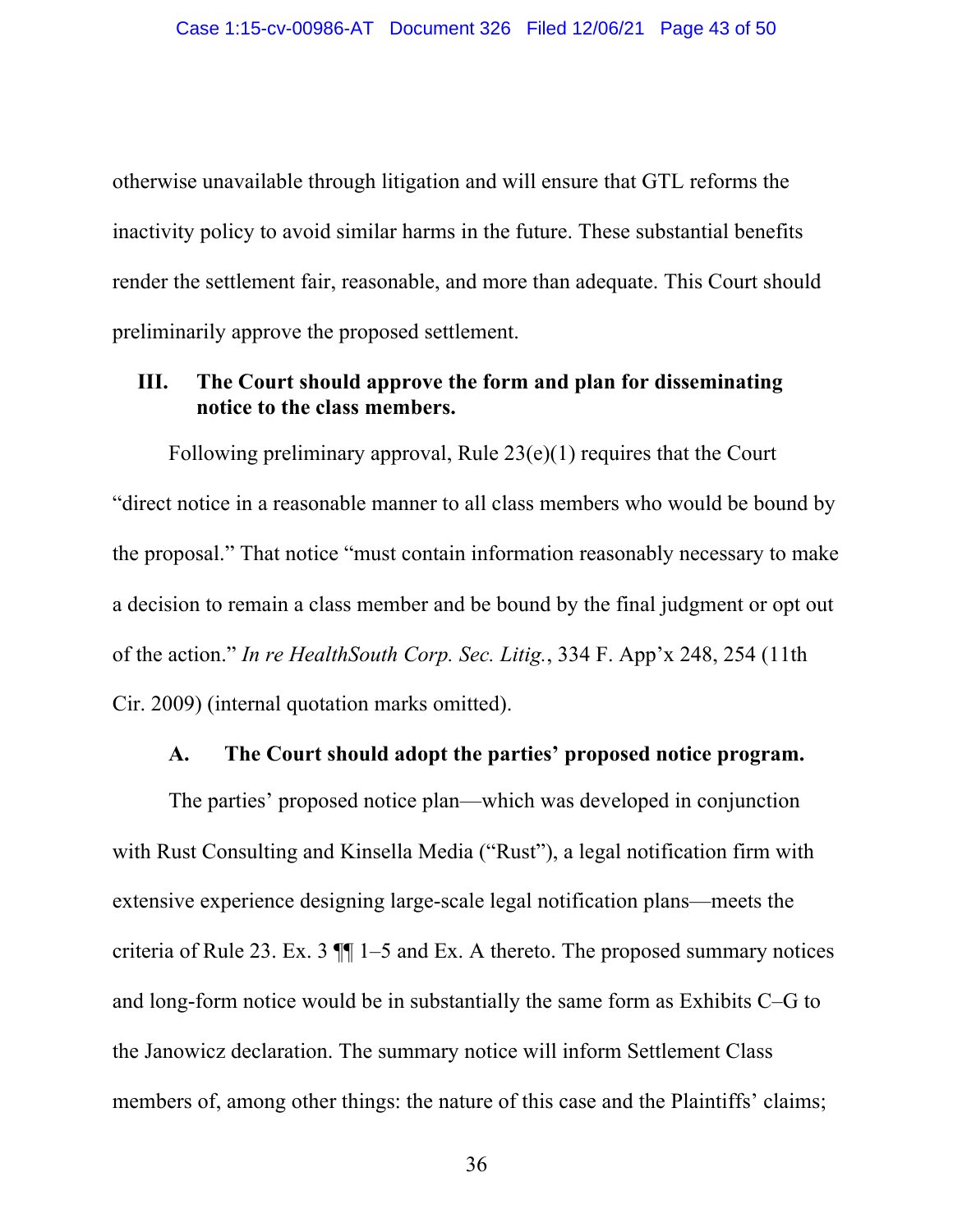the terms of the proposed settlement; how to make a claim for benefits of the settlement, if it is approved; how to object to the settlement or opt out of the class; the existence of class and the provision for payment of attorneys' fees in the settlement; the hearing this Court will hold for final approval of the settlement; and how class members can obtain a long-form notice with more information about the settlement. Exhibits C–G to Janowicz Declaration (Ex. 3). The proposed notices provide more than sufficient information to allow class members to determine how to proceed with respect to the settlement and to meet the requirements of due process.

Further, the parties' proposed plan for distributing notice will ensure that as many potential class members as possible will receive notice of the settlement. Indeed, the notice plan includes cutting-edge methods to reach approximately 10 million potential class members. The notice program includes providing postcard notices with postage-prepaid tear-off claims forms for Settlement Class members for whom GTL's records contain a physical address. Ex. 3 ¶ 12. Rust will also update those addresses using the National Change of Address database and remail returned postcards if a forwarding address is provided or can be traced using national databases like Transunion. *Id.* ¶ 13. Rust will also provide notice by email, including performing a sophisticated skip trace to find email addresses for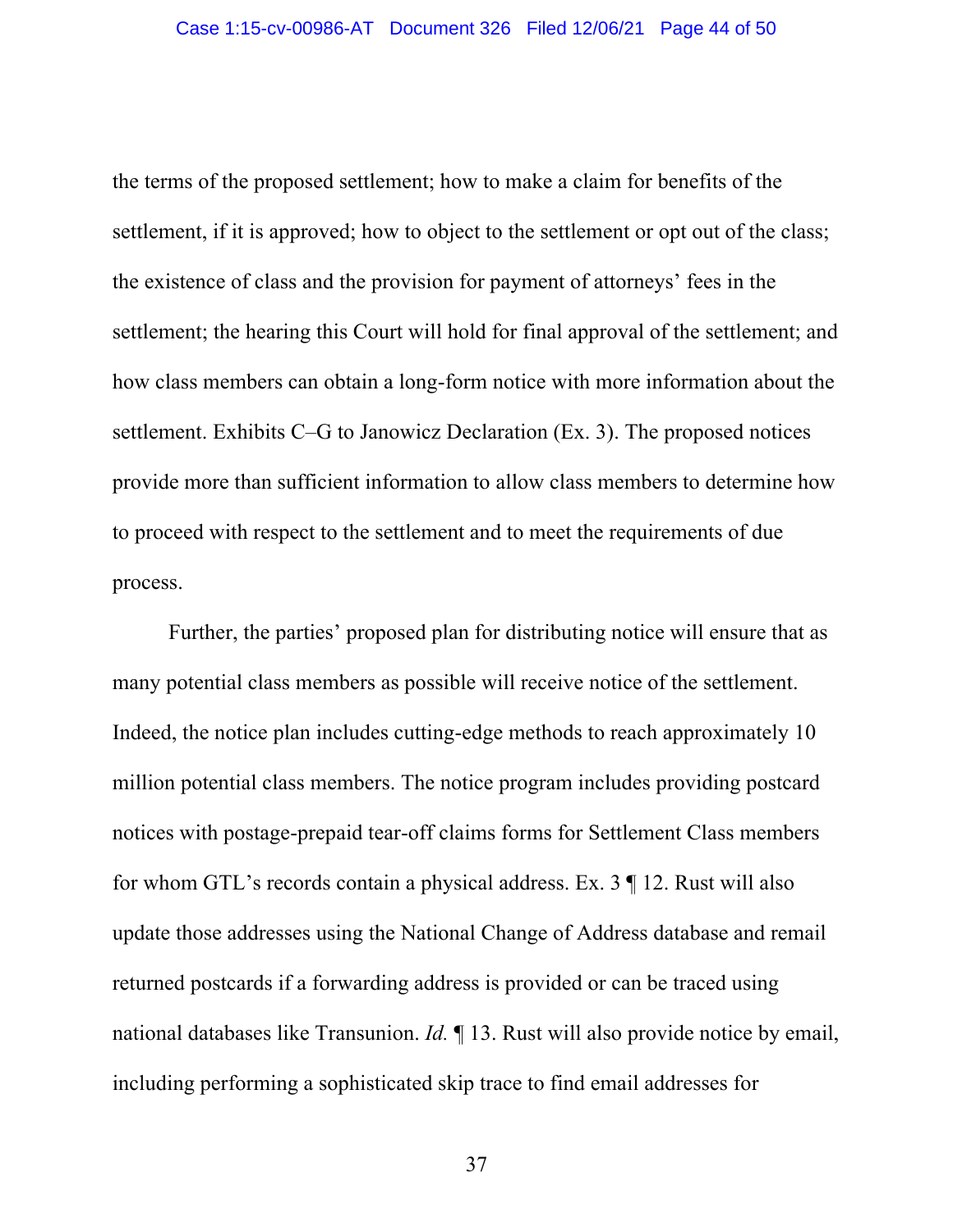Settlement Class members for whom GTL's records contain only a phone number and providing up to eight follow-up emails where it receives notification an email was not successfully delivered. *Id.*  $\P$ [9–11. In addition, the parties have agreed that such notice will be sent to any such accountholders for whom (i) GTL's records are inconclusive about the method by which the account was established and funded or (ii) GTL deleted records that would reflect the method by which the account was established and funded. Ex. 1 at 49–51.

Moreover, Rust has proposed a robust publication notice media program and claims-stimulation process that includes digital advertising across multiple platforms in multiple languages, including Google, Facebook, YouTube, Instagram, and other platforms, as well as in nationally circulated print publications likely to be read by class members, *id.* ¶¶ 23–25, and high-circulation publications in the highly-affected geographies, *id.* ¶¶ 21, 23–28. Rust estimates that the digital advertising alone will be viewed more approximately 124 million times—more than a dozen times the size of the Settlement Class. *Id.* 128. That digital advertising will also be targeted using sophisticated demographic tools designed to ensure that populations most likely to be impacted by the settlement are more likely to see the digital notices. *Id.* ¶¶ 29–30. In addition, Rust will implement an "earned media" program to amplify the notice by providing details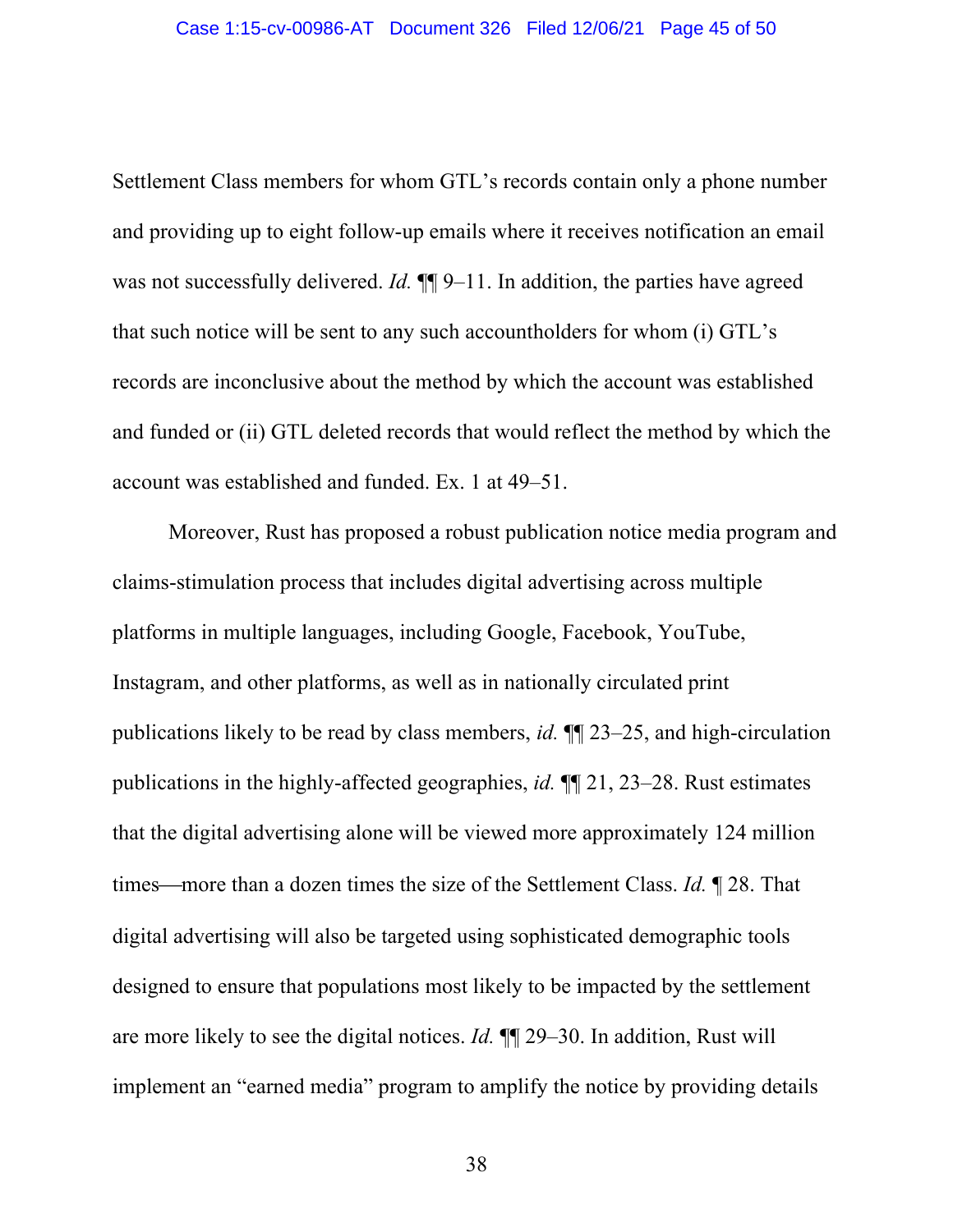of the settlement to more than 5,400 traditional media outlets and more than 4,000 national websites. *Id.* ¶ 32.

The parties respectfully request that this Court approve the proposed notice

plan, as described in the Settlement Agreement (Ex. 1 at 47-62), in the declaration

of Rust Senior Vice President Tiffaney Janowicz (Ex. 3), and as exemplified by

Exhibits C–H to the Janowicz declaration.

# **B. The Court should adopt the parties' proposed settlement schedule.**

Finally, the parties request that this Court set the following proposed

schedule for disseminating notice and holding a final approval hearing:

| Event                                       | <b>Deadline</b>                    |
|---------------------------------------------|------------------------------------|
| Settlement Administrator will publish the   | 21 days after entry of Preliminary |
| Settlement Website                          | Approval Order                     |
| Class notice mailed or emailed (as required | 28 days after entry of the         |
| by the Settlement Agreement) to             | Preliminary Approval Order (the    |
| individuals on the Class Notice List        | "Notice Date")                     |
| First Published Class Notice to be          | 28 days after entry of the         |
| published in Prison Legal News              | Preliminary Approval Order         |
| Reminder Notice emailed to any              | 90 days after Notice Date (or      |
| individuals on the Class Notice List who    | within one week thereof)           |
| have not submitted a claim form             |                                    |
| Second Published Class Notice to be         | 30 days prior to Claim Deadline    |
| published in Prison Legal News              |                                    |
| Last day for Class Counsel to file Motion   | 14 days prior to Opt-Out           |
| for Attorneys' Fees, Expenses, and Costs    | Date/Objection Date                |
| and Motion for Case-Contribution Awards     |                                    |
| Last day for Settlement Class Members to    | 60 days after the Notice Date      |
| object or opt out of the Settlement         |                                    |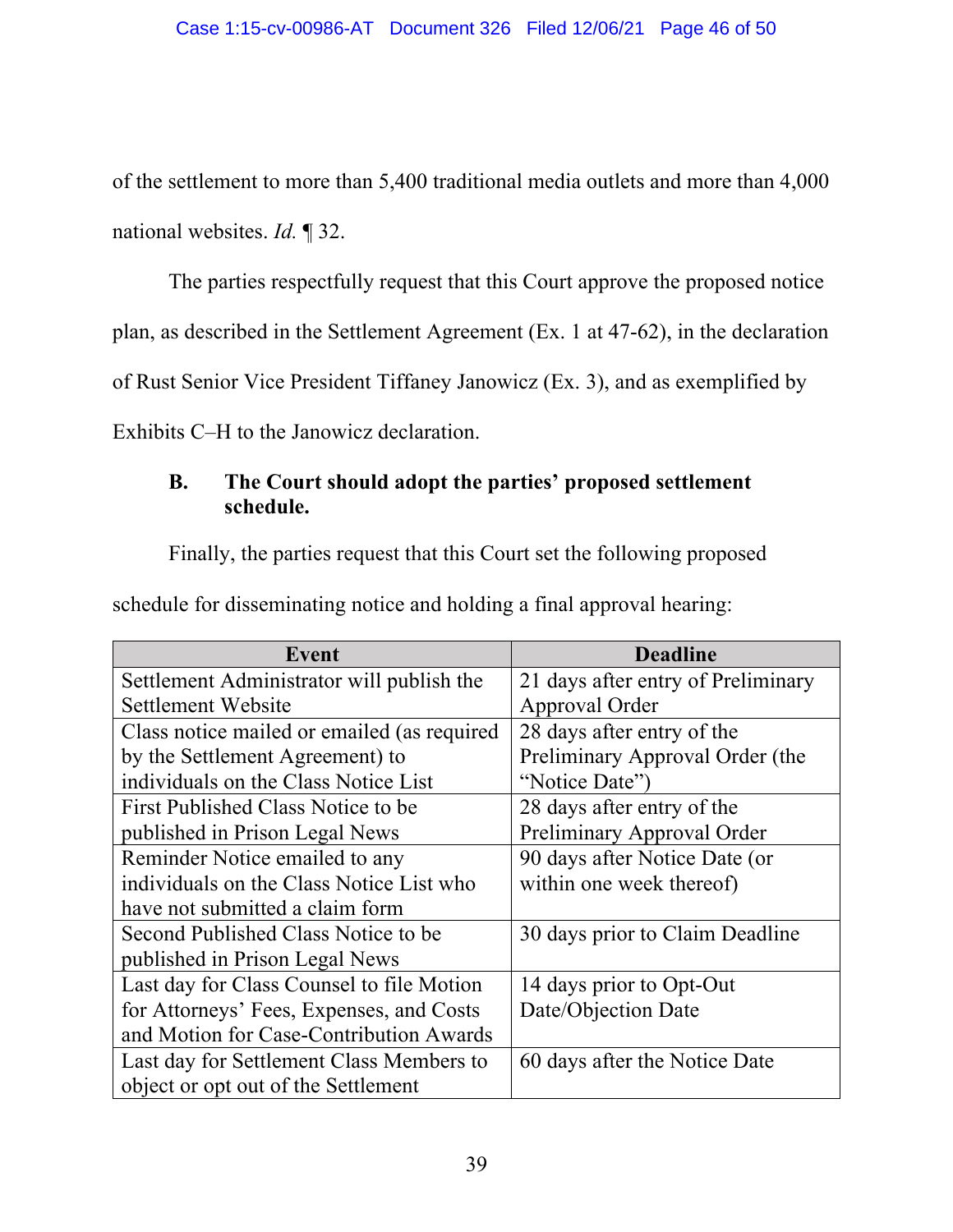| Last day for Settlement Class Members to     | 120 days after the Notice Date       |
|----------------------------------------------|--------------------------------------|
| submit a Claim Form                          |                                      |
| Settlement Administrator will provide        | 14 days after the Opt-Out Date       |
| counsel for the Parties with a report on the |                                      |
| Opt-Outs, as described in Section X.H of     |                                      |
| the Settlement Agreement                     |                                      |
| Settlement Administrator will provide        | 14 days after the close of the Class |
| counsel for the Parties with a report on the | <b>Notice Period</b>                 |
| total number of notices issued under         |                                      |
| <b>Settlement Class Notice Program</b>       |                                      |
| Settlement Administrator will provide        | 21 days prior to the Fairness        |
| Class Counsel with a declaration reflecting  | Hearing                              |
| that the Settlement Class Notice Program     |                                      |
| was executed in accordance with the          |                                      |
| Preliminary Approval Order                   |                                      |
| Last day to file Motion for Final Approval   | 35 calendar days before Fairness     |
| of Settlement                                | Hearing                              |
| <b>Fairness Hearing</b>                      | At least 180 days after entry of     |
|                                              | Preliminary Approval Order           |

# **CONCLUSION**

For the reasons set forth above, the parties respectfully request that this

Court preliminarily certify the Settlement Class, approve their proposed settlement,

and direct that notice be issued to potential class members. A proposed order

granting this Motion is attached for the Court's convenience.

[signature on next page]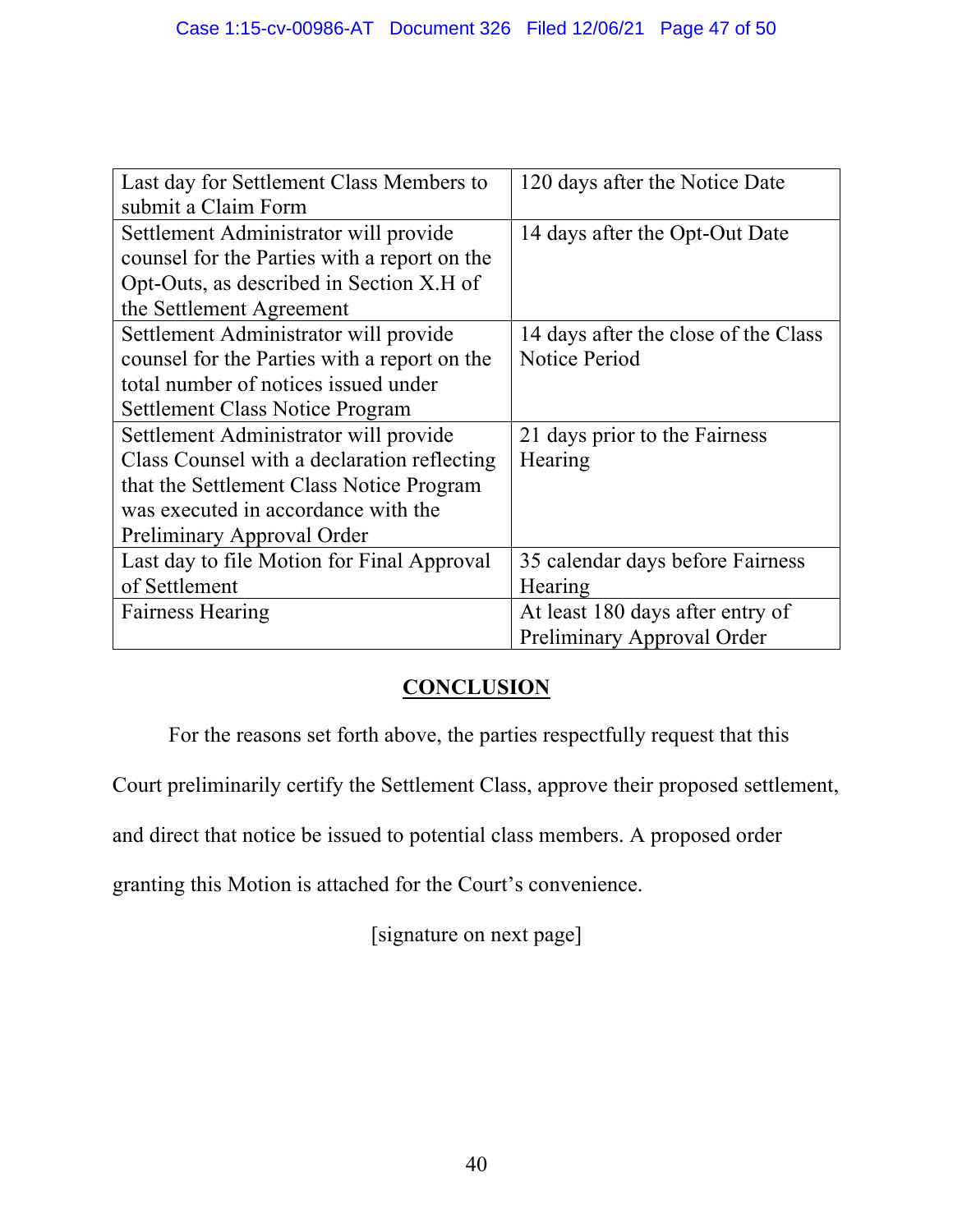Respectfully submitted this 6th day of December, 2021.

*/s/ Michael A. Caplan* Michael A. Caplan James W. Cobb T. Brandon Waddell Sarah Brewerton-Palmer Ashley C. Brown **CAPLAN COBB LLP** 75 Fourteenth Street, NE, Suite 2750 Atlanta, Georgia 30309  $(404)$  596-5600 – Office (404) 596-5604 – Facsimile mcaplan@caplancobb.com jcobb@caplancobb.com bwaddell@caplancobb.com spalmer@caplancobb.com abrown@caplancobb.com

Barry Goldstein, admitted pro hac vice Linda M. Dardarian, admitted pro hac vice **GOLDSTEIN, BORGEN, DARDARIAN & HO** 155 Grand Avenue, Suite 900 Oakland, California 94612 (510) 763-9800 bgoldstein@gbdhlegal.com ldardarian@gbdhlegal.com

James Radford Georgia Bar No. 108007 **RADFORD & KEEBAUGH, LLC** 315 W. Ponce de Leon Ave. Suite 1080 Decatur, Georgia 30030 (678) 271-0300 james@decaturlegal.com

*Plaintiffs' and Class Counsel*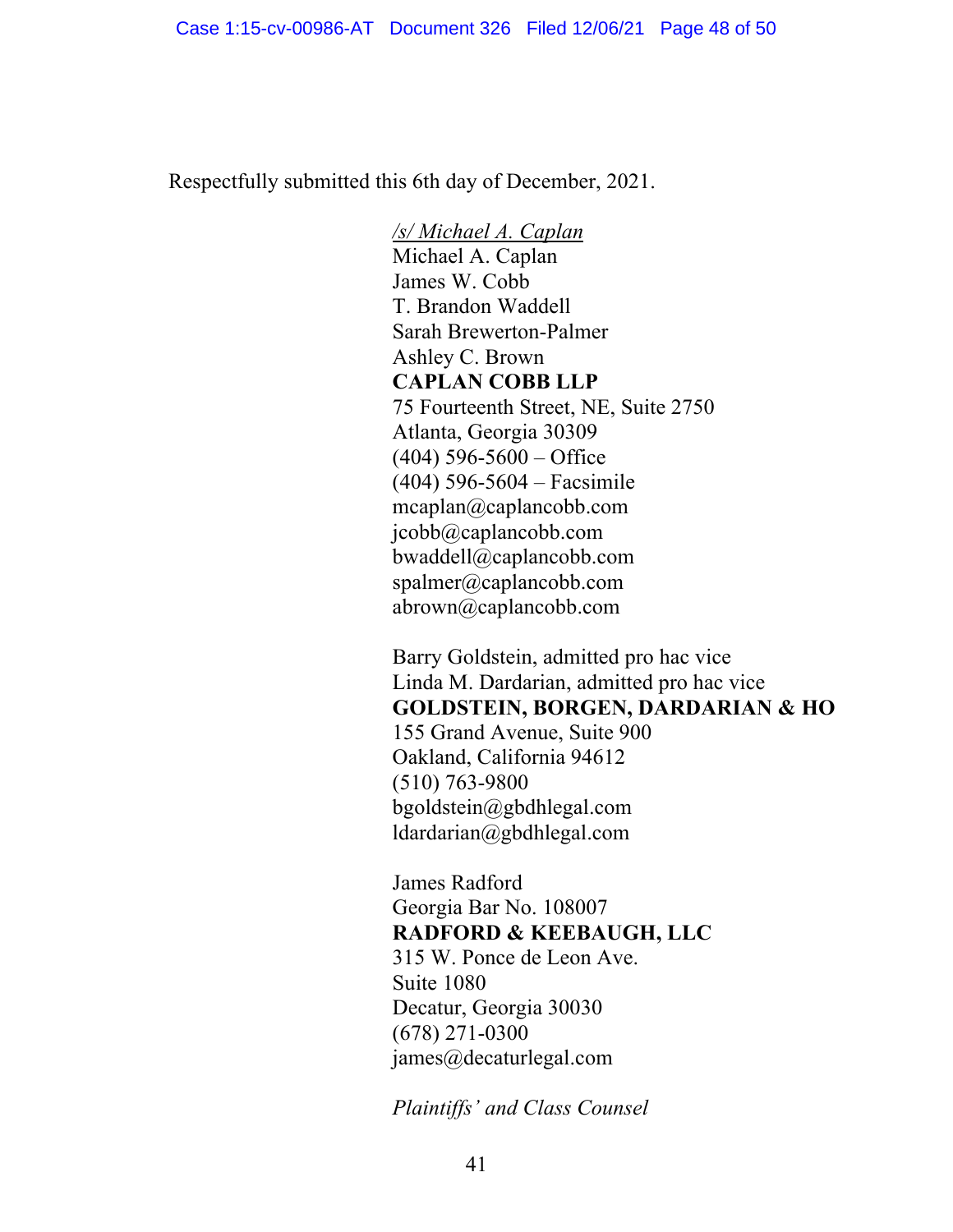# **LOCAL RULE 7.1(D) CERTIFICATION**

The undersigned counsel certifies that the foregoing document has been

prepared with one of the font and point selections approved by the Court in

LR 5.1(B).

This 6th day of December, 2021.

*/s/ Michael A. Caplan* Michael A. Caplan Georgia Bar No. 601039

**CAPLAN COBB LLP** 75 Fourteenth Street, NE, Suite 2750 Atlanta, Georgia 30309 Tel: (404) 596-5600 Fax: (404) 596-5604 mcaplan@caplancobb.com

*Plaintiffs' and Class Counsel*